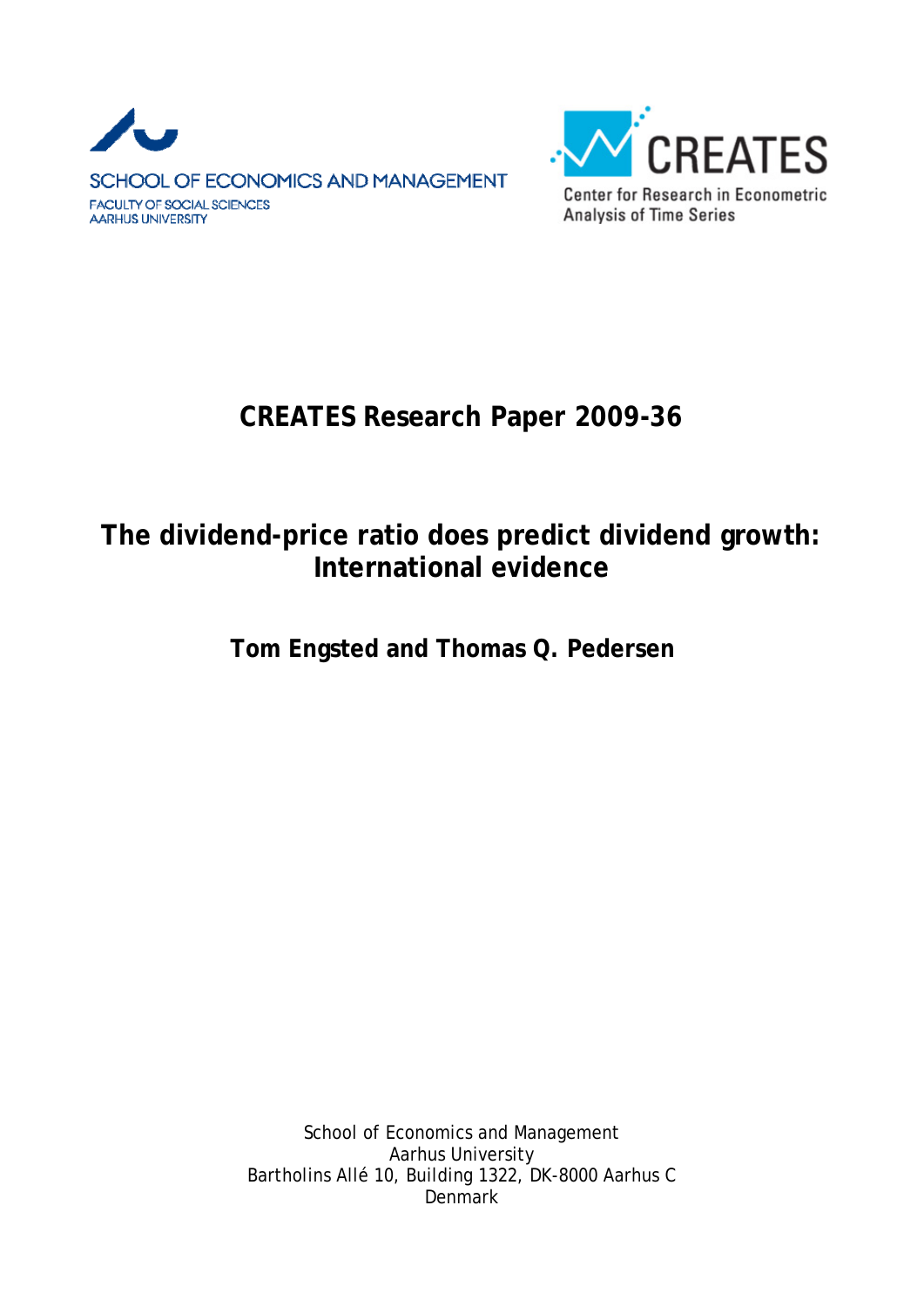## The dividend-price ratio does predict dividend growth: International evidence

Tom Engsted<sup>†</sup> Thomas Q. Pedersen<sup>‡</sup>

July 2009

#### Abstract

Unpredictable dividend growth by the dividend-price ratio is considered a ístylized fact' in post war US data. Using long-term data, covering more than 80 years from the US and three European countries, we revisit this stylized fact, and we also report results on return predictability. We find large cross-country differences regarding return and dividend growth predictability. For the US, we confirm Chen's (2008) finding of a 'tale of two periods' but with the important difference that short- and long-horizon *real* returns are significantly predictable in both sub-periods (1871-1949 and 1950-2008), while long-horizon real dividend growth is unpredictable in the early period and significantly predictable in the 'wrong' direction in the post war period. These results are directly opposite to those reported by Chen using nominal returns and dividend growth. For the UK, the results are more or less similar to those for the US. For Sweden and Denmark we find no evidence of return predictability, but strong evidence of predictable dividend growth in the 'right' direction on both short and long horizons and over both the full sample periods and the post war period. We also document that implied long-horizon coefficients from VAR's often differ substantially from direct estimates in multi-year regressions. Throughout, we report both standard asymptotic tests and simulated smallsample tests and, following Cochrane (2008), we investigate the *joint* distribution of dividend-price ratio coefficients in return and dividend growth regressions.

#### JEL Classification: G12, E44

Keywords: Dividend-price ratio, equity return and dividend growth, short- and long horizon predictability, VAR model, asymptotic and small-sample tests.

This research is supported by CREATES (Center for Research in Econometric Analysis of Time Series), funded by the Danish National Research Foundation. We thank  $Bjørn$  Hansson for supplying the Swedish data, and Johannes Raaballe for useful discussions.

<sup>&</sup>lt;sup>†</sup>CREATES, School of Economics and Management, University of Aarhus, Building 1322, DK-8000 Aarhus C, Denmark. E-mail: tengsted@creates.au.dk.

<sup>&</sup>lt;sup>‡</sup>CREATES, School of Economics and Management, University of Aarhus, Building 1322, DK-8000 Aarhus C, Denmark. E-mail: tqpedersen@creates.au.dk.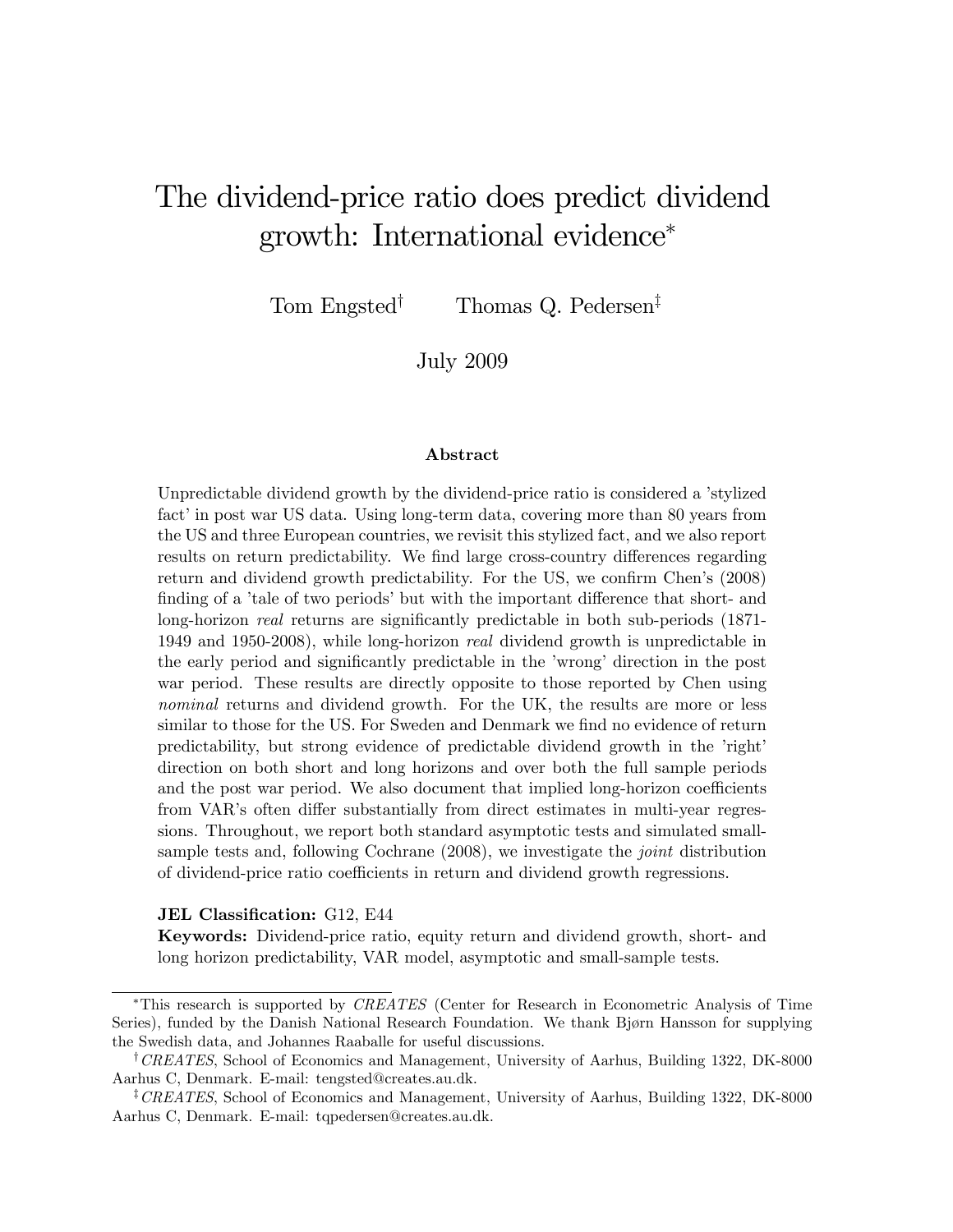### 1 Introduction

It has become an almost stylized fact for the US that stock returns are predictable by the dividend-price ratio while dividend growth is not. This predictability pattern is especially pronounced when returns and dividend growth are measured over long (multi-year) horizons, and it has been interpreted as implying that almost all variation in dividend yields is due to changing expectations of future long-term returns with changing expectations of future long-term dividend growth playing essentially no role, see e.g. Cochrane (2001,  $2008$ <sup>1</sup>. Recently, this 'stylized fact' has been challenged by Chen (2008) who shows that for the period up to the end of the Second World War, the opposite predictability pattern characterizes the US stock market: Long-horizon returns are unpredictable while long-horizon dividend growth is predictable by the dividend-price ratio. However, for the post war period, Chen obtains results consistent with the 'stylized fact' view, namely predictable stock returns and unpredictable dividend growth.

The finding that changing expectations of future dividend growth have no role to play in explaining movements in the dividend-price ratio is discomforting and runs counter to standard textbook models for stock price determination in which changes in expected future cashflows are an important source for movements in prices. One possible explanation for the lack of dividend growth predictability by the dividend-price ratio in the post war US data is provided by Lettau and Ludvigson (2005). They argue that movements in expected dividend growth are positively correlated with movements in expected returns and this comovement has offsetting effects on the dividend-price ratio which make it unable to uncover the time-varying nature of expected dividend growth. Lettau and Ludvigson find that the cointegrating residual from consumption, dividend, and labor income, by contrast, has significant predictive power for future dividend growth. Menzly, Santos and Veronesi (2004) provide a general equilibrium habit persistence explanation for a common component in expected returns and expected dividend growth, and they show that changes in risk preferences eliminate the dividend-price ratios ability to predict future dividend growth. From Menzly et al.'s model what should predict dividend growth is the dividend-price ratio scaled by a particular price-consumption ratio, and this implication is borne out in the post war US data. Chiang (2008) argues that because of smoothing, manipulation, and censoring of dividends, and because of structural shifts in Örms corporate Önancial policy, measured dividends may be a poor measure of true value-relevant cashflows and this may explain the lack of dividend growth predictability by the dividend-price ratio. Instead, Chiang uses a subset of US stocks, namely real estate investment trust (REIT) stocks whose dividends are a better measure of valuerelevant cashflows, and he finds that indeed with these data dividend growth is strongly predictable by the dividend-price ratio.

As noted by e.g. Paye and Timmermann (2006), the literature on return predictability

<sup>&</sup>lt;sup>1</sup>Campbell and Shiller (1988) documented that the dividend-price ratio does significantly predict one-year dividend growth with the ícorrectí negative sign in annual US data up to 1986. Ang (2002) confirmed that result on data up to 2000, but he also found that on horizons beyond one year there is no significant dividend growth predictability by the dividend-price ratio.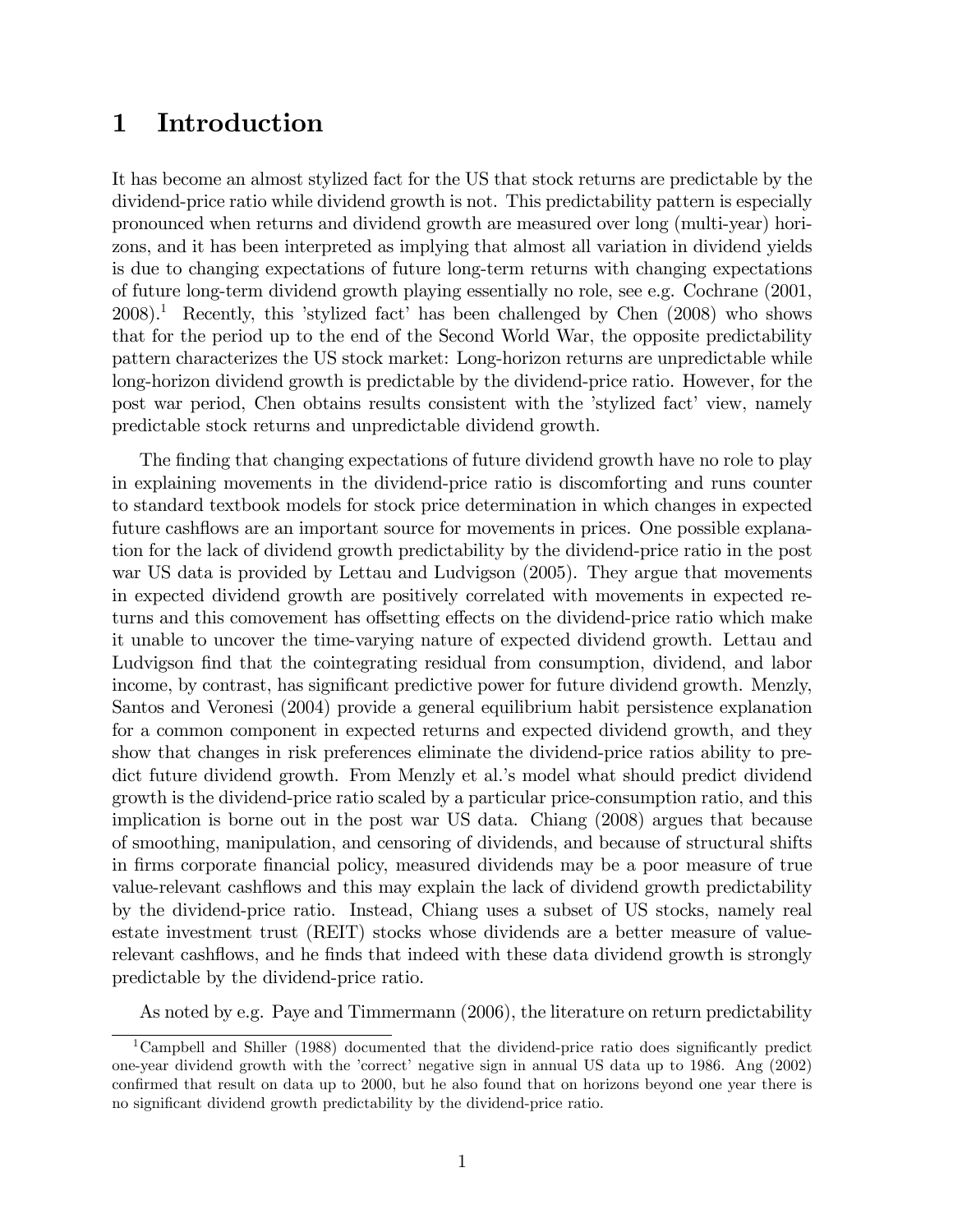is weighted towards US data with relatively few studies examining predictability in global returns. This bias towards the US is even more pronounced when it comes to analyzing dividend predictability. Campbell (2003) conducts a comprehensive international study of asset price determination within a consumption-based framework. In parts of his analysis he finds some evidence of dividend growth predictability by the dividend-price ratio in several countries (but not in the US). However, in most of the cases the significant predictability is confined to dividend growth over relatively short horizons, and Campbell concludes from this that there is no convincing evidence in the international data that long-run forecasts of dividend growth change over time.<sup>2</sup> In another international study, Ang and Bekaert (2007) also conclude that there is only weak evidence of linear dividend growth predictability by the dividend-price ratio.

In this paper we further analyze the dividend-price ratios ability to predict future stock returns and dividend growth. We pay special attention to dividend growth predictability over long horizons, and in addition to using the long-term annual US data that many previous authors have used, we analyze long annual time series for aggregate stock prices and dividends in the three European countries Denmark, Sweden and the UK. For these three countries we have annual data covering more than 80 years in the case of Denmark and Sweden and more than 100 years for the UK. Surprisingly, for these European countries we find predictability patterns that in some ways - and especially for the two Scandinavian countries - are very different from what characterize the US.

For the US we find results basically identical to those reported by Cochrane (2008) and Chen (2008), except at four important points. First, for the early period (up to 1949), we find statistically significant return predictability at both short and long horizons in the 'right' direction, i.e. an increase (decrease) in the dividend-price ratio predicts a subsequent increase (decrease) in returns. Second, for this early period, although we find that the dividend-price ratio significantly predicts short-horizon dividend growth in the 'right' direction, i.e. an increase (decrease) in the ratio predicts a subsequent fall (rise) in dividend growth, we do not Önd any signiÖcant predictability in long-horizon real dividend growth. These results are in contrast to Chen (2008) who finds no predictability of returns but significant predictability - with the 'correct' sign - of long-horizon dividend growth for this sub-period. The reason for these discrepancies turns out to be that Chen uses *nominal* variables whereas we use *real* variables. Thus, for the US Chen's finding of insignificant long-horizon return predictability and significant long-horizon dividend predictability is crucially dependent on his use of nominal instead of real returns and dividends. The earlier literature has mostly focused on real dividends and real (or excess)

 $2^2$ Most of Campbell's (2003) analysis is based on quarterly data from the 1970s to the late 1990s. However, he also reports results with long-term annual data from US, UK and Sweden; these annual data are essentially identical to the data we use from these three countries, except that our sample periods are longer. In addition we include data from Denmark. Dimson et al. (2002) contains stock returns over a 100 year period for 16 countries. However, their publicly available database does not contain individual series for dividends or dividend yields, and requests to the authors for supplying these series have not been successful. Except for the US, UK, Swedish, and Danish data we analyze, we are not aware of similar data from other countries that contain long-term series for both prices and dividends.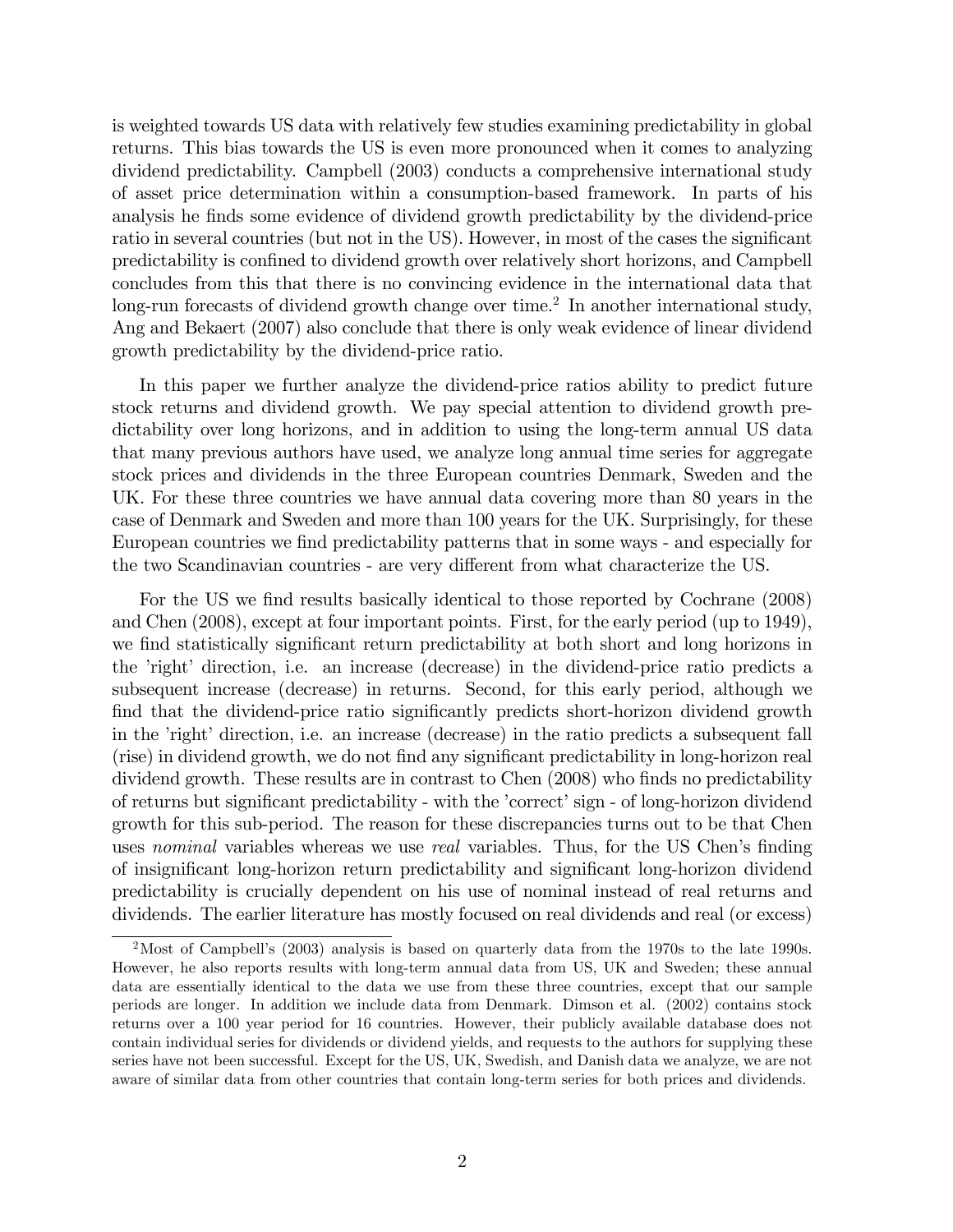returns, so Chen's use of nominal variables is unusual in this respect.<sup>3</sup> Third, for the post war period (1950-2008) we find statistically significant long-horizon dividend growth predictability in the 'wrong' direction. This is also in contrast to Chen, but again the reason is that we use real dividends whereas Chen uses nominal dividends. Thus, we find a 'tale of two periods' for the US, just as Chen documents, but with the important difference being that long-horizon real dividend growth is unpredictable in the early sub-period and predictable in the 'wrong' direction in the post war period. This is in sharp contrast to Chen's findings for *nominal* dividend growth. Finally, we find that in some cases the implied long-run coefficients on the dividend-price ratio from firstorder VAR models differ substantially from direct long-run estimates in time-overlapping multi-year regressions. This is in contrast to Cochrane (2008) and Chen (2008) who both find that implied long-run estimates from VAR's are qualitatively similar to direct long-run estimates. Our results indicate that one should be careful in deriving long-run implications from low-order VAR models.

Turning to the European countries, for the UK over the full sample period 1900-2008, we find that the dividend-price ratio significantly predicts one-year dividend growth in the 'right' direction. However, for horizons beyond one year the dividend-price ratio loses its predictive ability for dividends. As with some of the US results this again implies that the long-run dividend predictability implied from a first-order VAR differs quantitatively as well as qualitatively from direct long-horizon regressions. For returns, the dividendprice ratio has clear predictive ability at both short and long horizons, and in the 'right' direction. These results are, however, not robust to sub-sample analyses. In particular, long-horizon returns are unpredictable in the first sub-period 1900-1949 and predictable in the second sub-period 1950-2008, while long-horizon dividend growth is (marginally) predictable in both sub-periods but with a change in the direction of predictability: in the first sub-period the dividend-price ratio predicts dividend growth in the 'right' direction, while in the post war period the ratio significantly predicts dividend growth in the 'wrong' direction. Thus, the results for the UK are a 'tale of two periods' just as it is the case for the US.

For the two Scandinavian countries Denmark and Sweden the results are very clear, and in contrast to the US and UK there is now no 'tale of two periods'. Short-horizon and long-horizon real dividend growth are strongly predictable in the 'right' direction statistically as well as economically - from the dividend-price ratio, whereas stock returns show almost no signs of predictability, neither at short nor long horizons. These results hold both over the full sample periods (Denmark: 1922-2008; Sweden: 1919-2008) and for the post war period (1950-2008). Thus, in Scandinavia there is strong evidence that most if not all variation in dividend-price ratios reflects changing expectations of future long-term cashflows discounted by a constant expected return, in perfect accordance with standard textbook models for stock price determination.

 ${}^{3}$ In addition to nominal returns, Chen (2008) also analyzes excess returns, but with respect to dividend growth he only considers nominal dividends and does not investigate predictability in real dividend growth. Ang and Bekaert (2007) is another recent study examining predictability in nominal dividend growth.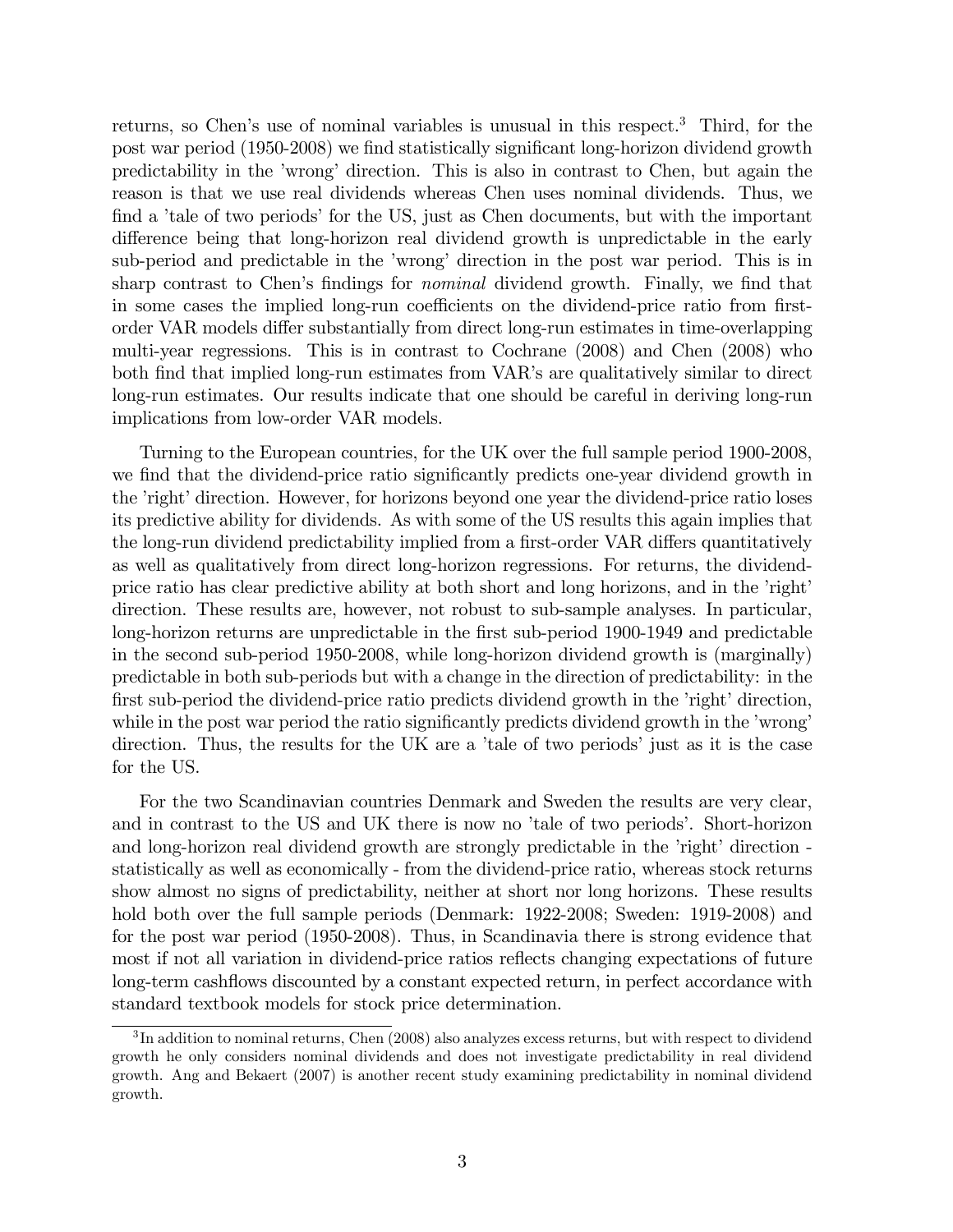Throughout we report tests based on both asymptotic distributional theory and on simulated small-sample distributions. This is especially important when looking at multiyear time-overlapping data. And since Cochrane (2008) finds that when considering long-horizon predictability it is important to go beyond just 5 or 10 year horizons, we investigate predictability at horizons up to 20 years. In addition to analyzing the standard regressions where return predictability and dividend growth predictability are analyzed in isolation, we also investigate the joint distribution of the dividend-price ratio coefficients in the two regressions; this gives more powerful tests of predictability since, as Cochrane (2008) forcefully argues, a null hypothesis of no return (dividend growth) predictability must mean dividend growth (return) predictability, if there are no bubbles. We simulate p-values for two joint hypotheses, either no return predictability together with dividend growth predictability, or no dividend growth predictability together with return predictability. It turns out that for most of our analyses where there is only marginal evidence of predictability using the standard hypothesis tests, the joint tests result in highly significant evidence of predictability.

The rest of the paper is organized as follows. Section 2 describes the long-term data used in the empirical analysis. Section 3 reports the empirical results on both short and long horizons, and using both asymptotic tests and small-sample tests in a joint hypothesis setup. The section also contains results from a sub-sample analysis and a number of further robustness analyses, before providing a possible explanation for the differences found between the countries examined in the empirical analyses. Finally, section 4 contains some concluding remarks.

### 2 The long-term US and European data

We analyze dividend growth and return predictability for the US and three European countries: Denmark, Sweden, and the UK. For each of these countries we have long-term annual time series for aggregate stock prices and dividends. Using long-term annual data enables us to analyze direct long-run predictability, while at the same time avoiding the well-known problems with seasonality in monthly or quarterly dividends.

The source for the UK data is Barclays Capital (2009), which contains annual data on UK stock prices and dividends in the period 1900-2008. The "Barclays Equity Index" is measured at December each year and the "Income Index" relates to the dividend income received in the 12 months prior to that date. Nominal values are converted to real values by dividing by the "Cost of Living Index". The Swedish data covers the period 1919- 2008, and is up to 2007 an updated version of the data from Frennberg and Hansson (1992). We have used Morgan Stanley Capital International (MSCI) data for the last year in the Swedish dataset. Prices are measured at the end of the year, while dividend is the dividend income payable throughout that year. Nominal series are deáated by the implicit consumption deáator.<sup>4</sup> The Danish data are from Lund and Engsted (1996), Engsted and Tanggaard (2001), and MSCI, and covers the period 1922-2008. Up to

<sup>&</sup>lt;sup>4</sup>The UK and Swedish data correspond to those used by Campbell (2003), with the exception of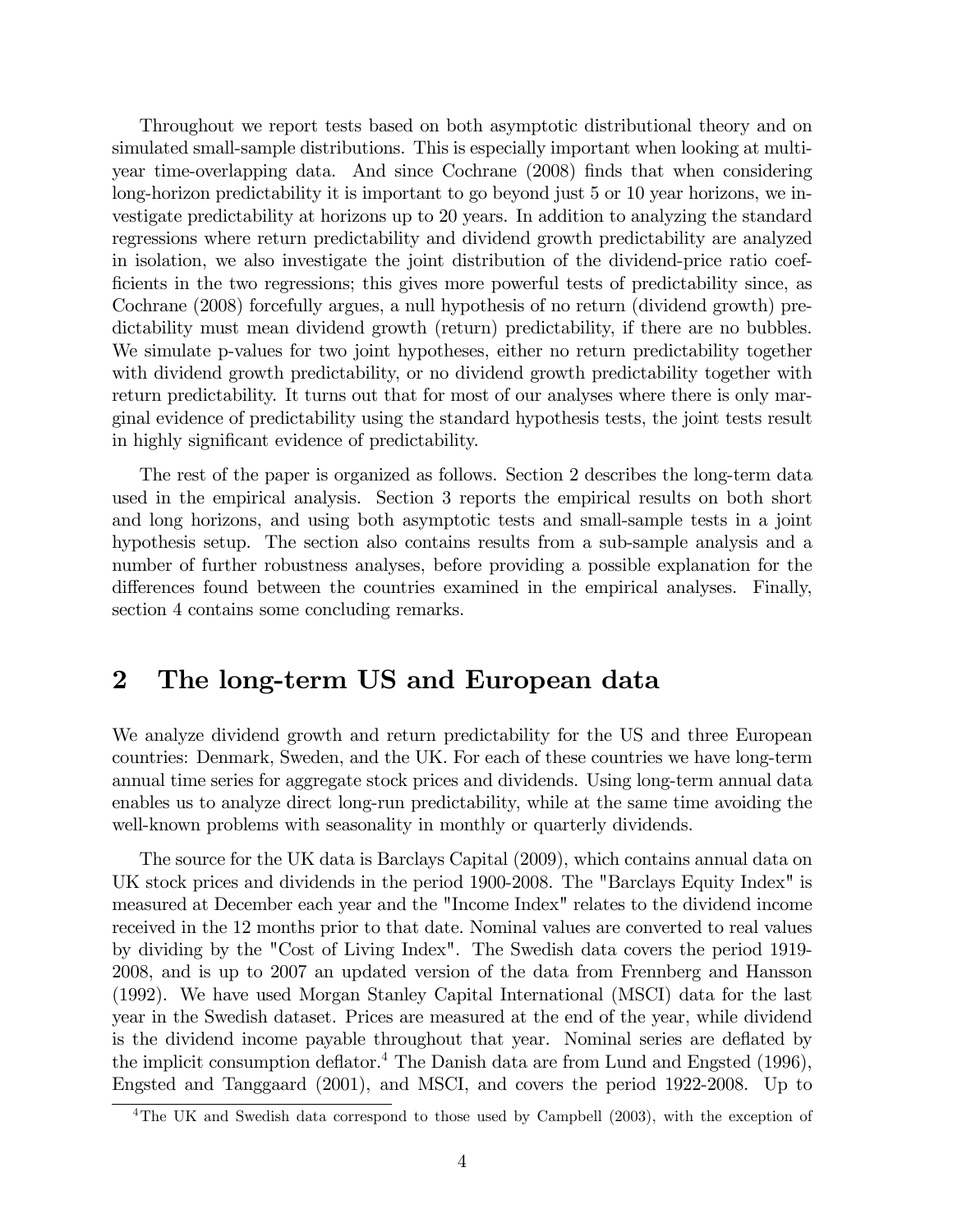1996 the stock index is a value-weighted portfolio of stocks from the Copenhagen Stock Exchange. The index at the end of year t is defined as the February value of year  $t + 1$ . Dividends for year  $t$  are defined as dividends paid out between February of year  $t$  and February of year  $t+1$ , see the appendix in Lund and Engsted (1996) for details. Nominal values are deflated by the consumption deflator. For the period after 1996 these data are spliced together with Danish data from MSCI. Finally, we use two US datasets. The first is from Center for Research in Security Prices (CRSP) and covers the period 1926-2008, while the second is the S&P data from the website of Robert Shiller and covers the period 1871-2008. These US data are identical to the data used by Chen (2008), except that Chenís sample period stops at 2005 and that he uses nominal and excess returns and nominal dividends, whereas we use real returns and real dividends throughout.

Table 1 shows descriptive statistics for each country over the full sample period and over two sub-samples with the first ranging from the start of the samples to 1949, and the second from 1950 to 2008. The table reveals a number of interesting differences between the four countries. Looking at the full sample period, we see that the mean annual dividend growth is much higher in Sweden (3.7%) and somewhat lower in the UK and Denmark (1.1% and 0.8%, respectively), than in the US (2.0%). Furthermore, the dividend-price ratio is much less persistent in the UK than in the other three countries. The mean and standard deviation of returns are quite similar across countries, mean returns ranging from 6.7% in Denmark to 8.4% in Sweden, and standard deviations ranging from 17.9% in the US (S&P) to 21.9% in Sweden. Turning to the sub-sample periods, we see that while the mean return on stocks and the mean dividend growth remain virtually unchanged over the two sub-periods for the US, they change a lot for the three European countries. The mean return on stocks increases from 4.4% to 8.8% in the UK, from 4.8% to 10.4% in Sweden, and from 3.6% to 8.1% in Denmark. We also see an increase in the mean dividend growth for these countries. In the UK it increases from 0.5% to 1.6%, in Sweden from  $-0.4\%$  to 5.9%, and in Denmark from  $-1.4\%$  to 1.8%. Another interesting difference between the US and the three European countries is that while the standard deviation of returns decreases across the two sub-sample periods for the US, it increases for the three other countries. With respect to the variability of dividend growth, standard deviations fall dramatically in the post war period in the UK and US, while they increase in Sweden and Denmark. In the former two countries the standard deviations are between 4.9% and 13.2% in the 1950-2008 period, but 20% in the Scandinavian countries. This points to an interesting difference between the US and UK on the one hand and the two Scandinavian countries on the other hand, regarding firms' dividend policy. We return to this issue in section 3.5 below. A common feature in the data from the four countries is that the persistence of the dividend-price ratio increases across the two sub-periods, as seen from the  $\phi(1)$  coefficients in Table 1. Figure 1 shows time-series plots of the dividend-price ratio.

In the following, we initially analyze dividend growth and return predictability using the full samples, and then in Section 3.3 we perform a sub-sample analysis using the

having been updated to include the latest years and, in the case of the UK, to include data prior to 1920.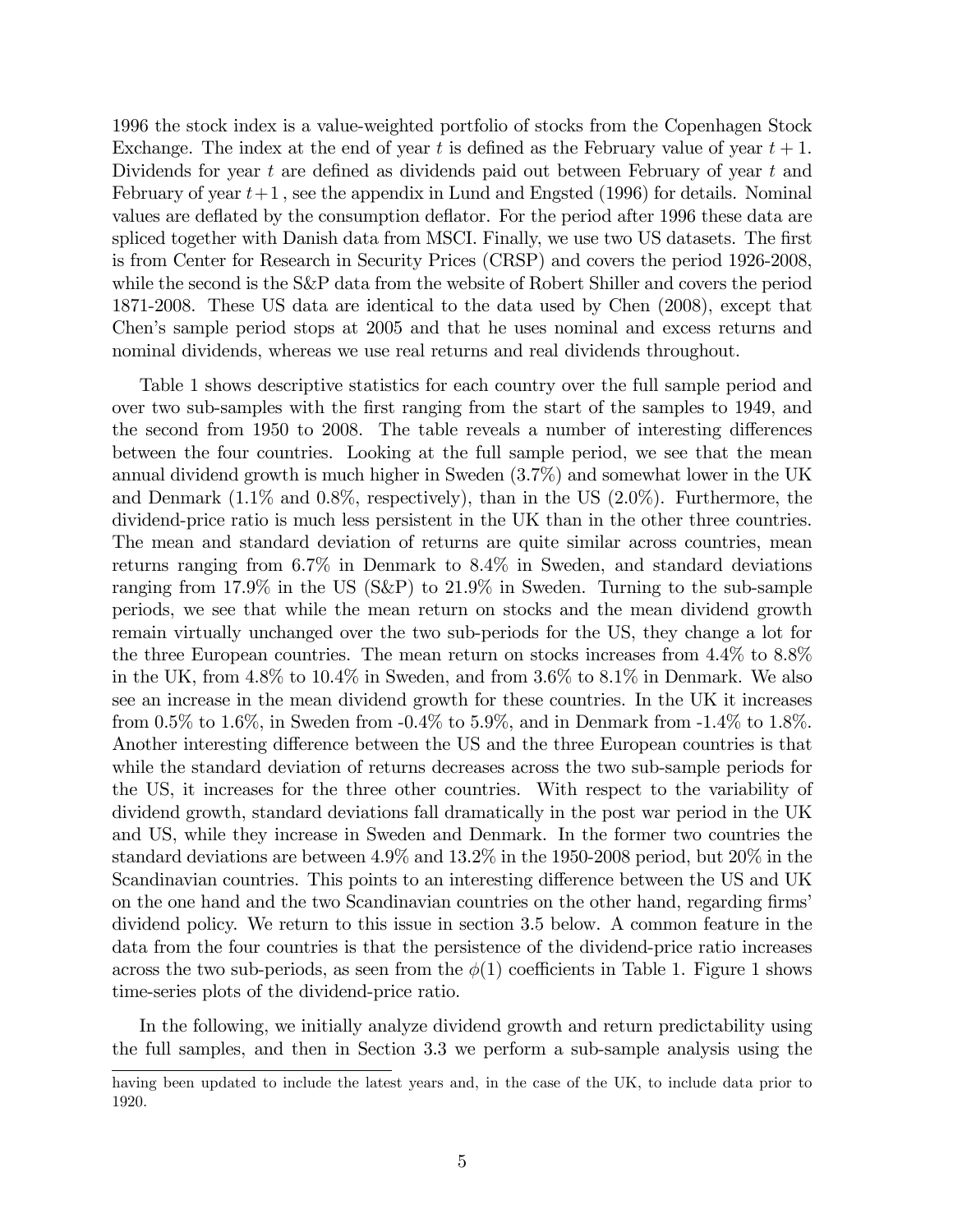sample periods mentioned above.

### 3 Empirical results

Using a linearization of the definition of the one-period log return, Campbell and Shiller (1988) derive the approximate identity

$$
r_{t+1} = \Delta d_{t+1} + (d_t - p_t) - \rho (d_{t+1} - p_{t+1}) + c,\tag{1}
$$

where  $r_{t+1}$ ,  $d_{t+1}$ , and  $p_{t+1}$  denote log stock return, log dividend, and log stock price, respectively,  $\rho = 1/(1 + e^{E[d-p]})$ , and c is a linearization constant. Iterating (1) forward, imposing a no-bubble transversality condition  $\lim_{j\to\infty} \rho^j E_t (d_{t+j} - p_{t+j}) = 0$ , and taking conditional expectations, we get the following important identity

$$
d_t - p_t = E_t \sum_{j=0}^{\infty} \rho^j \left( r_{t+1+j} - \Delta d_{t+1+j} \right) - \frac{c}{1-\rho}.
$$
 (2)

According to (2) the dividend-price ratio will be a good predictor of future long-term returns and/or future long-term dividend growth. Thus, given no bubbles and given forward-looking expectations, there is a sound theoretical argument as to why the dividendprice ratio should predict future returns and/or changes in dividends, and existing predictability studies using US data usually refer to (2) as the underlying theoretical framework.

### 3.1 Short-horizon predictability

Initially, we consider Cochrane's (2008) first-order VAR representation of  $r_{t+1}$ ,  $\Delta d_{t+1}$ , and  $d_{t+1} - p_{t+1}$ , restricted to have only the log dividend-price ratio as regressor

$$
r_{t+1} = a_r + b_r (d_t - p_t) + \varepsilon_{t+1}^r,
$$
\n(3)

$$
\Delta d_{t+1} = a_d + b_d (d_t - p_t) + \varepsilon_{t+1}^d,
$$
\n(4)

$$
d_{t+1} - p_{t+1} = a_{dp} + \phi \left( d_t - p_t \right) + \varepsilon_{t+1}^{dp}.
$$
\n(5)

The system is estimated using simple OLS and standard errors are Newey and West (1987) adjusted to account for heteroscedasticity.<sup>5</sup>

Table 2 shows the results for each country over the full sample period. With the exception of  $b_r$  in Sweden and  $b_d$  in the US (CRSP), all estimated coefficients have the

 $5$ Tests for residual autocorrelation (not reported) do not reveal misspecification with respect to the dynamics in (3)-(5), except in a few cases for the post war period where the residuals in the  $\Delta d_{t+1}$ equations for the UK and US (S&P) display some autocorrelation.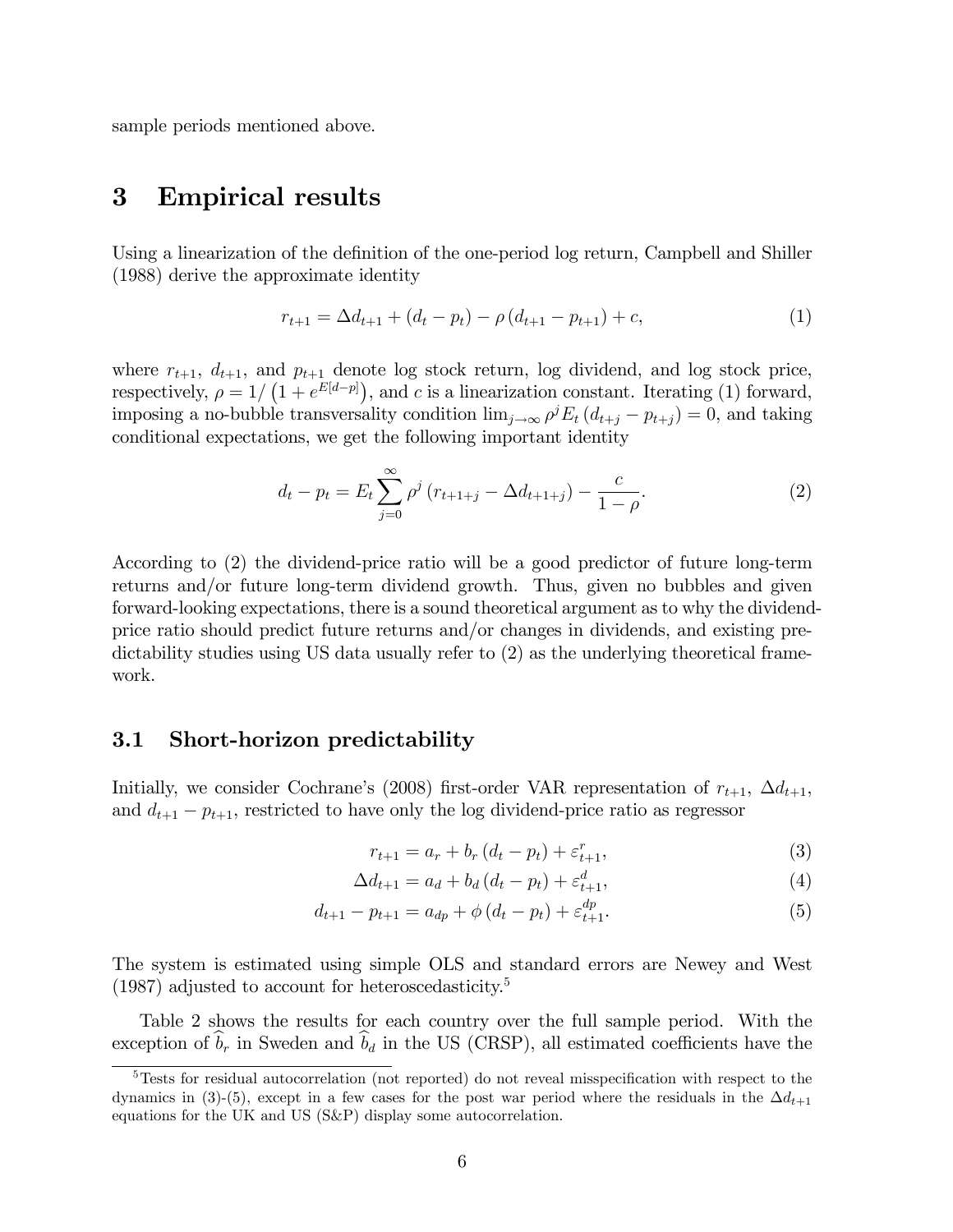ícorrectísign, cf. (2). Regarding return predictability, we Önd strong evidence in favour of the dividend-price ratio being able to predict future stock returns in the UK. In the US there is also evidence of return predictability using CRSP data, while  $b_r$  is only marginally significant in the S&P data. In Sweden and Denmark we find no evidence of return predictability. Turning to dividends, Table 2 shows that the dividend-price ratio does significantly predict dividend growth in the UK, Sweden, and the US (S&P), with the evidence being especially strong in Sweden. In Denmark there is only marginal evidence of dividend growth predictability, while using CRSP data we find no evidence of dividend growth predictability in the US.

The discrepancy between the results for the US using S&P data and CRSP data, respectively, can be assigned to the way data is constructed. As Chen (2008) shows, the assumptions made regarding reinvestment of dividends have great importance when it comes to determining whether or not dividend growth is predictable. CRSP annual returns are constructed assuming that monthly dividends are reinvested in the stock market, and hence when dividend growth is backed out from annual returns with and without dividends, as they are in the CRSP data, the dividend growth series will behave as return does. Since the dividend-price ratio predicts future stock returns and dividend growth in opposite directions, this property will reduce dividend growth predictability. The S&P data does not suffer from this property and, hence, these data are preferable when examining dividend growth predictability, as argued by Chen (2008). The difference between the CRSP and the S&P data is also apparent when looking at the cross-correlation of the residuals in Table 2. The correlation between the innovations to returns and dividend growth is 0.13 in the S&P data but 0.68 in the CRSP data, and the correlation between the innovations to dividend growth and the dividend-price ratio is 0.46 in S&P data but only 0.04 in CRSP.

Dividends in the three European datasets are not backed out from other series but are measured directly, as in the S&P data for the US. Hence, our European dividend growth series are not 'contaminated' by returns as is the case with the CRSP dividend growth series.

#### 3.1.1 Joint hypothesis testing

As argued by Cochrane (2008), we can obtain stronger tests for predictability than the marginal tests shown in Table 2. The approximate identity (1) links the regression coefficients of the VAR,  $(3)-(5)$ , and hence by projecting on the dividend-price ratio, we get the following approximate identity between the regression coefficients

$$
b_r = 1 - \rho \phi + b_d. \tag{6}
$$

Furthermore, the errors in  $(3)-(5)$  are also linked by the approximate identity

$$
\varepsilon_{t+1}^r = \varepsilon_{t+1}^d - \rho \varepsilon_{t+1}^{dp}.\tag{7}
$$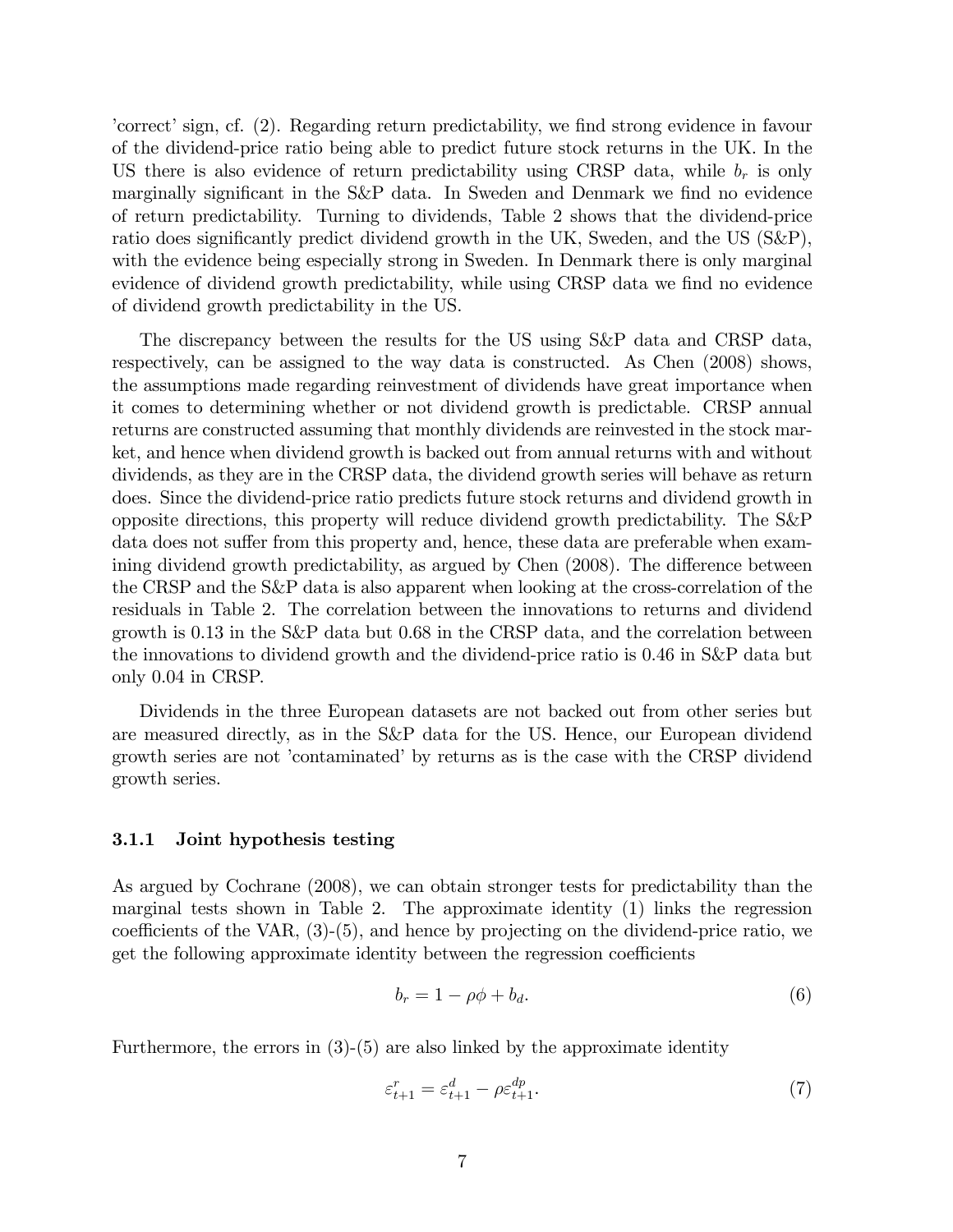This implies that we can infer the data, coefficients, and errors of any one equation from those of the other two. It also means that when we want to test, say,  $b_r = 0$ , we have to change the dividend growth coefficient  $b<sub>d</sub>$  or the dividend-price ratio autocorrelation coefficient  $\phi$  accordingly. The intuition here is - assuming no bubbles - that if the dividend-price ratio does not predict future stock returns, then it must predict future dividend growth, cf. (2), or stated otherwise, we can not have a null hypothesis in which we both have unpredictable returns and unpredictable dividend growth.

In testing these joint hypotheses we follow Cochrane (2008) and simulate data under the respective nulls, and thereby test the hypotheses using simulated small-sample distributions. We test a null of no return predictability  $(b_r = 0)$  and a null of no dividend growth predictability  $(b_d = 0)$ . In both cases we use the estimated dividend-price ratio autocorrelation coefficient  $\widehat{\phi}$  and calculate the dividend growth coefficient  $b_d$  and return coefficient  $b_r$ , respectively, using (6). Table 3 shows the coefficients under the two null hypotheses along with the estimated  $\rho$  for each country.

When simulating data under the respective nulls we have to choose two variables to simulate and let the third follow from the approximate identity (1). We simulate the dividend-price ratio and the variable which is predictable under the null, i.e. under the null of no return predictability we simulate dividend growth, and under the null of no dividend growth predictability we simulate returns. We draw  $\varepsilon_t^{dp}$  and  $\varepsilon_t^d$  or  $\varepsilon_t^r$ , depending on the null hypothesis, as random normals using the estimated covariance matrix. The first observation  $d_0 - p_0$  is drawn from the unconditional density  $d_0 - p_0 \sim$  $\mathcal{N}\left[0, \sigma^2\left(\varepsilon^{dp}\right) / (1-\phi^2)\right]$  and then the VAR system is simulated forward.<sup>6</sup> We simulate the system 10,000 times, and for each simulation we estimate the VAR system (3)-(5) and collect the coefficients.

For the null hypothesis of no return predictability, we calculate the simulated probability that the coefficients are *larger* than their sample values, while for the null hypothesis of no dividend growth predictability, we calculate the simulated probability that the coefficients are *smaller* than their sample values. Hence, we get simulated p-values that can be interpreted in the usual way, where a p-value smaller than a chosen significance level implies that we reject the null hypothesis.

Table 4 shows the simulated p-values. In Panel A, we find clear evidence in favour of return predictability in the UK, and against return predictability in Sweden and Denmark. For the US, the results are not so clear-cut. Evaluating only  $P(b_r > \hat{b}_r)$ , we find p-values of  $11\%$  and  $18\%$  depending on the data source, which in itself does not lead to a rejection of the null hypothesis. However, under the null hypothesis of no return predictability, we must have dividend growth predictability of sufficient magnitude, c.f. Table 3. Depending on the data source the simulated dividend growth forecasting coefficients are only larger than their estimated values  $0.03\%$  and  $1.16\%$  of the time, respectively. Hence, even in the S&P data where  $\hat{b}_d = -0.084$  is statistically significant

 $6$ Using the framework of Ang and Liu (2007), Chen (2008) simulates from a slightly different system, where the relation between expected dividend growth/returns and the dividend-price ratio is nonlinear, and a function of the level of the dividend-price ratio.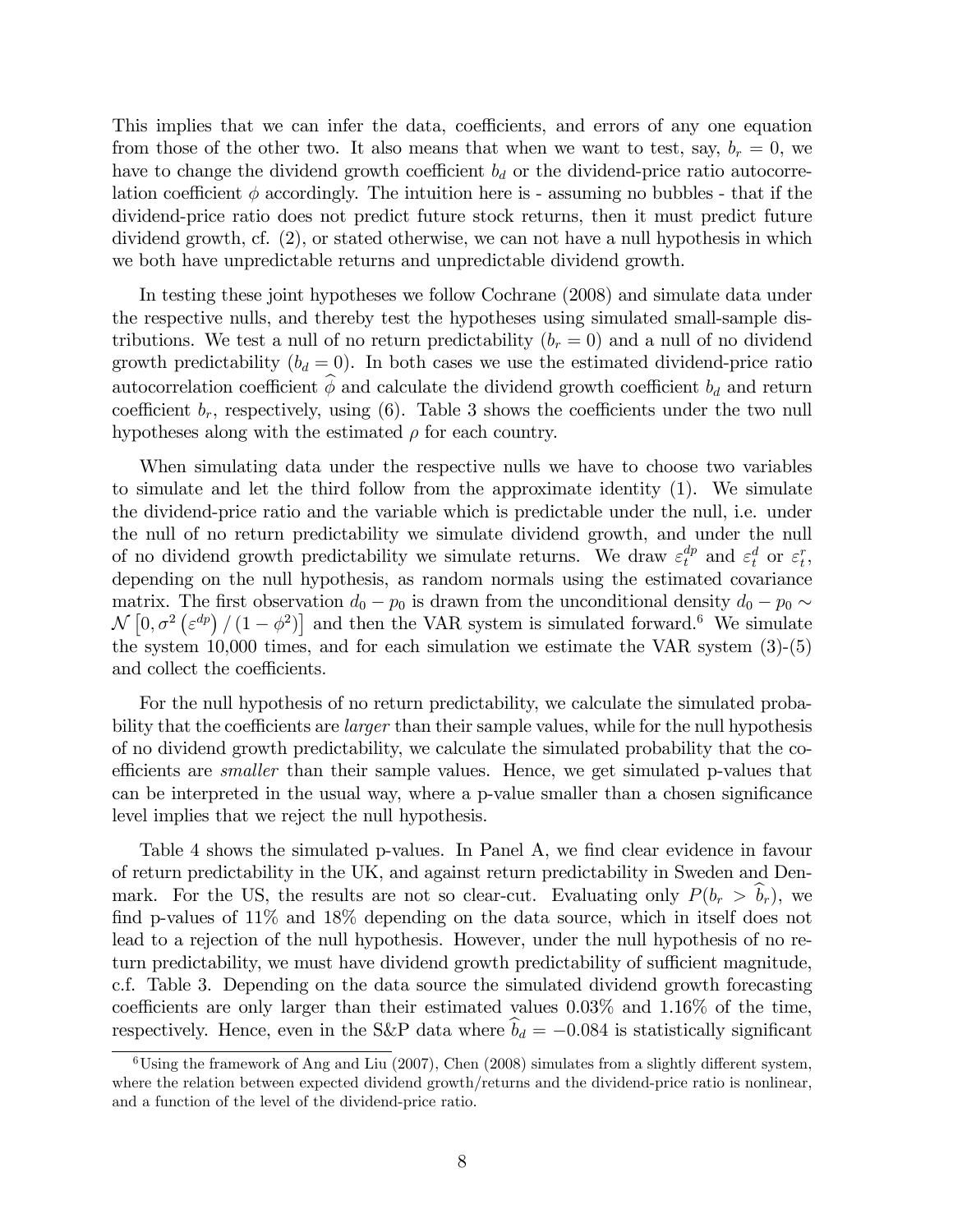(c.f. Table 2), the estimate is not sufficiently negative to make  $b_r = 0$  plausible. Figure 2 displays these results graphically.

Table 4, Panel B, shows the simulated p-values under the null hypothesis of no dividend growth predictability. In the UK, Sweden, and the US  $(S\&P)$ , we find strong evidence in favour of dividend growth predictability, while the opposite is the case for the US using CRSP data. Evaluating only the marginal distribution  $P(b_d < \hat{b}_d)$  there is a probability of  $6.34\%$  of observing a dividend growth forecasting coefficient smaller than the estimated value when it comes to Denmark. This implies that we cannot reject the null hypothesis based on the marginal distribution at the conventional  $5\%$  significance level. However, in the joint test we also have to take  $P(b_r < \hat{b}_r)$  into account, and since we only observe a return forecasting coefficient smaller than the estimated value  $0.09\%$ of the time, we reject the null hypothesis based on the joint test. Figure 3 displays these results graphically.

Summing up the short-horizon results, we have confirmed Cochrane's (2008) finding of return predictability but no dividend growth predictability in the US (CRSP) data, and Chen's (2008) finding of both return and dividend growth predictability in the US (S&P) data. In addition, we have documented strong dividend growth predictability with the 'correct' sign in Denmark and Sweden, while returns are unpredictable in these two countries. The results for the UK are basically similar to the US (S&P) results: both returns and dividend growth are significantly predictable by the dividend-price ratio, and in the 'right' directions.

### 3.2 Long-horizon predictability

The literature on return and dividend growth predictability basically contains two approaches to examine long-horizon predictability. First, we can use 'direct' time-overlapping multi-year regressions with suitable adjustments to the standard errors to account for the moving average structure imposed on the error term from using overlapping data. Second, we can use first-order VAR models to infer long-run implications. These two approaches are not guaranteed to yield the same result, and hence we will report results using both approaches. Moreover, the vast majority of studies in this string of the literature use unweighted returns and dividend growth when examining predictability even though according to (2)  $r_{t+1+j}$  and  $\Delta d_{t+1+j}$  should be *weighted* by  $\rho^j$ . Following Cochrane (2008) we report results using both weighted and unweighted returns and dividend growth.

The 'direct' approach simply amounts to running the following regressions for different values of k

$$
r_{t,t+k} = a_{r,k} + b_{r,k} (d_t - p_t) + \varepsilon_{t+k}^r,
$$
  

$$
\Delta d_{t,t+k} = a_{d,k} + b_{d,k} (d_t - p_t) + \varepsilon_{t+k}^d,
$$

where  $r_{t,t+k}$  and  $\Delta d_{t,t+k}$  denote either the unweighted or weighted sum of one-period returns and dividend growth, respectively, from period t to  $t + k$ . The use of overlapping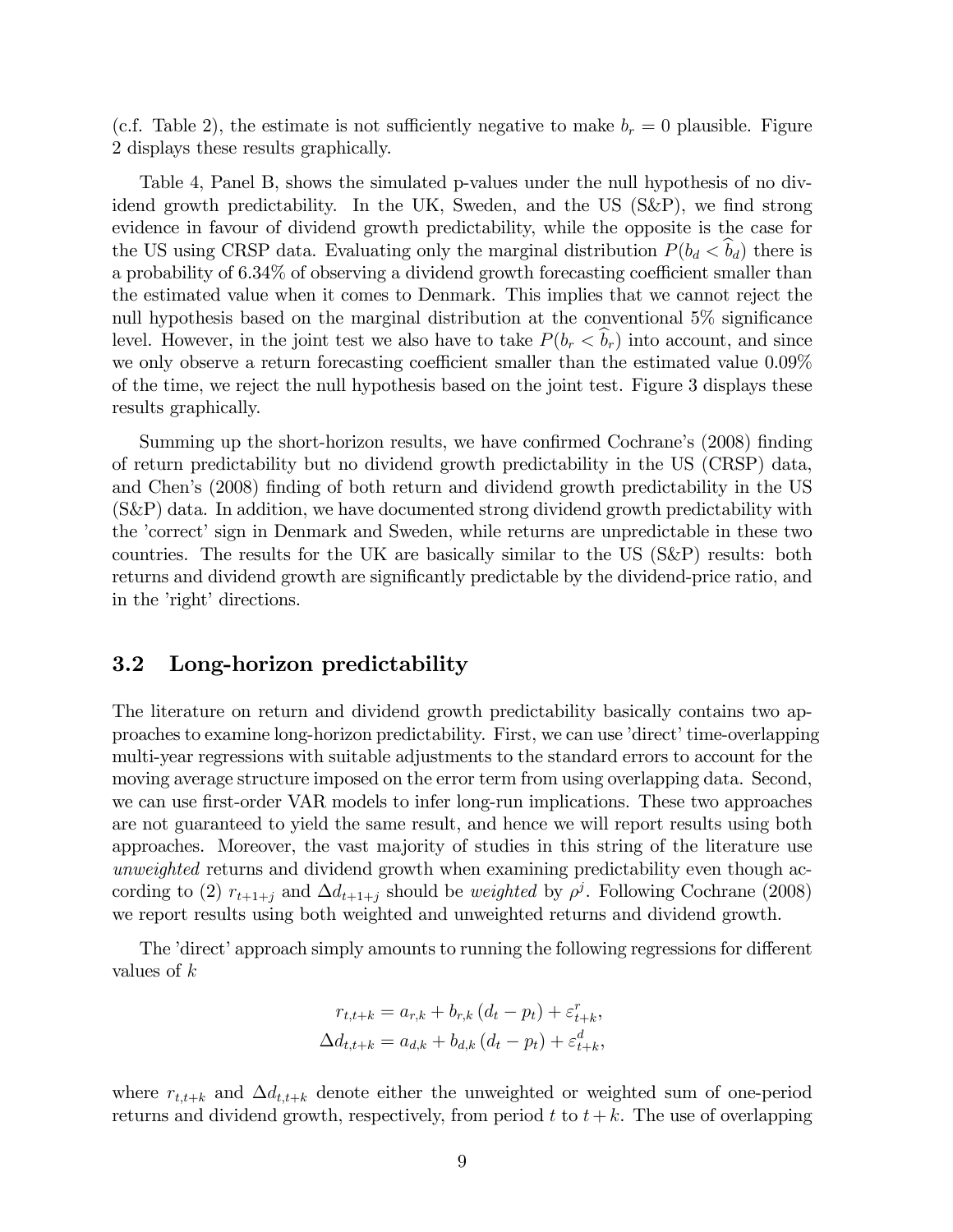data implies that the errors have a moving average structure of order  $k-1$  by construction. A standard way to deal with this is to use Newey-West adjusted standard errors with  $k-1$  lags. However, as shown by Ang and Bekaert (2007), Newey-West standard errors lead to severe over-rejections of the null hypothesis of no return predictability at long horizons. Instead, Ang and Bekaert find that the standard errors developed by Hodrick (1992) retain the correct size in small samples, and with this in mind, we report both Newey-West standard errors with  $k-1$  lags and Hodrick standard errors.

Depending on the use of weighted or unweighted returns and dividend growth, the implied long-run coefficients from the first-order VAR system  $(3)-(5)$  are calculated as

$$
b_{i,k} = \sum_{j=1}^{k} \rho^{j-1} \phi^{j-1} b_i = \frac{1 - \rho^k \phi^k}{1 - \rho \phi} b_i,
$$
  

$$
b_{i,k} = \sum_{j=1}^{k} \phi^{j-1} b_i = \frac{1 - \phi^k}{1 - \phi} b_i,
$$

where  $i = r, d$ . Letting k approach infinity, the long-run coefficients can be calculated as  $b_{i,k} = b_i / (1 - \rho \phi)$  and  $b_{i,k} = b_i / (1 - \phi)$ .

Table 5 shows the results when using the 'direct' aproach on returns for  $k = 5, 10, 15$ ; and 20 years. For completeness the table also contains the results for  $k = 1$  year, which are simply reproductions from Table 2. Furthermore, Table 5 contains results using both unweighted and weighted returns, but initially we will only focus on the unweighted case, and then return to the weighted case in section 3.4.

For the UK we find clear evidence of long-horizon return predictability.  $R^2$  values are high, and the  $t$ -statistics are for all values of  $k$  above the critical value associated with any reasonable choice of significance level, irrespective of the choice of standard errors. However, as expected, the evidence is less strong when applying Hodrick standard errors compared to Newey-West standard errors. For Sweden the íwrongí negative sign we found in the one-period forecasting regression reappears in the multiperiod case for all the chosen horizons. The coefficients are, however, not significant and the  $R^2$  is never above  $5\%$ . For Denmark the coefficient has the 'correct' positive sign in the one-period regression, but for  $k > 1$  it turns negative. But, similar to the case of Sweden,  $R^2$ values are low, the coefficients are not statictically different from zero and, hence, we find no evidence of return predictability on short or long horizons for neither Sweden nor Denmark. For the US the conclusions are more or less insensitive to the choice of data. Using Newey-West standard errors the evidence is very clear and in favour of long-horizon return predictability, but with Hodrick standard errors the coefficients turn insignificant at the 5% level for  $k = 5$  and 10; hence, the results only provide strong support for return predictability in the US at very long horizons (15 and 20 years).

Table 6 shows the results for the multiperiod regressions for dividend growth. For the UK we found short-horizon dividend growth predictability in Tables 2 and 4, but as Table 6 shows this is not accompanied by long-horizon predictability. Hence, short-horizon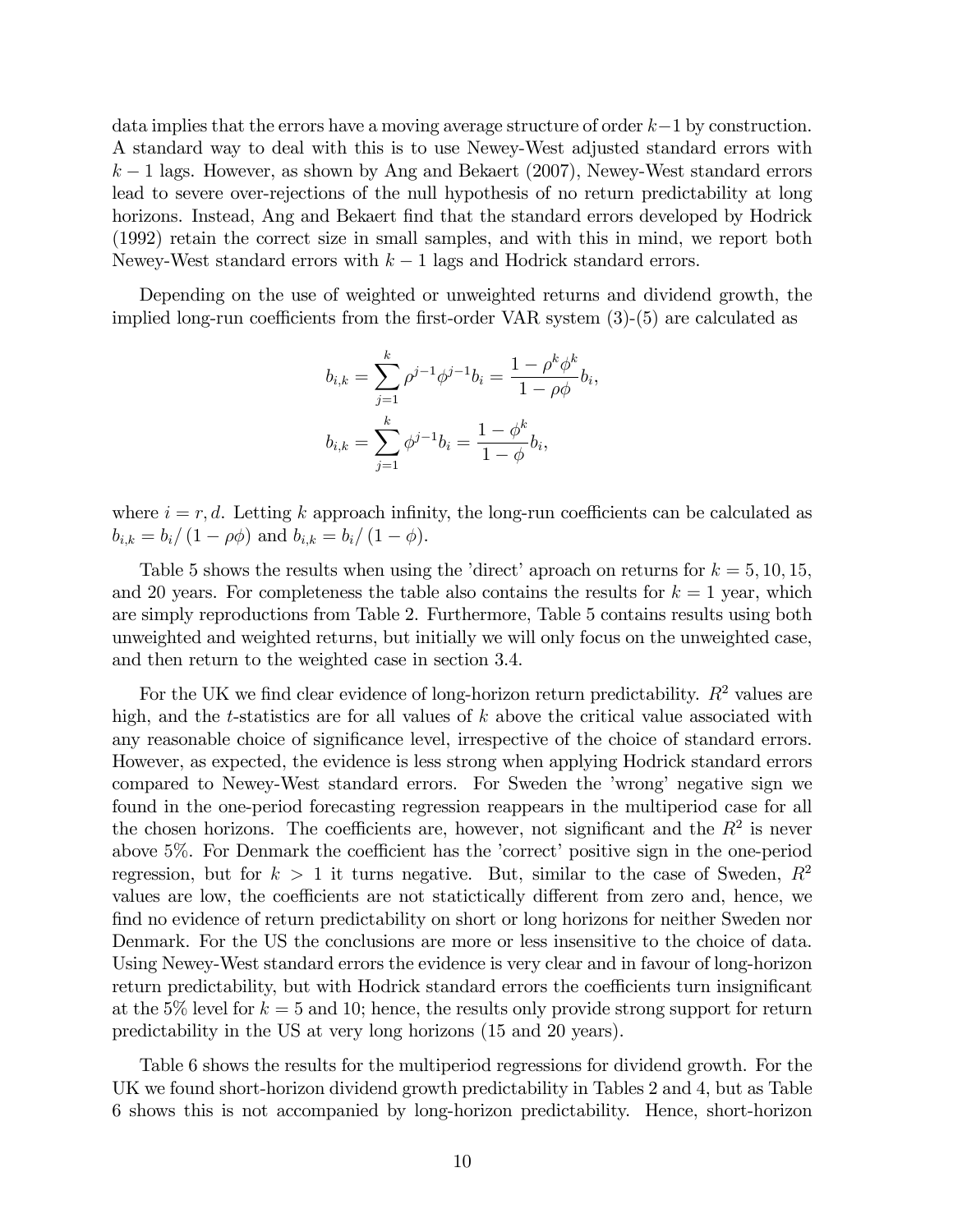predictability does not necessarily translate into long-horizon predictability. We also find that for  $k = 5, 10$ , and 15 years, the  $b_{d,k}$  coefficient has the 'wrong' positive sign. For both Sweden and Denmark there is strong evidence of dividend growth predictability on both short and long horizons when Newey-West standard errors are used, but from Table 6 it is also evident that the long-horizon predictability can be questioned when applying Hodrick standard errors. However, the  $R^2$  values point to very strong predictability. Regarding the US we find results similar to those in the UK in the sense that the short horizon dividend growth predictability found using the S&P data does not translate into long-horizon predictability. However, based on CRSP data there is actually partial evidence of long-horizon dividend growth predictability, but with the 'wrong' positive sign. For  $k = 15$  and 20 years the t-statistic is 2.4 and 2.6 when using Newey-West standard errors, but only 0.9 and 1.0 when Hodrick standard errors are applied.

The overall conclusion from Table 6 is that we do find statistically significant longrun dividend growth predictability with the 'correct' sign in both Sweden and Denmark when using the usual Newey-West standard errors, but this evidence becomes statistically insignificant when Hodrick standard errors are used. And with the findings of Ang and Bekaert (2007) regarding the better size properties of the Hodrick standard errors in mind, the results seem to support the general perception that long-run dividend growth is virtually unpredictable. These conclusions are, however, based on asymptotic theory and marginal tests. In the following section we will present the results from simulated joint tests constructed in the same way as in the one-period case, and as will become evident, the conclusions derived from Table 6 do not carry over to the joint hypothesis setup.

Before turning to the joint tests, we compare the coefficient estimates obtained from the 'direct' approach using multiperiod regressions with the coefficient estimates obtained from the implied approach based on the first-order VAR model. The implied long-run coefficients are shown in Table 7, which also reproduces the one-period coefficients for completeness. Cochrane (2008) and Chen (2008) both find that implied long-run estimates are qualitatively similar to direct long-run estimates, but by comparing Table 7 with Tables 5 and 6, it is clear that this conclusion does not apply in general. For example, in most cases the direct long-run return coefficients are much larger in absolute value than the implied long-run coefficients, and for Denmark they have different signs. For dividend growth there are significant differences in terms of either sign or size between the direct and implied coefficients for the UK and the US  $(S\&P)$ . The conclusion from this comparison is that we should be careful when deriving long-run implications from low-order VAR models. This will also become clear in the following section.<sup>7</sup>

<sup>&</sup>lt;sup>7</sup>Cochrane (2008) prefers the implied long-run estimates due to the higher power against the null of no return predictability associated with these estimates compared to the direct estimates in his application. He does note, however, that implied and direct estimates need not coincide.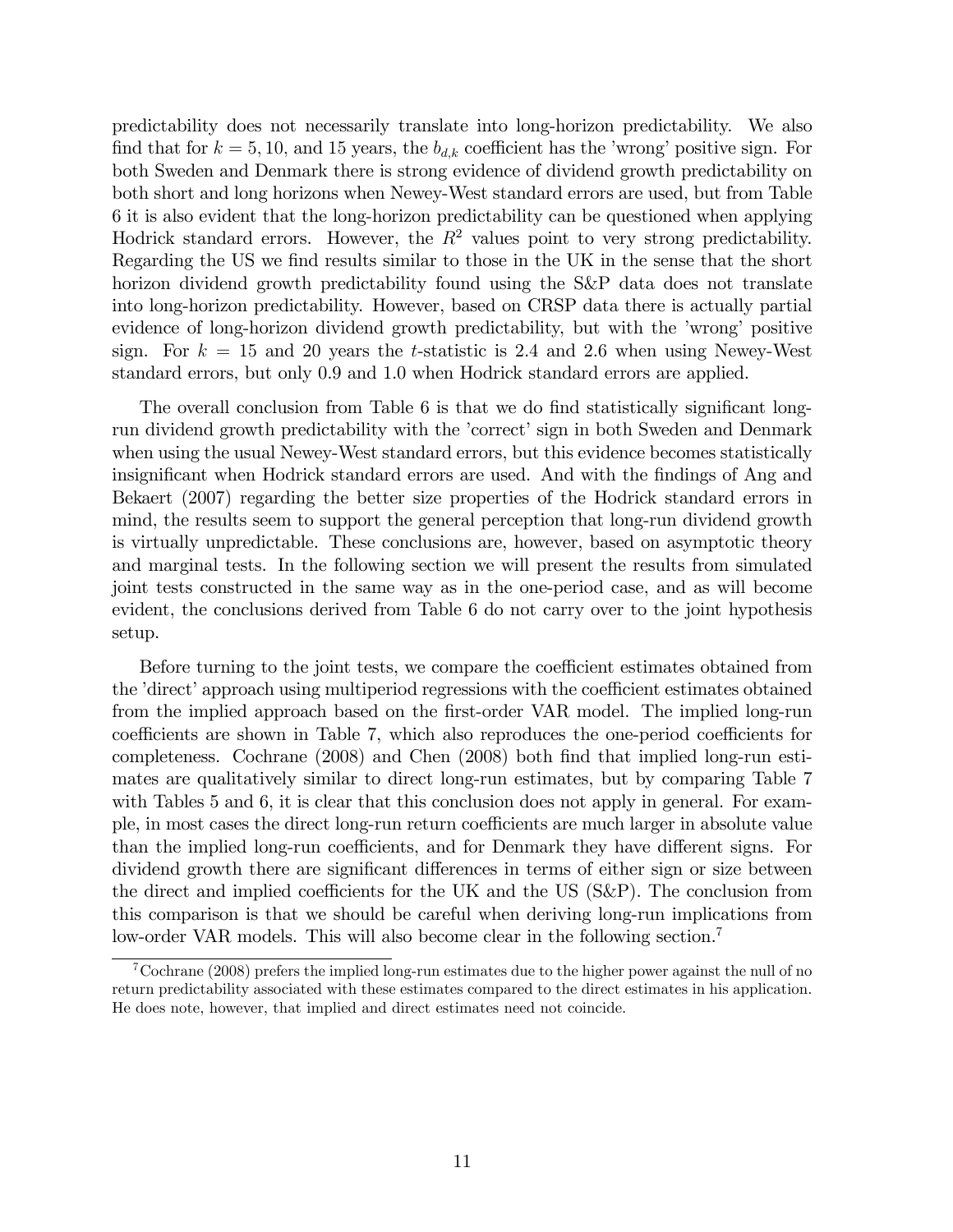#### 3.2.1 Joint hypothesis testing

Similar to the case with short-horizon predictability, we can obtain stronger tests for predictability if we use joint tests instead of marginal tests. Using the simulated data from section 3.1.1, we calculate small-sample p-values, and Table 8 shows the results for the implied and the direct regression coefficients under the null hypothesis of no return predictability when using unweighted returns.

Starting with the UK we find that the qualitative conclusions based on joint tests and simulated small-sample p-values are consistent with those obtained using marginal and asymptotic tests, cf. Table 5. In both cases there is clear evidence in favour of longhorizon return predictability. However, it is worth mentioning that while the p-values associated with the direct regression coefficients show decreasing significance for increasing values of  $k$ , which is consistent with the results in Table 5, the p-values associated with the implied coefficients are equal to zero for all values of  $k$ . For both Sweden and Denmark there is no evidence of long-horizon return predictability. Again this is consistent with the findings in Table 5. For the US  $(S\&P)$ , direct regression coefficients, and  $k = 5$  and 10 years, we find only weak evidence of return predictability when looking at the marginal p-values. The probability of observing a simulated regression coefficient larger than the estimated coefficient is  $8.2\%$  and  $6.5\%$ , respectively, which implies that we maintain the null hypothesis of no return predictability at the conventional 5% significance level. If we compare this to Table 5, we see that this result is consistent with the result obtained using Hodrick standard errors. However, if we instead evaluate the joint test of observing *both* a simulated return coefficient larger than its estimated value and a simulated dividend growth coefficient larger than its estimated value, we find much stronger evidence against the null hypothesis of no return predictability. For larger values of k we arrive at the same conclusion using both marginal and joint tests. For the US using CRSP data we find inconsistency between the conclusions based on simulated small-sample p-values using direct regression coefficients on the one side, and simulated small-sample p-values using implied coefficients as well as asymptotic distributions on the other side. According to Table 8 there is only weak evidence in favour of long-horizon return predictability when using the direct regression coefficients, and at the conventional  $5\%$  significance level we are in fact not able to reject the null hypothesis, irrespective of the use of marginal or joint tests. This is in contrast to the results using implied coefficients according to which we have long-horizon return predictability for all values of  $k$ , and also to the results in Table 5, where we found evidence in favour of return predictability for  $k = 15$  and 20 years when using Hodrick standard errors. These results again illustrate that we should be careful in deriving long-run implications from low-order VAR models.

Table 9 shows the results for the null hypothesis of no dividend growth predictability. Similar to the case with returns the table contains the simulated p-values for the regression coefficients and the implied coefficients using unweighted dividend growth. In Table 6 we found no evidence of long-horizon dividend growth predictability in the UK. We obtain results consistent with this when evaluating the small-sample p-values for the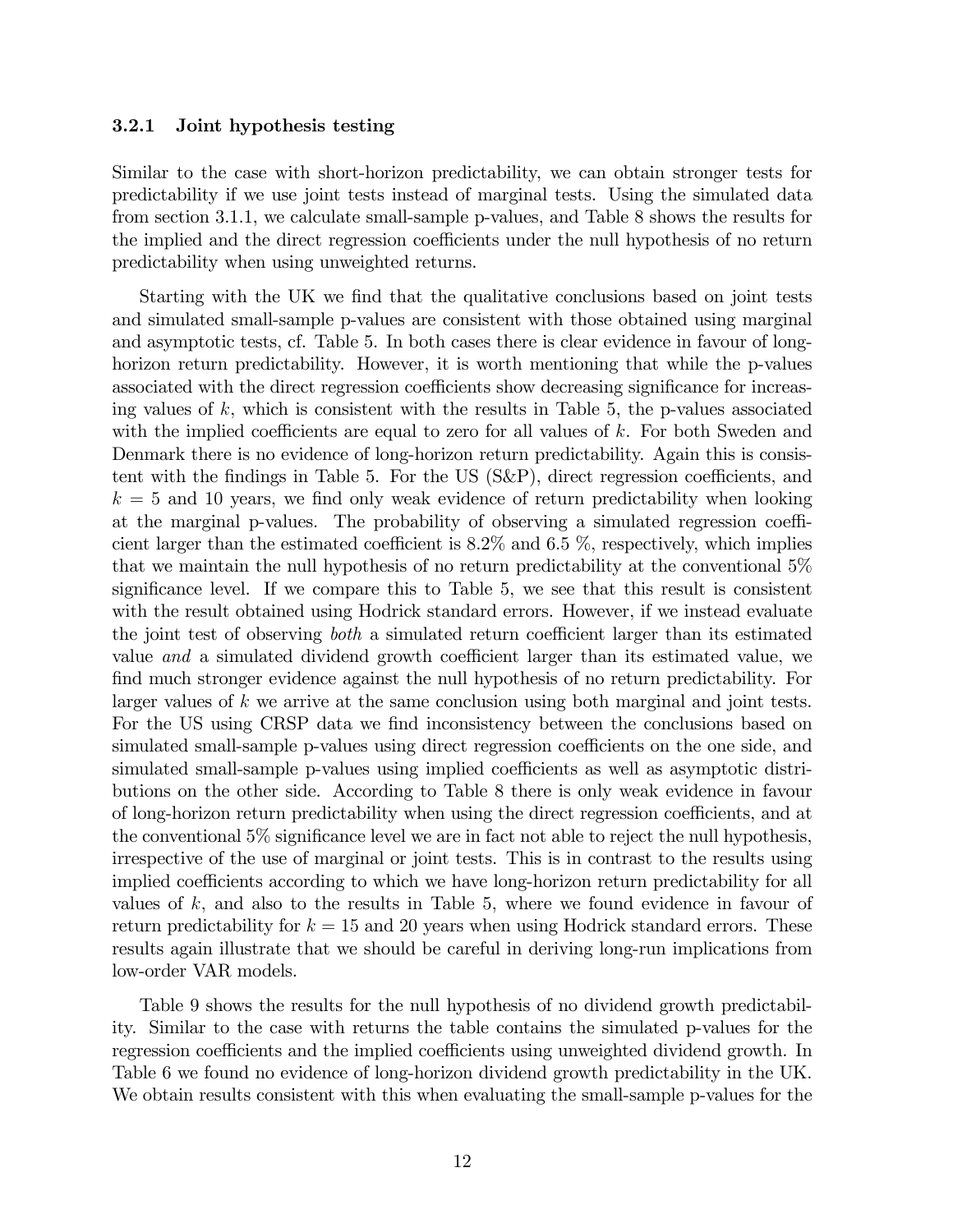direct regression coefficients in both marginal and joint tests, cf. Table 9. However, according to the p-values for the implied long-run coefficients there is strong evidence in favour of dividend growth predictability. So, again, the direct and implied results differ. Turning to Sweden and Denmark we find strong evidence in favour of long-horizon dividend growth predictability. The asymptotic tests in Table 6 gave mixed results regarding long-horizon dividend growth predictability in these countries, but as Table 9 shows, the conclusion is very clear when relying on small-sample distributions: The dividend-price ratio does predict long-horizon dividend growth in Sweden and Denmark. For the US  $(S\&P)$ , our conclusion for  $k = 5$  and 10 years depends on whether we use a marginal or a joint test. Based on the marginal test there is a probability of 19.0% and 57.2%, respectively, of observing a simulated dividend growth coefficient smaller than the estimated value, which clearly implies that we maintain the null hypothesis. However, no dividend growth predictability must imply that returns are predictable in a joint hypothesis setup, and since there is only 0.2% and 3.0% probability, respectively, of observing a simulated return coefficient smaller than the estimated value, we reject the null hypothesis and conclude that dividend growth is predictable in the US (S&P) on 5 and 10 year horizons. For larger values of k there is no evidence of dividend growth predictability, and similar to the results for the UK, we find that the implied long-run coefficients do not give a good description of the actual long-run behavior. Finally, for the US with CRSP data we find no evidence of dividend growth predictability at any horizon.

Summing up the long-horizon results for the full sample periods, in the UK multiyear returns are strongly predictable by the dividend-price ratio while multi-year dividend growth is unpredictable. For Denmark and Sweden the exact opposite is the case. For the US the results are somewhat sensitive to the choice of data, but based on the S&P data the results are very similar to the UK results: strongly predictable multi-year returns and unpredictable 15 and 20 year dividend growth.

### 3.3 Sub-sample analysis

Using nominal US data over the period 1872-2005, Chen (2008) finds evidence of reversal of both return and dividend growth predictability. He shows that dividend growth is strongly predictable and stock returns are largely unpredictable in the period prior to the second world war, while the opposite is the case using post war data. With these findings in mind we examine if the conclusions drawn in the previous sections are robust across two sample periods. We examine the period from the start of the samples up to 1949, and the period 1950-2008. For Sweden, Denmark, and the US using CRSP data we have only a few observations in the first sub-period. This makes long-horizon regression estimates unreliable and, hence, for this early period we only report results for  $k = 1$  year for these countries. To conserve space we only report results using unweighted returns and dividend growth, respectively, and only direct regression estimates.

Table 10 shows the regression results for returns, and Table 12 shows the corresponding simulated small-sample p-values. For the UK we found evidence of both short- and long-horizon return predictability when using the full sample, but from Tables 10 and 12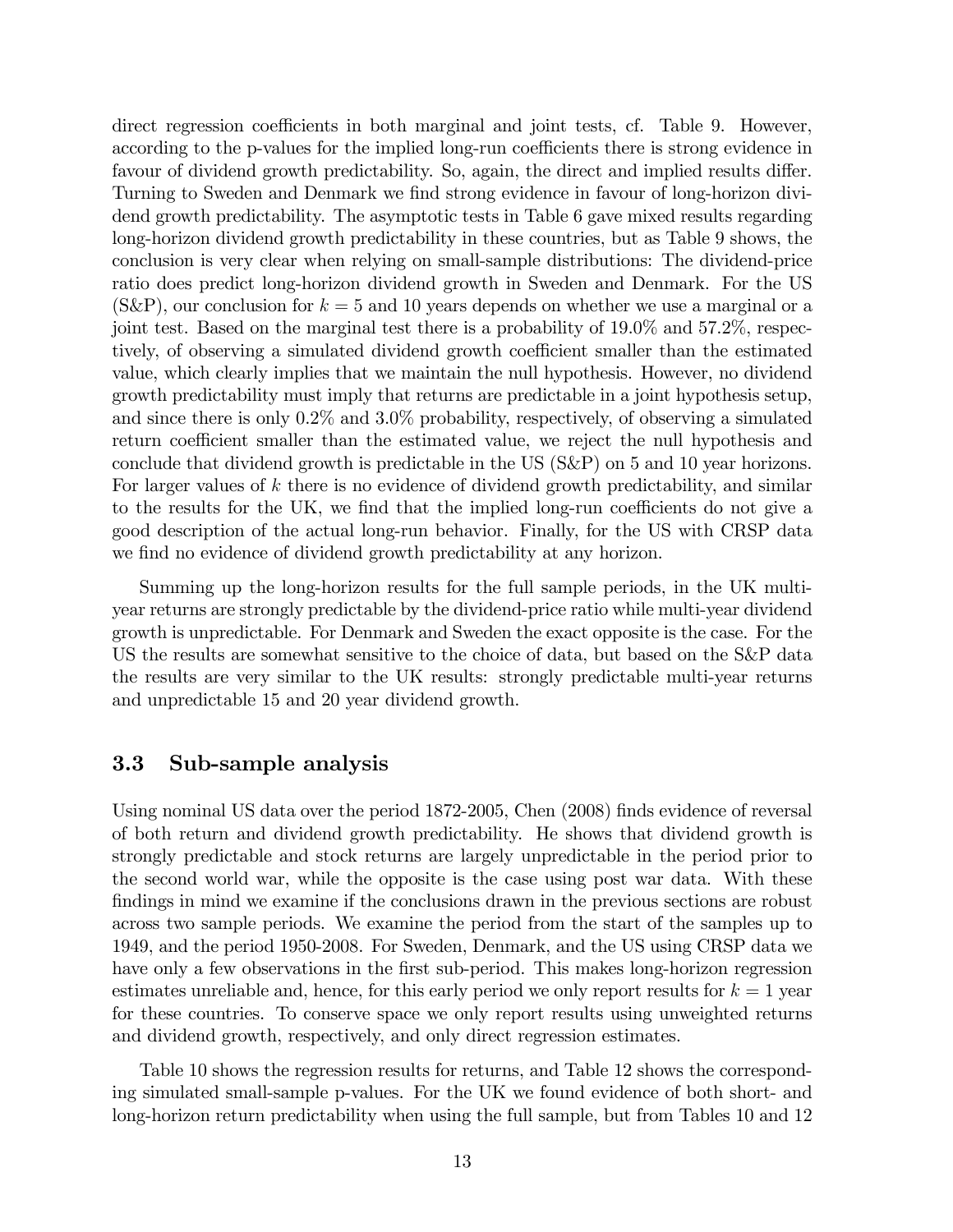it is clear that in the first sub-sample returns are only significantly predictable by the dividend-price ratio for  $k = 1$  and 5 years. However, using post war data we find strong evidence of return predictability on horizons up to 15 years, while for the 20 year horizon the result is only marginally significant. For both Sweden and Denmark we found no evidence of return predictability in the full sample, and this conclusion carries over to the two sub-periods.

Chen (2008) argues (using nominal data) that long-horizon US returns are not predictable in any period. Our results for the US using the S&P data suggest that this conclusion depends crucially on the use of nominal data. We use real returns and find evidence of both short- and long-horizon return predictability in both sub-periods.<sup>8</sup> Table 10 shows that this result for some horizons is only marginally significant based on marginal and asymptotic tests, but according to Table 12 real returns are significantly predictable at the conventional 5% level when using the joint hypothesis setup. Turning to CRSP data we find the same inconsistency between the results based on asymptotic and small-sample tests as we found when analyzing the full sample period. According to Table 10 there is evidence of return predictability on both short and long horizons, but the simulated p-values in Table 12 suggest only short-horizon (1 year) return predictability.

Regarding dividend growth predictability, Tables 11 and 13 show the results. For the UK we find strong evidence of a 'tale of two periods' in the sense that in the first sub-period long-horizon dividend growth is (marginally) predictable with the 'correct' negative sign, while it is predictable with the 'wrong' positive sign in the second subperiod. According to Table 11,  $b_{d,k}$  is positive for  $k > 1$ . The very high p-values in Table 13 then basically implies that there is a very low probability of observing a  $b_{d,k}$ coefficient as  $high$  as the estimated coefficients under the null of no dividend growth predictability. For example, for  $k = 15$  years there is a probability of 99.5% of observing a dividend growth coefficient *lower* than the estimated coefficient ( $b_{d,15} = 0.639$ ), or stated otherwise, there is a probability of  $0.5\%$  of observing a dividend growth coefficient higher than the estimated one under the null. Thus, the reported p-value of  $99.5\%$  means strongly statistically significant dividend growth predictability in the 'wrong' direction.

The dividend growth predictability found in Sweden and Denmark on both short and long horizons in the full sample is also present in the post war data. Although the marginal tests based on Hodrick standard errors in Table 11 only reveal maginal significance, the evidence is very clear and in favour of predictability when looking at the joint tests in Table 13. Hence, in the two Scandinavian countries the dividend-price ratio does predict both short- and long-horizon dividend growth, also after the second world war. In the first sub-sample 1-year dividend growth is strongly predictable in both countries.

Similar to the case of returns, Chen (2008) argues that there is a 'tale of two periods' when it comes to dividend growth predictability in the US. He finds that the predictability is present prior to the second world war, but disappears in the post war years. Using S&P

 $8\text{Using excess returns, Chen}$  (2008) also finds significant long-horizon predictability in the post war period, but still no significant predictability in the pre war period.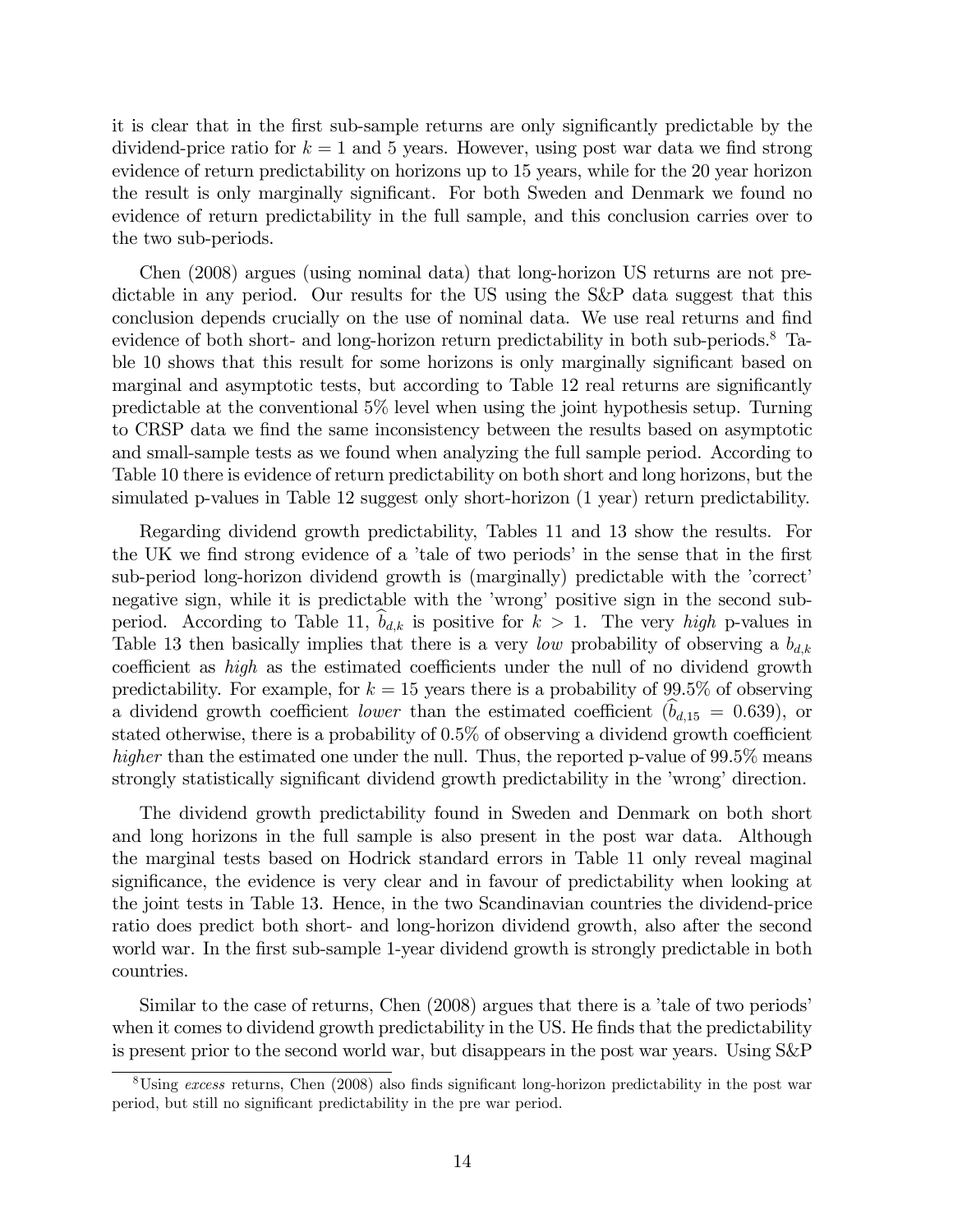data we find that this is only the case for horizons up to 5 years. Again, the difference between the data used by Chen (2008) and ours is that we use real instead of nominal variables, and as is evident from the results in Tables 11 and 13, this has a significant impact on the conclusions for long horizons. Using real data we actually also find that dividend growth becomes predictable in the US in the post war sub-sample on 15 and 20 year horizons, but with the 'wrong' sign, like in the UK. Finally, consistent with the full sample period, dividend growth is not predictable in the US using CRSP data. This holds for both sub-periods and on both short and long horizons and can, as mentioned previously and pointed out by Chen (2008), be assigned to the way the CRSP dividends are constructed.

Summing up the sub-sample results, in the UK the results regarding both return and especially dividend growth predictability are very different across the two sample periods, with dividend growth being predictable in both sub-periods but with different signs. For Denmark and Sweden the results found in the full sample period are also found in the post war sample, i.e. no return predictability, but dividend growth predictability. For the US using S&P data returns are predictable on both short and long horizons in both sub-samples, while dividend growth is predictable on short horizons with the 'correct' negative sign in the first sub-period and on long horizons with the 'wrong' positive sign in the second sub-period.

### 3.4 Further robustness analysis

The results presented in the previous sections are very robust and do not in any significant way depend on the assumptions/choices made in the empirical analysis. In this section we comment on these assumptions/choices. First, throughout the simulations we report p-values for the coefficients. We have also calculated p-values for the  $t$ -statistics using both Newey-West and Hodrick standard errors and find that these result in the same qualitative conclusions. This holds on both short and long horizons.<sup>9</sup> Second, when simulating data for the joint hypothesis testing we draw the errors in the restricted VAR system (3)-(5) as random normals using the estimated covariance matrix, cf. section 3.1.1. We have also tried to bootstrap the errors from the empirical distribution, but this does not change the results in any noticable way. Third, in the sub-sample analysis we examine the period from the start of the samples up to 1949, and the period 1950-2008. These sub-periods are slightly different than those examined by Chen (2008); he uses the end of the second world war as break date. However, the results in our sub-sample analysis are not sensitive to the exact choice of cut-off point between the two sample periods. We get similar results when using e.g. the year 1945 as the break date.

Fourth, throughout the empirical analysis we have not accounted for the fact that the dividend-price ratio autocorrelation coefficient  $\phi$  is estimated with a bias. When performing the small-sample tests based on simulated data we automatically account for any

 $9^9$ Cochrane (2008) reports p-values for both coefficients and t-statistics, and also finds that these give the same qualitative conclusions.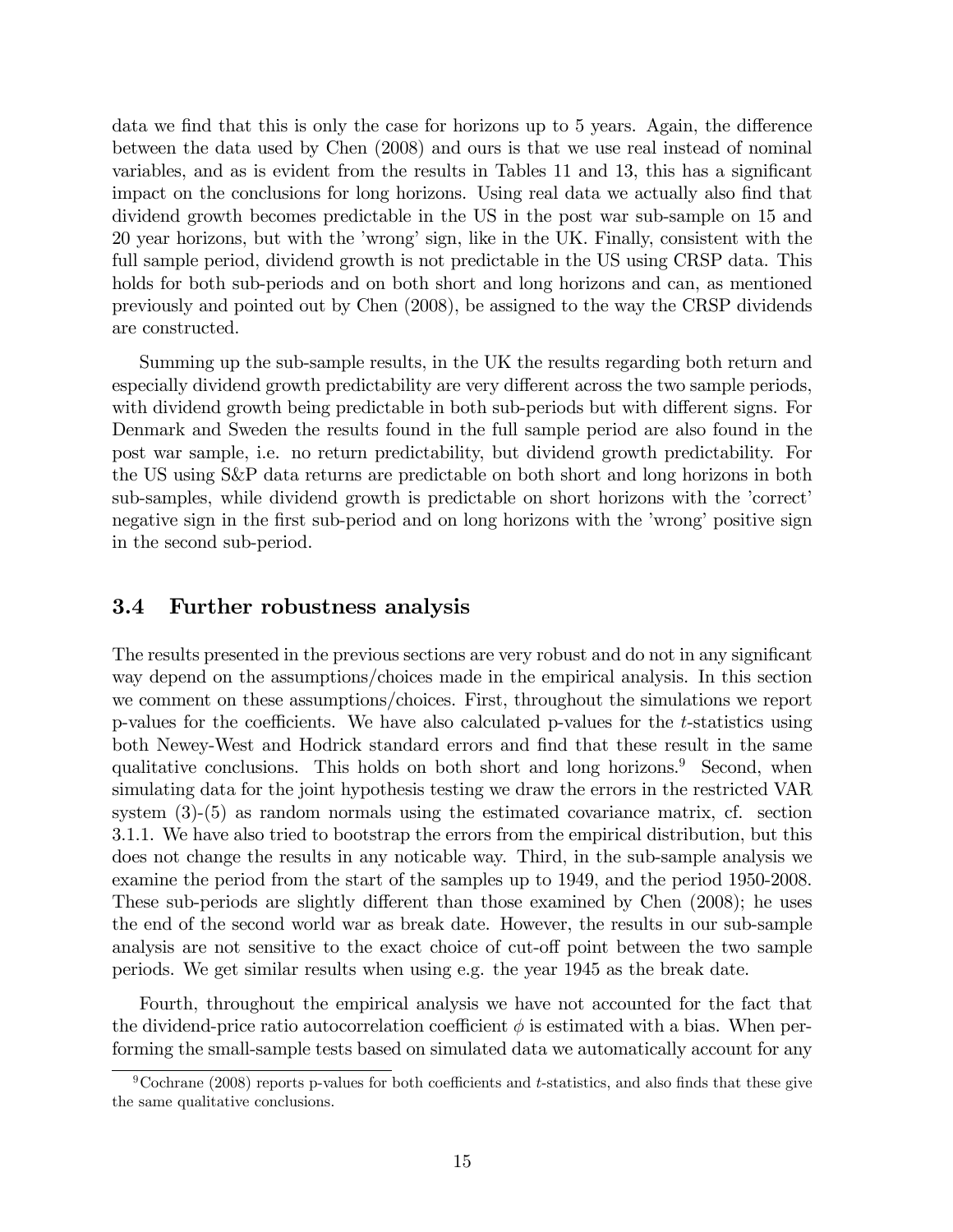possible bias in the estimated forecasting coefficients,  $b_r$  and  $b_d$ , but the simulated data is based on a downward biased autocorrelation coefficient  $\phi$  for the dividend-price ratio. However, adjusting  $\phi$  for the bias quantified in the simulations, which is approximately equal to the Kendall (1954) bias for a first-order autocorrelation coefficient, leaves the qualitative conclusions more or less unchanged. The only exception is for the US using CRSP data, where the evidence of return predictability is weakened when accouting for bias in  $\phi$ . This is in line with Cochrane (2008), who also uses CRSP data and shows that the evidence of return predictability is weakened when the autocorrelation coefficient increases.

Finally, in Tables 5, 6, and 7 we also report results based on *weighted* returns and dividend growth as dictated by (2). Unweighted returns are used in the majority of papers analyzing return predictability, and as Table 5 shows the results are in most cases insensitive to the choice between unweighted and weighted returns, although for the US using  $S\&P$  data and Hodrick standard errors, the statistical significance of long-horizon return predictability is somewhat weakened when returns are weighted. According to Table 6 the effect of using weighted dividend growth is also only of minor importance. These conclusions regarding the minor effect of using weighted returns and dividend growth also hold in the joint hypothesis tests and the sub-sample analysis. The overall conclusions are the same, and hence for the sake of brevity we do not report the results here.

### 3.5 Explaining the cross-country differences

We have documented large cross-country differences in the dividend-price ratios ability to predict future returns and dividend growth. On the one hand, the UK is in some ways similar to the US in that it is a 'tale of two periods' with quite different behavior in the post war period compared to the earlier period. On the other hand, the two Scandinavian countries, Denmark and Sweden, stand out as having very different predictability patterns compared to the US and UK: in Scandinavia returns are largely unpredictable while dividend growth is strongly predictable by the dividend-price ratio, and this holds for both the full sample periods and the shorter post war period.

It is obviously of interest to examine in more detail the possible reasons for these cross-country differences. Taken at face value the results imply that in Scandinavian stock markets dividend-price ratio variation reflects changing forecasts of future longterm cashflows discounted by a constant discount rate, i.e. expected returns are constant, while in post war US and UK expected returns vary over time and movements in the dividend-price ratio reflects this variation with changing forecasts of future cashflows playing a minor role.

Why is dividend growth so much more predictable in Denmark and Sweden compared to the US and the UK? There is some evidence that the dividend policy of European companies differs from the dividend policy of US companies. First, in the US the fraction of industrial firms paying cash dividends has dropped from over  $80\%$  in the 1950s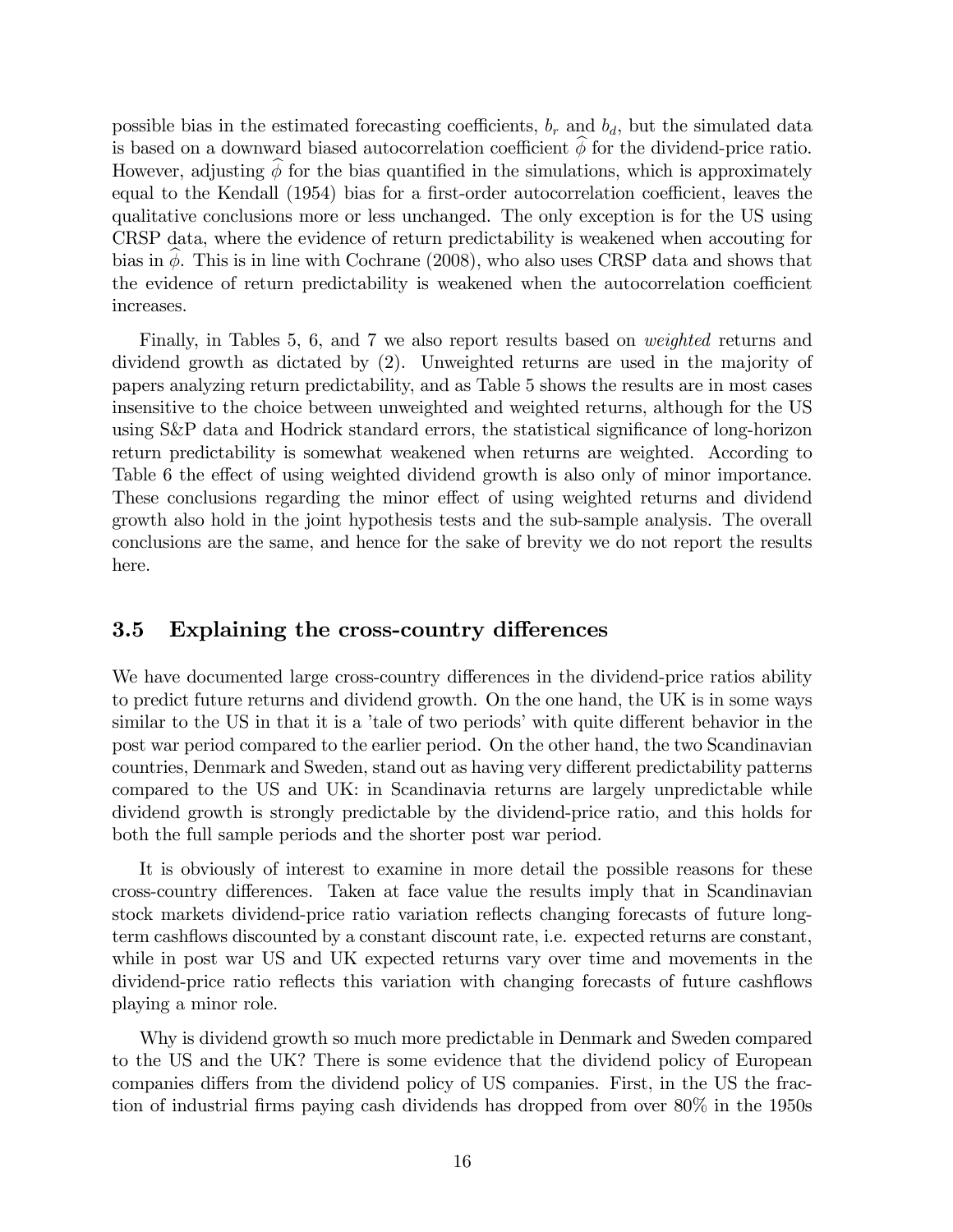to 21% in 1999, c.f. Fama and French (2001). In Europe this drop is not nearly as dramatic; in most countries the fraction of dividend paying firms was  $60\%$  or higher in 2005. Interestingly, the UK stands out as an exception: 92% of listed companies in the UK payed cash dividends in 1989, and this fraction dropped to 42% in 2005, c.f. von Eije and Megginson (2008). Second, in the US share repurchases have been an important part of payout policy since 1982, while this behavior first played an important role in European firms in the mid or late 1990s, c.f. von Eije and Megginson (2008). According to Hedensted and Raaballe (2009) and de Ridder (2006), there were essentially no share repurchases in Denmark and Sweden until 1999 and 2000, respectively.

Chen et al. (2008) show that adding repurchases to dividends does not lead to predictability of 1-year nominal dividend growth in the post war US period. Thus, we should not expect the difference in repurchases to explain the differences in dividend growth predictability between the US and the Scandinavian countries. Chen et al. argue that dividend smoothing by US firms is the main responsible for the lack of short-horizon dividend growth predictability in the post war period. Under dividend smoothing, firms gradually adjust dividends to long-term earnings. Chen et al. use a number of simple models to document increased smoothing behavior when moving from the pre war period to the post war period. These models build on the seminal study of Lintner (1956) and make use of both dividends and earnings. Unfortunately, we do not have access to publicly available earnings data many years back for our three European countries, so we are not able to carry out Chen et al.'s analysis on our data. However, Chen et al. argue that a major characteristic of increased dividend smoothing is reduced variability of dividend growth. The argument is essentially identical to the argument put forward by Mankiw and Miron (1986) in a different context, namely interest rate smoothing by the monetary authorities; such smoothing will lead to changes in interest rates having low variability and being unpredictable. We should expect the same to happen to dividends when firms are smoothing dividends. From Table 1 we see that in the US  $(S\&P)$  and UK the standard deviation of 1-year dividend growth decreased dramatically from the early period to the post war period; in the latter period the standard deviations are around 5-6%. By contrast, in Denmark and Sweden the variability of dividend growth remains high in the post war periods; in fact, the standard deviations increase over time to  $20\%$ in both countries in the post war period.

These results lend support to the dividend smoothing hypothesis put forward by Chen et al. (2008) and imply that Scandinavian firms have not been engaged in dividend smoothing to nearly the same extent as in the US and the UK, and that this is the explanation for the cross-country differences regarding short-horizon dividend growth predictability.<sup>10</sup>

 $10$ That European firms' dividend policy differs from that of US firms is further supported by Andres et al. (2009) who show that in contrast to the US, German firms have more flexible dividend policies as they are willing to cut dividends when profitability is *temporarily* down. In Europe, UK is the exception, and Renneboog and Trojanowski (2007) have shown that UK companies smooth dividends to long-term earnings in much the same way as US companies. Thus, it seems that Denmark and Sweden in this respect are more similar to the rest of Europe - except UK -, while the UK is more like the US.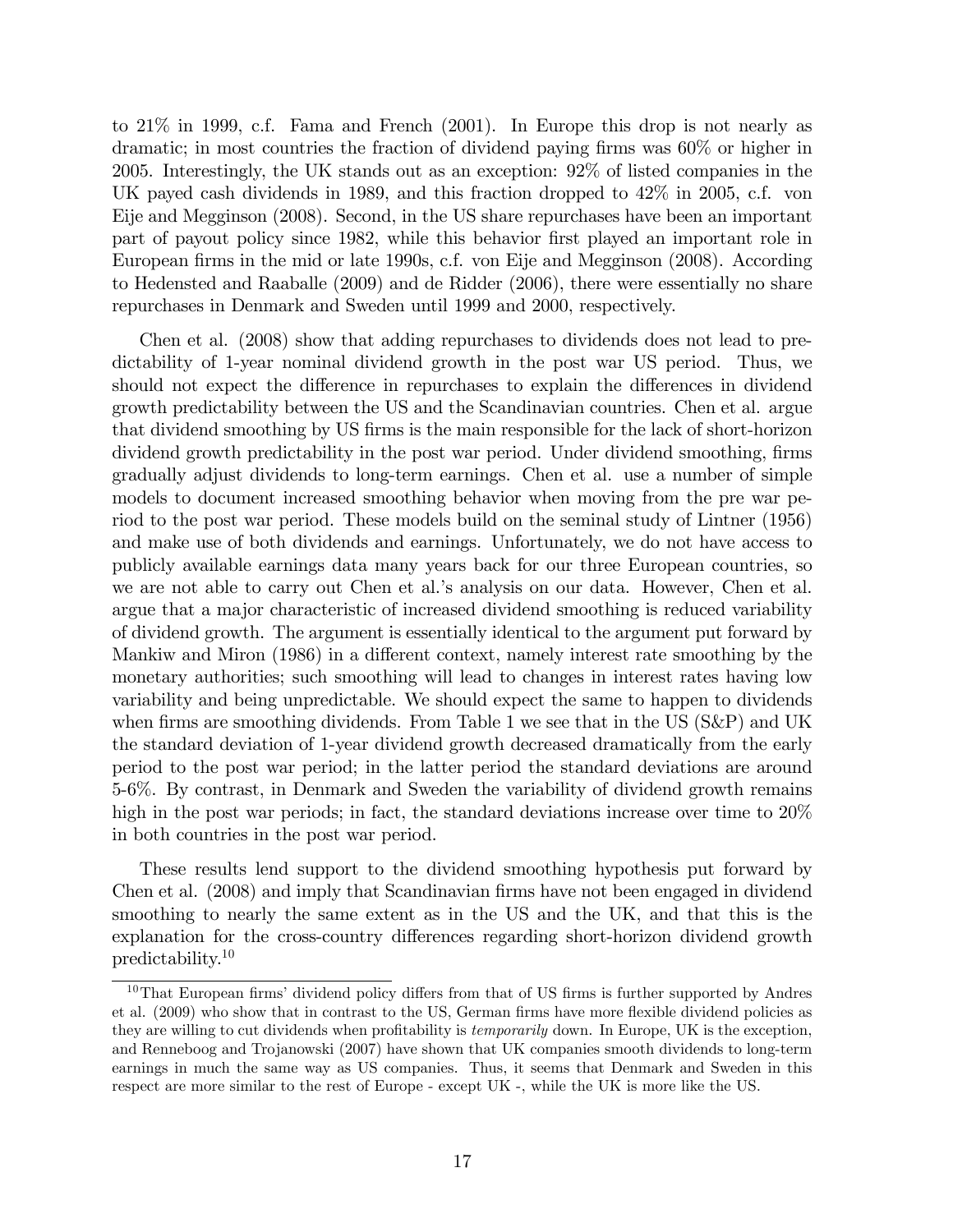### 4 Concluding remarks

In this paper, we have explored the dividend-price ratios ability to predict short- and long-horizon stock returns and dividend growth. For the US it has been considered a ístylized factí that stock returns are predictable by the dividend-price ratio while dividend growth is not, c.f. e.g. Cochrane (2008). However, Chen (2008) notes that the results for returns are sensitive depending on whether one uses nominal, real, or excess returns, and he challenges the 'stylized fact' by showing that nominal stock returns are largely unpredictable at all times and at all horizons (except at the 1-year horizon in the post war period), excess returns are unpredictable at short horizons at all times but predictable at long horizons in the post World War II period, and nominal dividend growth is significantly predictable at both short and long horizons in the 'right' direction in the period up to 1945 but completely unpredictable in the period thereafter.

In the present paper we have confirmed that predictability results for returns are sensitive to the use of nominal, real, or excess returns, and we have shown that Chen's results for dividend growth predictability are also crucially dependent on his use of nominal dividends. We document that real US stock returns are significantly predictable not only in the post war period but also in the pre war period, and that long-horizon real dividend growth in the US is unpredictable in the pre war period but significantly predictable in the íwrongí direction in the post war period. These results are directly opposite to those reported by Chen using nominal variables.

We have also investigated return and dividend growth predictability on long-term data from three European countries: UK, Sweden, and Denmark. For the UK the results are more or less identical to those for the US. For the two Scandinavian countries real stock returns are unpredictable from the dividend-price ratio while real dividend growth is strongly predictable in the 'right' direction. This holds for both short and long horizons and across sub-periods. Thus, there are large cross-country differences in the dividendprice ratios ability to predict future returns and dividend growth.

The statistically significant predictability patterns we have discovered are also economically significant. In those cases where we find statistically significant long-horizon predictability, the  $R^2$  values are very high (often close to 50%) and the dividend-price ratio coefficients are numerically large. This also holds for the unusual cases where we find statistically significant dividend growth predictability in the 'wrong' direction. For example, in the post war US (S&P) data the dividend-price ratio coefficient in the regression for 15-year dividend growth is 0.455 and the  $R^2$  is 34%, see Table 11.

Regarding the large cross-country differences in dividend growth predictability, the reason for these differences is not clear, but evidence from other studies examining payout policy suggests that the most plausible explanation is that Örms in the respective countries have very different payout policies, c.f. section 3.5. In the US and the UK firms to a large extent follow a dividend smoothing policy which, *ceteris paribus*, reduces dividend growth predictability. In the Scandinavian countries the variability of 1-year dividend growth is very high indicating much less dividend smoothing. A puzzle remains,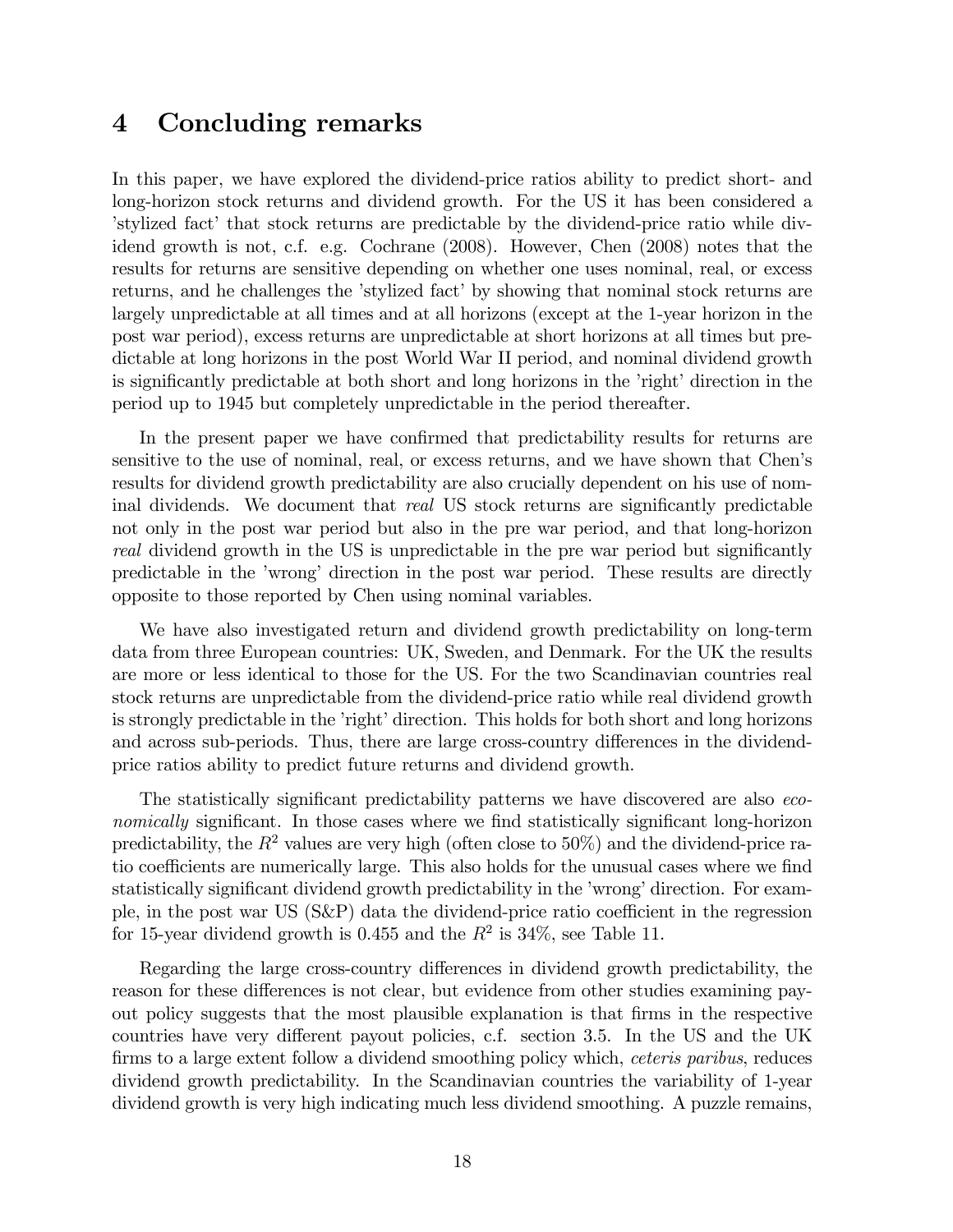however: Why does an increase (decrease) in the dividend-price ratio predict an increase (decrease) in long-horizon real dividend growth in the US and the UK in the post war period? It is not clear how to interpret this in light of the dividend smoothing hypothesis, and in any case it runs counter to the implications of standard asset pricing theory. Recent studies (e.g. Menzly et al., 2004; Ang and Liu, 2007; and Ang and Bekaert, 2007) construct theoretical models that can imply a positive dividend-price ratio coefficient in linear dividend growth regressions. However, it is not clear how these models can account for our finding that only long-horizon - and not short-horizon - dividend growth is linearly predictable in the 'wrong' direction. We leave this as an interesting topic for future research.

### 5 References

Andres, C., Betzer, A., Goergen, M. and Renneboog, L. (2009). The dividend policy of German firms. A panel data analysis of partial adjustment models. Journal of Empirical Finance 16, 175-187.

Ang, A. (2002). Characterizing the ability of dividend yields to predict future dividends in log-linear present value models. Working paper, Columbia University.

Ang, A. and Bekaert, G. (2007). Stock return predictability: Is it there? Review of Financial Studies 20(3), 651-707.

Ang, A. and Liu, J. (2007). Risk, return, and dividends. Journal of Financial Economics 85(1), 1-38.

Barclays Capital (2009). The Equity Gilt Study 2009. Barclays Capital, London.

Campbell, J.Y. (2003). Consumption-based asset pricing. In: Constantinides, G., Stulz, R.M. and Harris, M. (eds.), Handbook of the Economics of Finance, North-Holland.

Campbell, J.Y. and Shiller, R.J. (1988). The dividend-price ratio and expectations of future dividends and discount factors. Review of Financial Studies 1, 195-228.

Chiang, K.C.H. (2008). High dividend yield does predict lower dividend growth: A natural experiment. Working paper, University of Vermont.

Chen, L. (2008). On the reversal of return and dividend growth predictability: A tale of two periods. Journal of Financial Economics (forthcoming)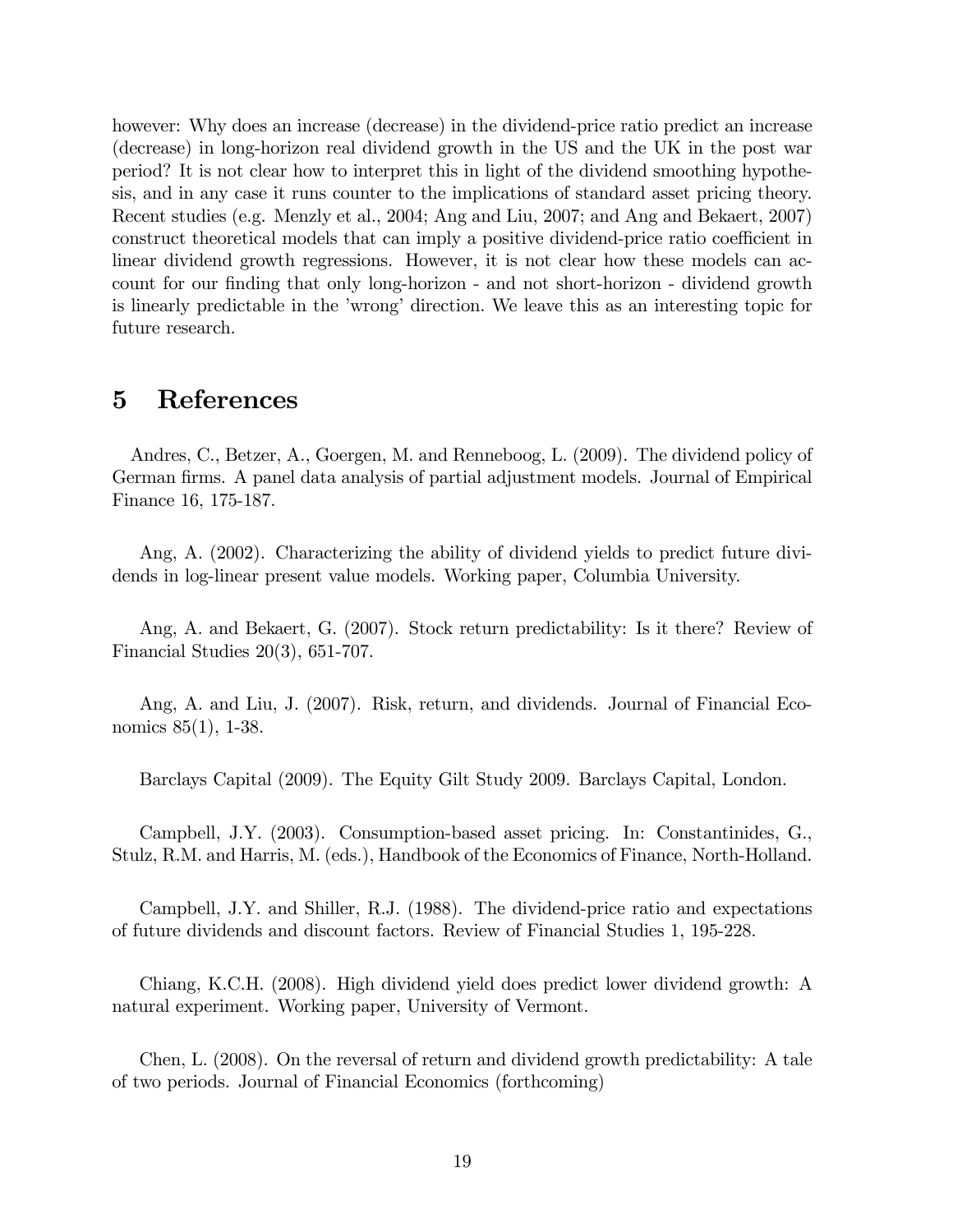Chen, L., Da, Z. and Priestley, R. (2008). Dividend smoothing and predictability. Unpublished working paper, Olin School of Business, Washington University in St. Louis.

Cochrane, J.H. (2001). Asset Pricing. Princeton University Press, Princeton.

Cochrane, J.H. (2008). The dog that did not bark. A defense of return predictability. Review of Financial Studies 21(4), 1533-1575.

de Ridder, A.D. (2006). Share repurchases and firm behavior. Unpublished working paper, The Royal Institute of Technology in Stockholm.

Dimson, E., Marsh, P. and Staunton, M. (2002). Triumph of the Optimists. 101 years of global investment returns. Princeton University Press, New Jersey.

Engsted, T. and Tanggard C. (2001). The Danish stock and bond markets: comovement, return predictability and variance decomposition. Journal of Empirical Finance 8, 243-271.

Fama, E.F. and French, K.R. (2001). Disappearing dividends: Changing firm characteristics or lower propensity to pay? Journal of Financial Economics 60, 3-43.

Frennberg, P. and Hansson, B. (1992). Computation of a monthly index for Swedish stock returns 1919-1989. Scandinavian Economic History Review 40, 3-27.

Hedensted, J.S. and Raaballe, J. (2009). Characteristics of dividend payers and generous dividend payers. Unpublished working paper, University of Aarhus.

Hodrick, R.J. (1992). Dividend yields and expected stock returns: Alternative procedures for inference and measurement. Review of Financial Studies 5, 357-386.

Kendall, M.G. (1954). Note on bias in the estimation of autocorrelation. Biometrica 41, 403-404.

Lettau, M. and Ludvigson, S.C. (2005). Expected returns and expected dividend growth. Journal of Financial Economics 76, 583-626.

Lintner, J. (1956). Distribution of incomes of corporations among dividends, retained earnings and taxes. American Economic Review 46, 97-113.

Lund, J. and Engsted, T. (1996). GMM and present value tests of the C-CAPM: evidence from the Danish, German, Swedish and UK stock markets. Journal of International Money and Finance 15(4), 497-521.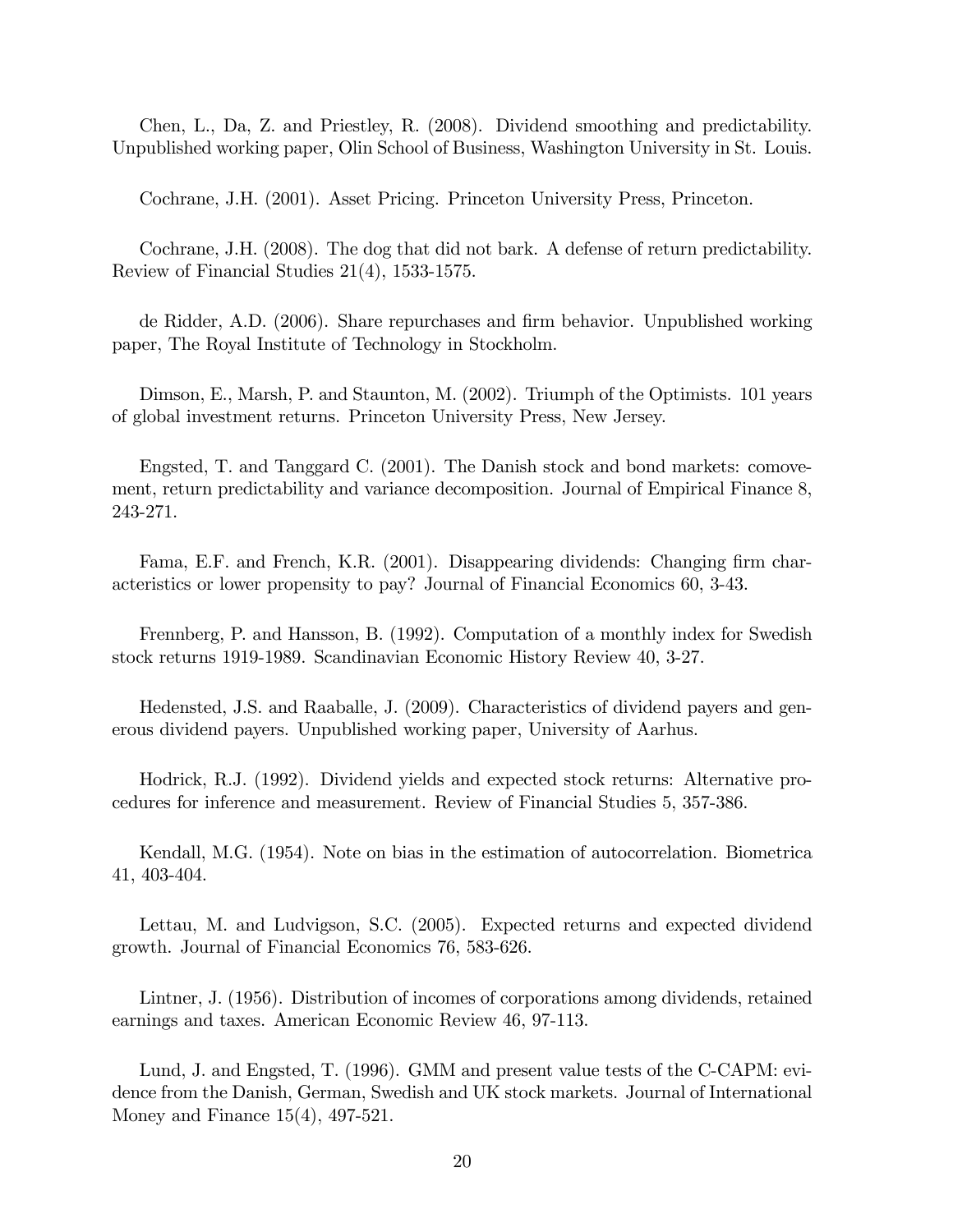Mankiw, N.G. and Miron, J. (1986). The changing behavior of the term structure of interest rates. Quarterly Journal of Economics 51, 211-228.

Menzly, L., Santos, T., and Veronesi, P. (2004). Understanding predictability. Journal of Political Economy 112(1), 1-47.

Newey, W.K. and West, K.D. (1987). A simple positive semi-definite, heteroscedasticity and autocorrelation consistent coveraince matrix. Econometrica 55, 703-708.

Paye, B.S. and Timmermann, A. (2006). Instability of return prediction models. Journal of Empirical Finance 13, 274-315.

Renneboog, L. and Trojanowski, G. (2007). Control structures and payout policy. Managerial Finance 33, 43-64.

von Eije, H. and Megginson, W.L. (2008). Dividends and share repurchases in the European union. Journal of Financial Economics 89, 347-374.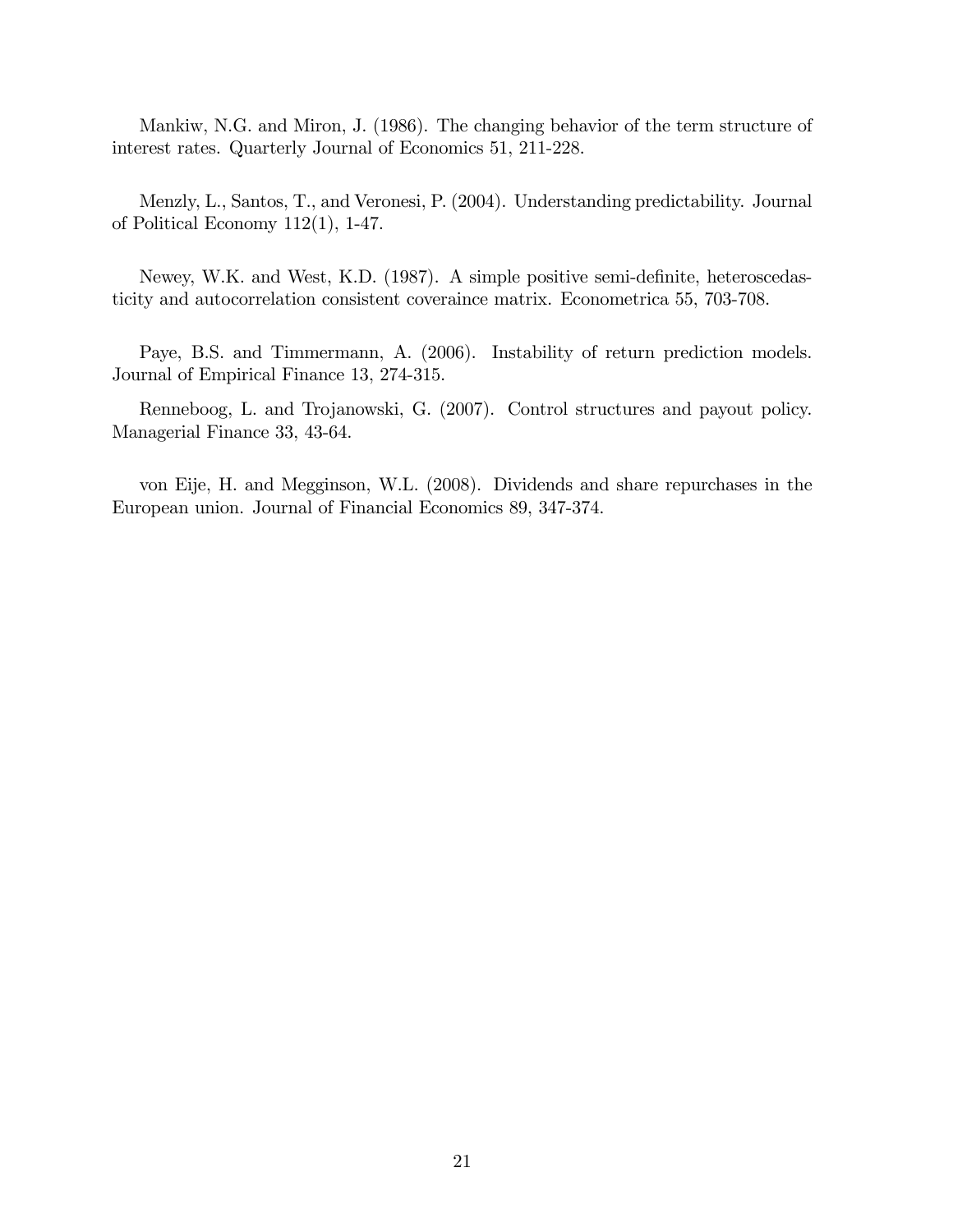|         |                  |       | Start sample $-2008$ |           |           | Start sample $-1949$ |           | $1950 - 2008$ |       |           |
|---------|------------------|-------|----------------------|-----------|-----------|----------------------|-----------|---------------|-------|-----------|
|         | Variable         | Mean  | SD                   | $\phi(1)$ | Mean      | SD                   | $\phi(1)$ | Mean          | SD    | $\phi(1)$ |
| UK      |                  |       |                      |           |           |                      |           |               |       |           |
|         | $\mathbb{R}$     | 0.068 | 0.202                | $-0.047$  | 0.044     | 0.150                | 0.143     | 0.088         | 0.237 | $-0.130$  |
|         | $D/D_{-1}$       | 0.011 | 0.156                | $-0.128$  | 0.005     | 0.220                | $-0.189$  | 0.016         | 0.065 | 0.438     |
|         | D/P              | 0.045 | $0.012\,$            | 0.471     | 0.045     | 0.009                | 0.305     | 0.045         | 0.015 | 0.525     |
|         |                  |       |                      |           |           |                      |           |               |       |           |
| Sweden  |                  |       |                      |           |           |                      |           |               |       |           |
|         | $\boldsymbol{R}$ | 0.084 | 0.219                | 0.115     | 0.048     | 0.168                | 0.390     | 0.104         | 0.240 | 0.024     |
|         | $D/D_{-1}$       | 0.037 | 0.184                | 0.246     | $-0.004$  | 0.142                | 0.166     | 0.059         | 0.200 | 0.241     |
|         | D/P              | 0.040 | 0.013                | 0.829     | 0.051     | 0.008                | 0.610     | 0.034         | 0.010 | 0.751     |
|         |                  |       |                      |           |           |                      |           |               |       |           |
| Denmark |                  |       |                      |           |           |                      |           |               |       |           |
|         | $\mathbb{R}$     | 0.067 | 0.215                | $-0.072$  | 0.036     | 0.125                | $-0.031$  | 0.081         | 0.247 | $-0.093$  |
|         | $D/D_{-1}$       | 0.008 | 0.187                | $-0.083$  | $-0.014$  | 0.167                | 0.280     | 0.018         | 0.196 | $-0.233$  |
|         | D/P              | 0.039 | 0.016                | 0.833     | 0.046     | 0.013                | 0.624     | 0.036         | 0.016 | 0.879     |
|         |                  |       |                      |           |           |                      |           |               |       |           |
|         | $US(S\&P)$       |       |                      |           |           |                      |           |               |       |           |
|         | $\boldsymbol{R}$ | 0.079 | 0.179                | 0.036     | 0.079     | 0.187                | 0.011     | 0.079         | 0.168 | 0.083     |
|         | $D/D_{-1}$       | 0.020 | 0.117                | 0.128     | $0.022\,$ | 0.149                | 0.089     | 0.019         | 0.049 | 0.469     |
|         | D/P              | 0.045 | 0.016                | 0.781     | 0.053     | 0.014                | 0.521     | 0.034         | 0.013 | 0.859     |
|         |                  |       |                      |           |           |                      |           |               |       |           |
|         | US (CRSP)        |       |                      |           |           |                      |           |               |       |           |
|         | $\boldsymbol{R}$ | 0.082 | 0.205                | 0.019     | 0.081     | 0.260                | 0.076     | 0.082         | 0.181 | $-0.032$  |
|         | $D/D_{-1}$       | 0.020 | 0.143                | $-0.127$  | 0.021     | 0.171                | 0.012     | 0.020         | 0.132 | $-0.214$  |
|         | D/P              | 0.040 | 0.015                | 0.894     | 0.053     | 0.011                | 0.553     | 0.034         | 0.013 | 0.884     |

## 6 Tables and figures

Notes: The sample periods are 1900-2008 for the UK, 1919-2008 for Sweden, 1922-2008 for Denmark, 1871-2008 for the US using S&P data, and 1926-2008 for the US using CRSP data. SD denotes the standard deviation and  $\phi(1)$  denotes the first-order autocorrelation coefficient.

### Table 1. Descriptive statistics.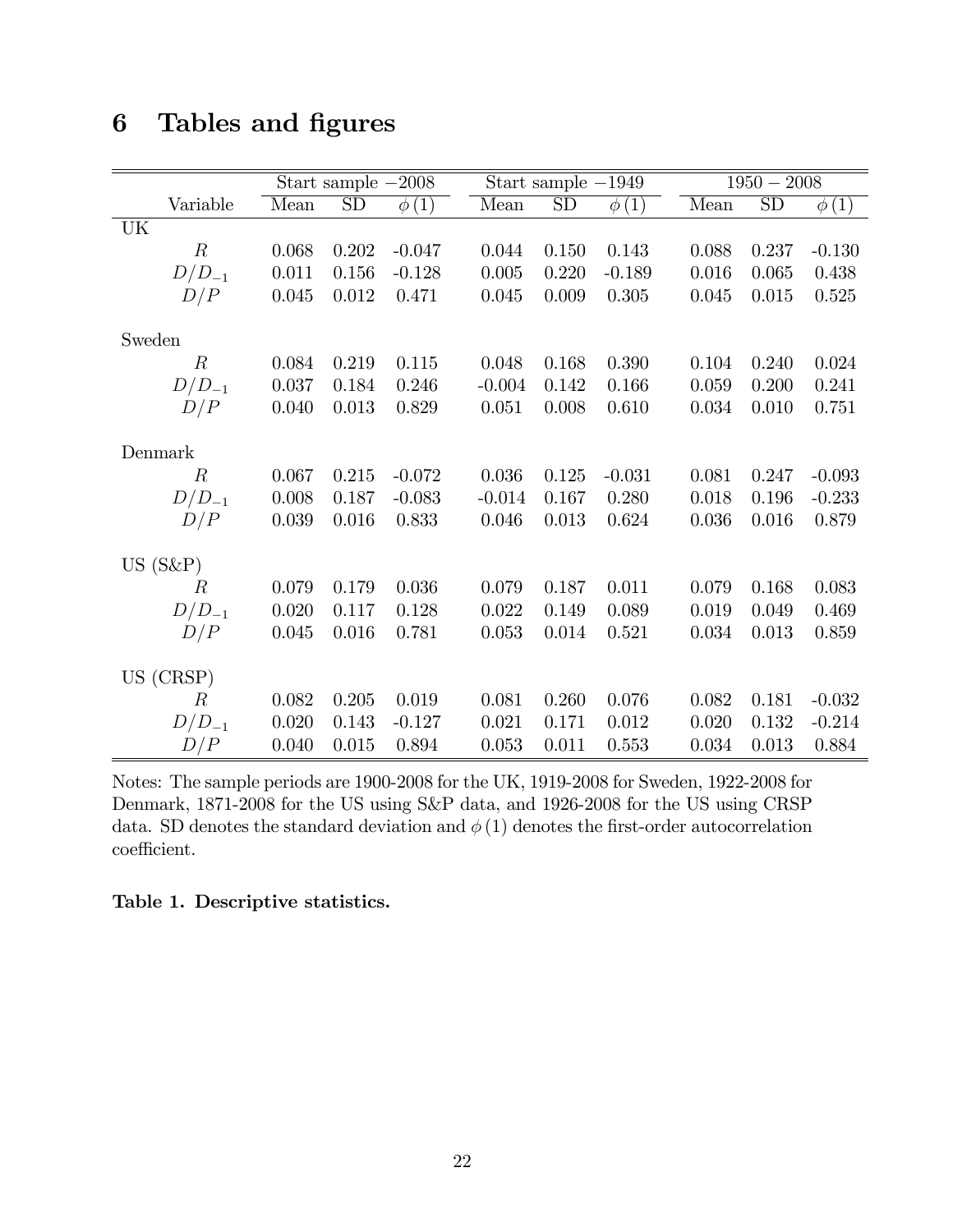|            | Dependent     |                                                |                  |           |                |            | Cross-corr. of residuals |
|------------|---------------|------------------------------------------------|------------------|-----------|----------------|------------|--------------------------|
|            | variable      | $\widehat{b}_r, \widehat{b}_d, \widehat{\phi}$ | $\boldsymbol{t}$ | $R^2$ (%) | $\overline{r}$ | $\Delta d$ | $d-p$                    |
| UK         |               |                                                |                  |           |                |            |                          |
|            | $\mathcal{r}$ | 0.305                                          | 4.19             | 17.22     | 0.179          | 0.195      | $-0.722$                 |
|            | $\Delta d$    | $-0.157$                                       | $-2.21$          | 7.42      |                | 0.148      | 0.539                    |
|            | $d-p$         | 0.559                                          | 4.91             | 31.84     |                |            | 0.218                    |
|            |               |                                                |                  |           |                |            |                          |
| Sweden     |               |                                                |                  |           |                |            |                          |
|            | $\mathcal{r}$ | $-0.003$                                       | $-0.05$          | 0.00      | 0.207          | 0.416      | $-0.742$                 |
|            | $\Delta d$    | $-0.207$                                       | $-4.20$          | 21.36     |                | 0.146      | 0.301                    |
|            | $d-p$         | 0.824                                          | 14.45            | 68.70     |                |            | 0.204                    |
| Denmark    |               |                                                |                  |           |                |            |                          |
|            | $\mathcal{r}$ | 0.031                                          | 0.57             | 0.56      | 0.195          | 0.380      | $-0.611$                 |
|            | $\Delta d$    | $-0.102$                                       | $-1.73$          | 6.81      |                | 0.179      | 0.500                    |
|            | $d-p$         | 0.895                                          | 15.41            | 79.52     |                |            | 0.215                    |
| $US(S\&P)$ |               |                                                |                  |           |                |            |                          |
|            | $\mathcal{r}$ | 0.070                                          | 1.95             | 2.79      | 0.171          | 0.131      | $-0.820$                 |
|            | $\Delta d$    | $-0.084$                                       | $-2.90$          | 8.95      |                | 0.111      | 0.459                    |
|            | $d-p$         | 0.877                                          | 20.52            | 76.87     |                |            | 0.200                    |
| US (CRSP)  |               |                                                |                  |           |                |            |                          |
|            | $\mathcal{r}$ | 0.109                                          | 2.20             | 5.25      | 0.199          | 0.680      | $-0.704$                 |
|            | $\Delta d$    | 0.016                                          | 0.40             | 0.25      |                | 0.141      | 0.042                    |
|            | $d-p$         | 0.937                                          | 22.11            | 87.53     |                |            | 0.151                    |

Notes: For each country we estimate the forecasting regressions  $r_{t+1} = a_r + b_r (d_t - p_t) +$  $\varepsilon_{t+1}^r$ ,  $\Delta d_{t+1} = a_d + b_d (d_t - p_t) + \varepsilon_{t+1}^d$ , and  $d_{t+1} - p_{t+1} = a_{dp} + \phi (d_t - p_t) + \varepsilon_{t+1}^{dp}$ . The sample periods are 1900-2008 for the UK, 1919-2008 for Sweden, 1922-2008 for Denmark, 1871-2008 for the US using S&P data, and 1926-2008 for the US using CRSP data. The t statistics are calculated using Newey-West adjusted standard errors using zero lags. The numbers on the diagonal in the cross-correlation matrices of residuals are standard deviations of the residuals.

### Table 2. Restricted VAR(1) estimates.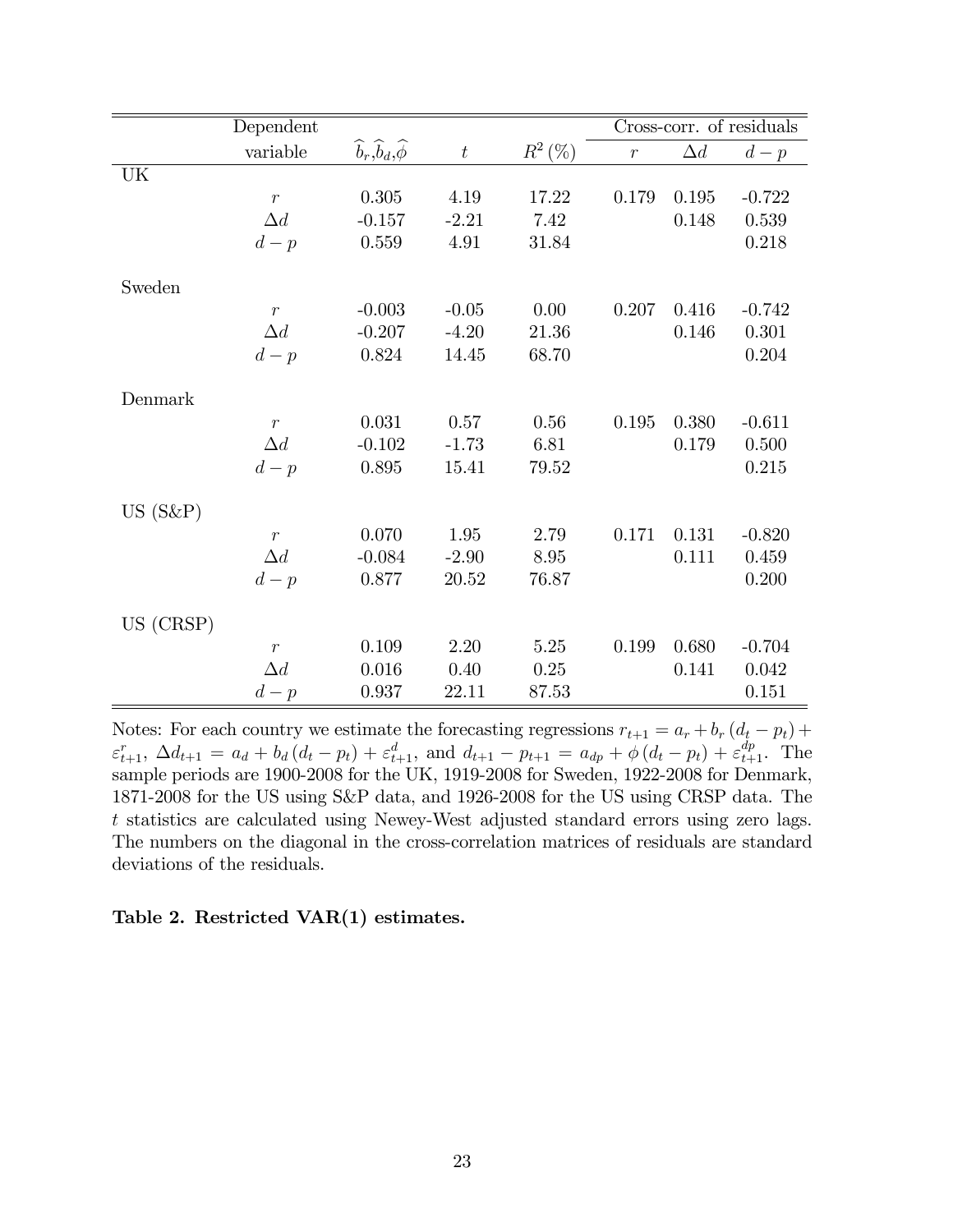|            |        |       | $H_0 : b_r = 0$ |        |       | $H_0 : b_d = 0$ |        |  |  |
|------------|--------|-------|-----------------|--------|-------|-----------------|--------|--|--|
|            | $\rho$ | $b_r$ | $b_d$           | $\phi$ | $b_r$ | $b_d$           | $\phi$ |  |  |
| UK         | 0.958  | 0.000 | $-0.464$        | 0.559  | 0.464 | 0.000           | 0.559  |  |  |
| Sweden     | 0.969  | 0.000 | $-0.206$        | 0.824  | 0.206 | 0.000           | 0.824  |  |  |
| Denmark    | 0.969  | 0.000 | $-0.136$        | 0.895  | 0.136 | 0.000           | 0.895  |  |  |
| $US(S\&P)$ | 0.970  | 0.000 | $-0.158$        | 0.877  | 0.158 | 0.000           | 0.877  |  |  |
| US (CRSP)  | 0.969  | 0.000 | $-0.096$        | 0.937  | 0.096 | 0.000           | 0.937  |  |  |

Notes: In both null hypothesis,  $\phi$  is set equal to the estimated value, and  $b_r$  and  $b_d$  are calculated using the relation  $b_r = 1 - \rho \phi + b_d$  assuming the other one is equal to zero.  $\rho$ is calculated as  $1/ (1 + e^{E[d-p]})$ .

Table 3. Null hypotheses in the joint tests.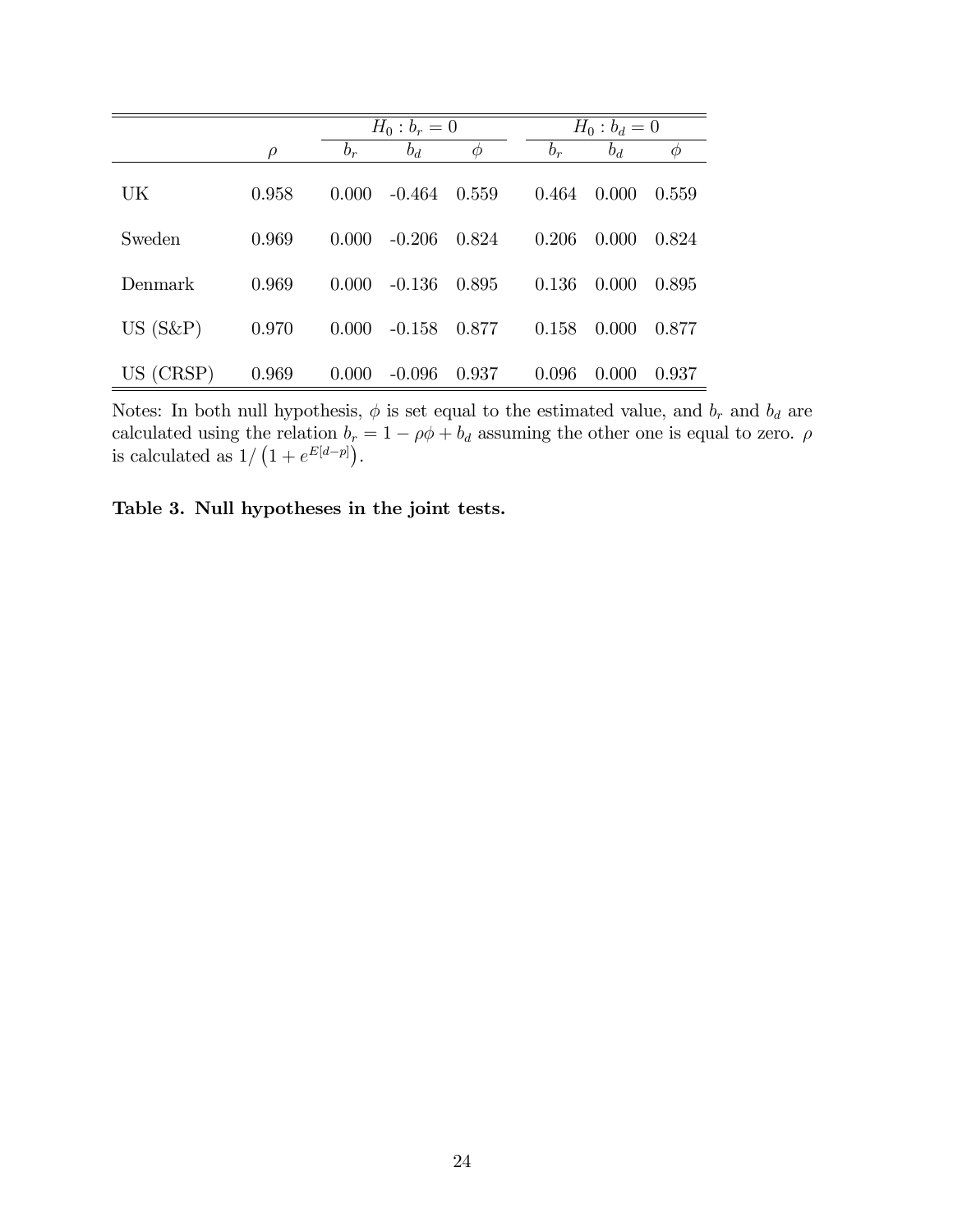| Panel A. $H_0$ : No return predictability |                                   |                                                    |  |  |  |  |  |  |  |  |
|-------------------------------------------|-----------------------------------|----------------------------------------------------|--|--|--|--|--|--|--|--|
|                                           | $b_r > \widehat{b}_r$<br>$\cal P$ | $b_d > \hat{b}_d$<br>$\cal P$                      |  |  |  |  |  |  |  |  |
| UK                                        | 0.01                              | 0.00                                               |  |  |  |  |  |  |  |  |
| Sweden                                    | 66.60                             | 44.99                                              |  |  |  |  |  |  |  |  |
| Denmark                                   | 41.27                             | 12.42                                              |  |  |  |  |  |  |  |  |
| $US(S\&P)$                                | 11.40                             | 0.03                                               |  |  |  |  |  |  |  |  |
| US (CRSP)                                 | 18.27                             | 1.16                                               |  |  |  |  |  |  |  |  |
|                                           |                                   | Panel B. $H_0$ : No dividend growth predictability |  |  |  |  |  |  |  |  |
|                                           | $b_r < b_r$<br>$\boldsymbol{P}$   | $b_d < b_d$<br>$\boldsymbol{P}$                    |  |  |  |  |  |  |  |  |
| UK                                        | 0.28                              | 0.77                                               |  |  |  |  |  |  |  |  |
| Sweden                                    | 0.00                              | 0.05                                               |  |  |  |  |  |  |  |  |
| Denmark                                   | 0.09                              | 6.34                                               |  |  |  |  |  |  |  |  |
| $US(S\&P)$                                | 0.00                              | 0.54                                               |  |  |  |  |  |  |  |  |

US (CRSP) 34.69 65.35

Notes: Each column gives the simulated probability  $(\%)$  based on 10,000 simulations that the coefficients are either greater or smaller than (depending on the null hypothesis) their sample values.

Table 4. Simulated p-values for joint tests on short-run predictability.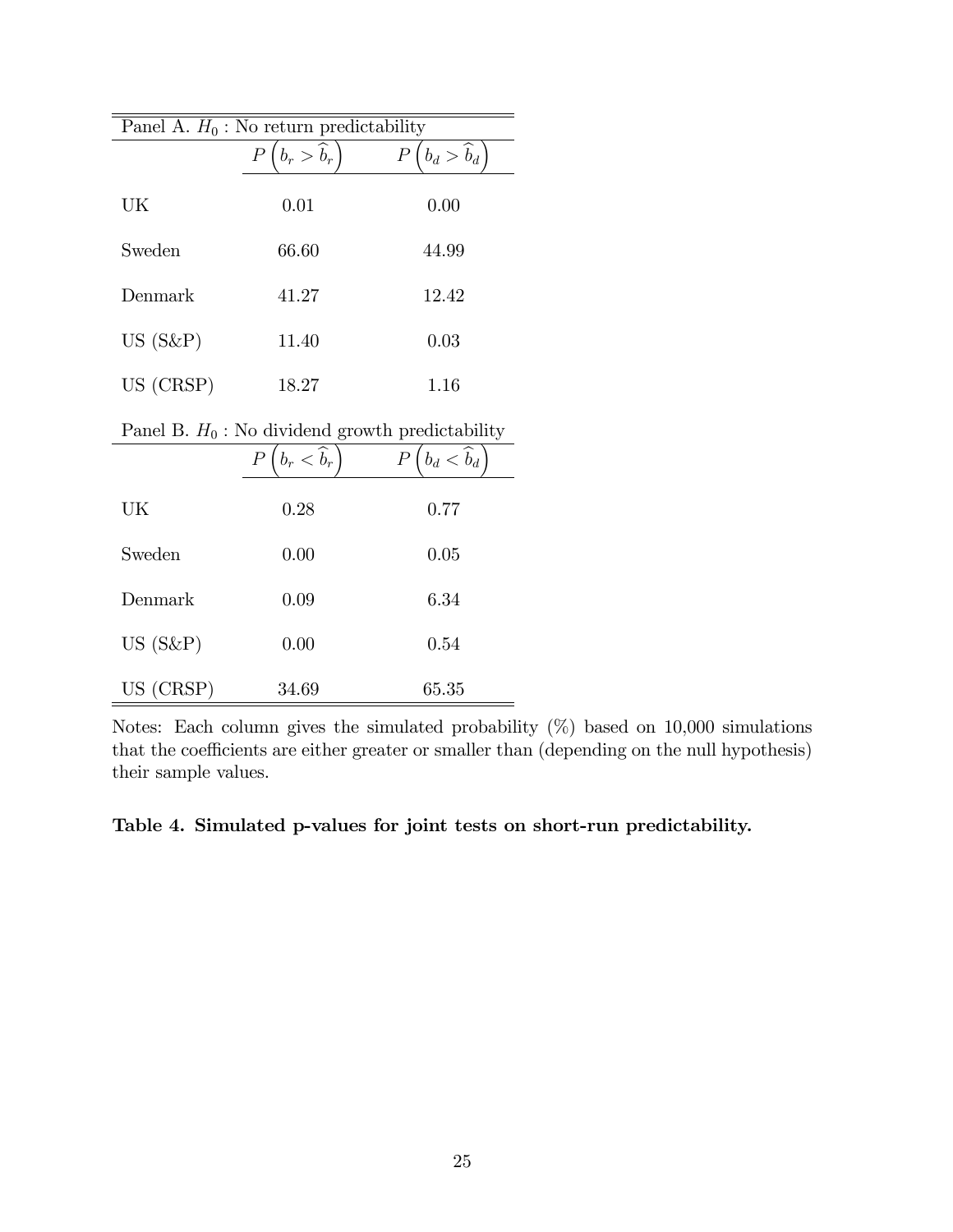|            |                  |           |          | Unweighted   |           |           | Weighted |              |           |  |
|------------|------------------|-----------|----------|--------------|-----------|-----------|----------|--------------|-----------|--|
|            | $\boldsymbol{k}$ | $b_{r,k}$ | $t_{NW}$ | $t_{\cal H}$ | $R^2(\%)$ | $b_{r,k}$ | $t_{NW}$ | $t_{\cal H}$ | $R^2(\%)$ |  |
| UK         |                  |           |          |              |           |           |          |              |           |  |
|            | $\mathbf{1}$     | 0.305     | 4.19     | 2.66         | 17.22     | 0.305     | 4.19     | 2.66         | 17.22     |  |
|            | $\overline{5}$   | 0.857     | 5.35     | 3.30         | 32.40     | 0.808     | 5.59     | 3.11         | 33.94     |  |
|            | 10               | 1.015     | 3.58     | 2.58         | 21.66     | 0.951     | 4.14     | 2.42         | 27.22     |  |
|            | 15               | 1.140     | 3.28     | 2.57         | 17.95     | 1.049     | 3.94     | 2.37         | 25.78     |  |
|            | $20\,$           | 0.996     | 2.26     | 2.10         | 14.77     | 0.981     | 3.14     | 2.07         | 26.06     |  |
| Sweden     |                  |           |          |              |           |           |          |              |           |  |
|            | $1\,$            | $-0.003$  | $-0.05$  | $-0.05$      | $0.00\,$  | $-0.003$  | $-0.05$  | $-0.05$      | 0.00      |  |
|            | $\overline{5}$   | $-0.027$  | $-0.14$  | $-0.09$      | 0.06      | $-0.022$  | $-0.12$  | $-0.07$      | 0.04      |  |
|            | 10               | $-0.277$  | $-1.65$  | $-0.50$      | 4.44      | $-0.222$  | $-1.54$  | $-0.40$      | 3.85      |  |
|            | 15               | $-0.384$  | $-1.47$  | $-0.51$      | 4.63      | $-0.277$  | $-1.33$  | $-0.37$      | 3.80      |  |
|            | 20               | $-0.423$  | $-1.40$  | $-0.47$      | 3.44      | $-0.261$  | $-1.03$  | $-0.29$      | 2.47      |  |
| Denmark    |                  |           |          |              |           |           |          |              |           |  |
|            | $\mathbf{1}$     | 0.031     | 0.57     | $0.56\,$     | 0.56      | 0.031     | 0.57     | 0.56         | 0.55      |  |
|            | $\overline{5}$   | $-0.067$  | $-0.49$  | $-0.29$      | $0.75\,$  | $-0.059$  | $-0.46$  | $-0.25$      | 0.67      |  |
|            | 10               | $-0.263$  | $-1.21$  | $-0.58$      | 6.24      | $-0.214$  | $-1.10$  | $-0.47$      | 5.60      |  |
|            | 15               | $-0.440$  | $-1.62$  | $-0.70$      | 7.92      | $-0.290$  | $-1.18$  | $-0.46$      | $5.49\,$  |  |
|            | $20\,$           | $-0.063$  | $-0.16$  | $-0.09$      | $0.08\,$  | 0.024     | $0.08\,$ | 0.03         | 0.02      |  |
| $US(S\&P)$ |                  |           |          |              |           |           |          |              |           |  |
|            | $1\,$            | 0.070     | $1.95\,$ | 1.85         | 2.79      | 0.070     | 1.95     | 1.85         | 2.79      |  |
|            | $\bf 5$          | 0.337     | 3.19     | 1.87         | 13.64     | 0.310     | 3.14     | 1.72         | 13.47     |  |
|            | 10               | 0.598     | 2.74     | 1.79         | 17.43     | 0.504     | 2.65     | 1.51         | 17.44     |  |
|            | 15               | 1.053     | 3.66     | 2.35         | 29.37     | 0.819     | 3.52     | 1.83         | 29.46     |  |
|            | 20               | 1.167     | 4.46     | 2.27         | 32.35     | 0.934     | 5.11     | 1.82         | 39.05     |  |
| US (CRSP)  |                  |           |          |              |           |           |          |              |           |  |
|            | $\mathbf{1}$     | 0.109     | 2.20     | 2.00         | 5.25      | 0.109     | 2.20     | 2.00         | 5.25      |  |
|            | $\bf 5$          | 0.309     | 2.52     | 1.24         | 11.24     | 0.292     | 2.55     | 1.18         | 11.54     |  |
|            | 10               | 0.775     | 2.58     | 1.72         | 27.28     | 0.660     | 2.44     | 1.46         | 26.29     |  |
|            | 15               | 1.498     | 3.83     | 2.67         | 43.88     | 1.202     | 3.56     | 2.14         | 43.76     |  |
|            | $20\,$           | 1.674     | 7.62     | 2.86         | 45.10     | 1.398     | 7.42     | 2.39         | 54.43     |  |

Notes: For each country we estimate the forecasting regression  $r_{t,t+k} = a_{r,k} + b_{r,k} (d_t - p_t) +$  $\varepsilon_{t+k}^{r}$  for  $k = 1, 5, 10, 15$ , and 20. Unweighted and weighted returns are calculated as  $r_{t,t+k} = \sum_{j=1}^{k} r_{t+j}$ , and  $r_{t,t+k} = \sum_{j=1}^{k} \rho^{j-1} r_{t+j}$ , respectively.  $t_{NW}$  denotes the t-statistic calculated using Newey-West adjusted standard errors with  $k-1$  lags, and  $t_H$  denotes the t-statistic calculated using Hodrick standard errors. The sample periods are 1900-2008 for the UK, 1919-2008 for Sweden, 1922-2008 for Denmark, 1871-2008 for the US using S&P data, and 1926-2008 for the US using CRSP data.

#### Table 5. Multiperiod regressions for returns.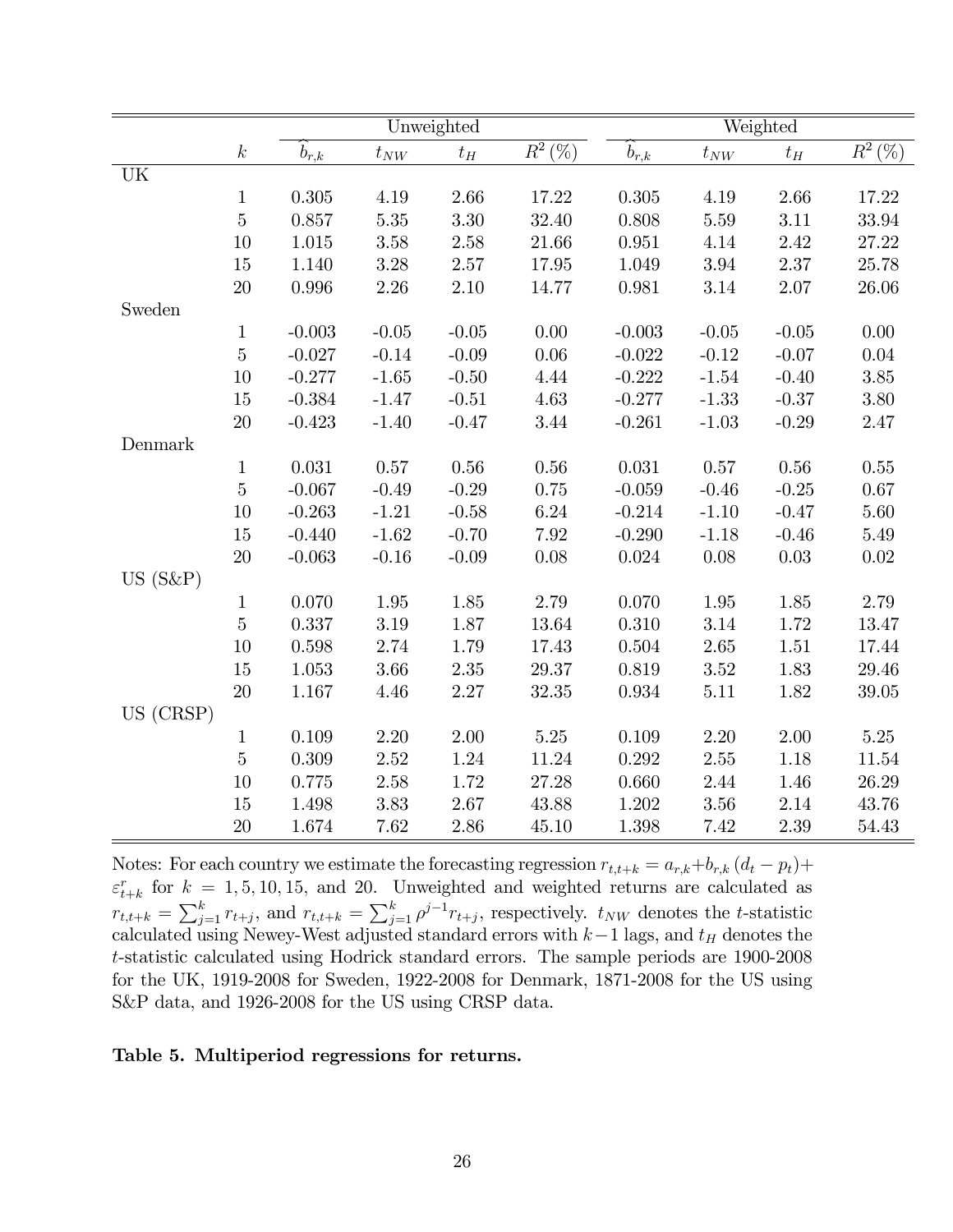|                 |                  |           |          | Unweighted     |           |           |          | Weighted     |           |
|-----------------|------------------|-----------|----------|----------------|-----------|-----------|----------|--------------|-----------|
|                 | $\boldsymbol{k}$ | $b_{d,k}$ | $t_{NW}$ | $t_{\cal H}$   | $R^2(\%)$ | $b_{d,k}$ | $t_{NW}$ | $t_{\cal H}$ | $R^2(\%)$ |
| $\overline{UK}$ |                  |           |          |                |           |           |          |              |           |
|                 | $\mathbf{1}$     | $-0.157$  | $-2.21$  | $-1.93$        | 7.42      | $-0.157$  | $-2.21$  | $-1.93$      | 7.42      |
|                 | $\bf 5$          | 0.010     | 0.08     | $0.07\,$       | 0.01      | $-0.013$  | $-0.11$  | $-0.10$      | 0.02      |
|                 | 10               | 0.060     | 0.22     | 0.31           | 0.13      | 0.028     | 0.12     | $0.15\,$     | 0.04      |
|                 | 15               | 0.040     | $0.12\,$ | 0.21           | 0.04      | 0.006     | 0.02     | $0.03\,$     | 0.00      |
|                 | 20               | $-0.196$  | $-0.64$  | $-1.24$        | $1.23\,$  | $-0.108$  | $-0.43$  | $-0.68$      | 0.57      |
| Sweden          |                  |           |          |                |           |           |          |              |           |
|                 | $\mathbf 1$      | $-0.207$  | $-4.20$  | $-3.24$        | 21.36     | $-0.207$  | $-4.20$  | $-3.24$      | $21.36\,$ |
|                 | $\mathbf 5$      | $-0.497$  | $-2.80$  | $-1.99$        | 23.89     | $-0.475$  | $-2.85$  | $-1.90$      | 25.25     |
|                 | 10               | $-0.911$  | $-5.80$  | $-1.70$        | 49.38     | $-0.799$  | $-5.79$  | $-1.50$      | 52.21     |
|                 | 15               | $-1.282$  | $-5.71$  | $-1.79$        | 44.87     | $-1.018$  | $-5.93$  | $-1.42$      | 47.36     |
|                 | 20               | $-1.484$  | $-3.92$  | $-1.80$        | 36.60     | $-1.077$  | $-4.07$  | $-1.31$      | 39.67     |
| Denmark         |                  |           |          |                |           |           |          |              |           |
|                 | $\mathbf{1}$     | $-0.102$  | $-1.73$  | $-1.60$        | 6.81      | $-0.102$  | $-1.73$  | $-1.60$      | 6.81      |
|                 | $\bf 5$          | $-0.528$  | $-5.02$  | $-1.82$        | 38.09     | $-0.498$  | $-5.05$  | $-1.72$      | 38.98     |
|                 | 10               | $-0.901$  | $-5.66$  | $-1.62$        | 52.63     | $-0.786$  | $-5.87$  | $-1.42$      | 54.53     |
|                 | 15               | $-1.256$  | $-6.64$  | $-1.72$        | 54.72     | $-0.997$  | $-7.26$  | $-1.36$      | 57.97     |
|                 | $20\,$           | $-1.229$  | $-4.17$  | $\mbox{-}1.56$ | 31.83     | $-0.951$  | $-5.20$  | $-1.21$      | 39.11     |
| $US(S\&P)$      |                  |           |          |                |           |           |          |              |           |
|                 | $\mathbf{1}$     | $-0.084$  | $-2.90$  | $-2.83$        | $8.95\,$  | $-0.084$  | $-2.90$  | $-2.83$      | 8.95      |
|                 | $\bf 5$          | $-0.128$  | $-1.69$  | $-1.48$        | 4.14      | $-0.126$  | $-1.76$  | $-1.46$      | 4.72      |
|                 | 10               | $-0.017$  | $-0.16$  | $-0.12$        | 0.04      | $-0.046$  | $-0.52$  | $-0.33$      | 0.43      |
|                 | 15               | $-0.029$  | $-0.18$  | $-0.15$        | 0.08      | $-0.065$  | $-0.49$  | $-0.34$      | 0.61      |
|                 | 20               | $0.100\,$ | 0.71     | $0.39\,$       | $0.95\,$  | 0.001     | $0.01\,$ | $0.00\,$     | 0.00      |
| US (CRSP)       |                  |           |          |                |           |           |          |              |           |
|                 | $\mathbf{1}$     | 0.016     | 0.40     | 0.40           | 0.25      | 0.016     | 0.40     | 0.40         | 0.25      |
|                 | $\overline{5}$   | $-0.047$  | $-0.46$  | $-0.23$        | 0.63      | $-0.043$  | $-0.45$  | $-0.21$      | 0.60      |
|                 | 10               | 0.154     | 1.18     | $0.45\,$       | $5.05\,$  | 0.134     | 1.26     | $0.39\,$     | 4.97      |
|                 | 15               | 0.383     | 2.41     | $0.95\,$       | 16.52     | 0.307     | 2.51     | 0.76         | 15.44     |
|                 | 20               | 0.362     | 2.61     | 0.85           | 10.31     | 0.316     | 3.14     | 0.74         | 12.84     |

Notes: For each country we estimate the forecasting regression  $\Delta d_{t,t+k} = a_{d,k} + b_{d,k} (d_t - p_t) +$  $\varepsilon_{t+k}^d$  for  $k = 1, 5, 10, 15, \text{ and } 20$ . Unweighted and weighted dividend growth are calculated as  $\Delta d_{t,t+k} = \sum_{j=1}^k \Delta d_{t+j}$ , and  $\Delta d_{t,t+k} = \sum_{j=1}^k \rho^{j-1} \Delta d_{t+j}$ , respectively.  $t_{NW}$  denotes the t-statistic calculated using Newey-West adjusted standard errors with  $k - 1$  lags, and  $t_H$ denotes the t-statistic calculated using Hodrick standard errors. The sample periods are 1900-2008 for the UK, 1919-2008 for Sweden, 1922-2008 for Denmark, 1871-2008 for the US using S&P data, and 1926-2008 for the US using CRSP data.

### Table 6. Multiperiod regressions for dividend growth.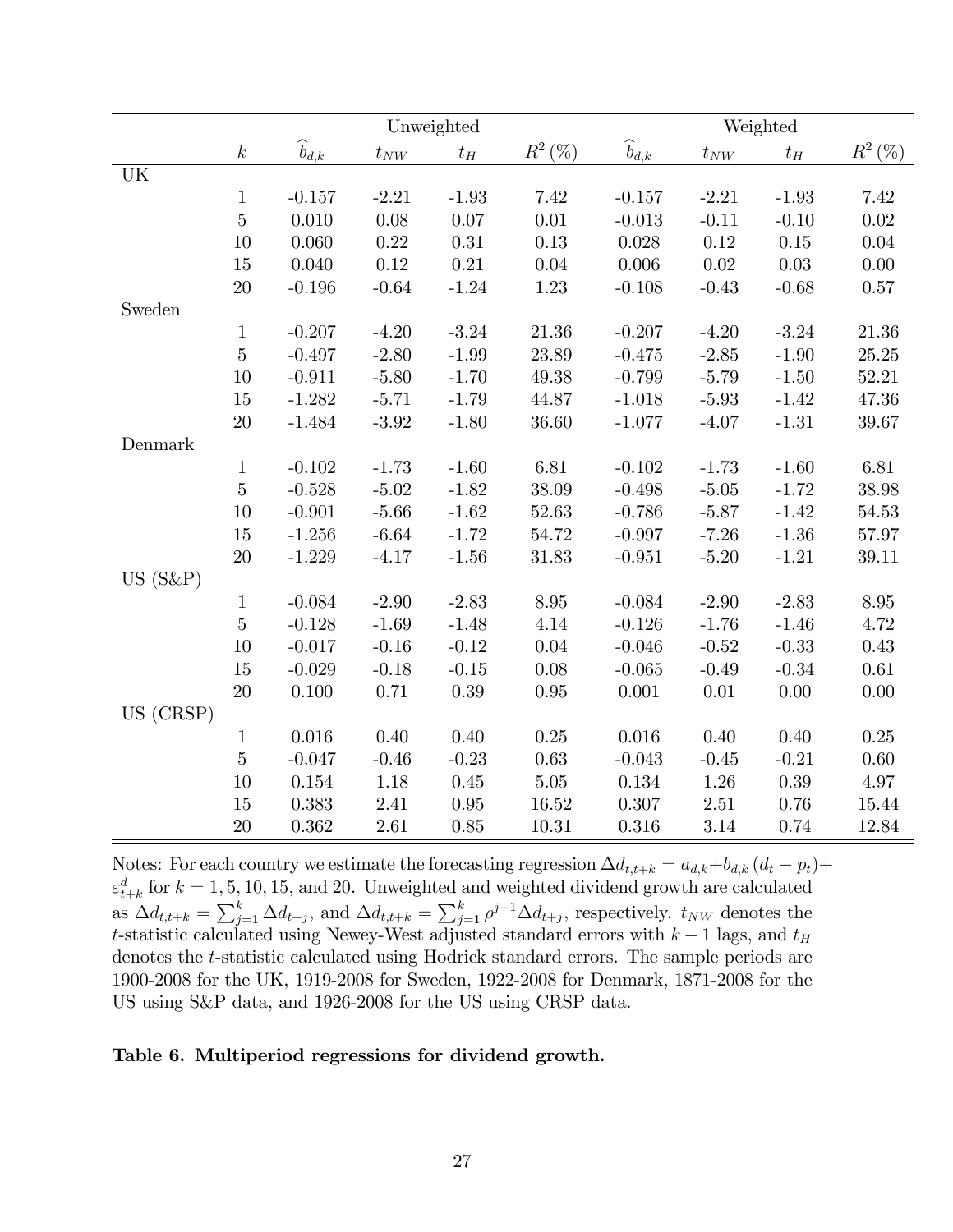|            |                  |                       | Unweighted |                       | Weighted              |
|------------|------------------|-----------------------|------------|-----------------------|-----------------------|
|            | $\boldsymbol{k}$ | $b_{r,\underline{k}}$ | $b_{d,k}$  | $b_{r,\underline{k}}$ | $b_{d,\underline{k}}$ |
| UK         |                  |                       |            |                       |                       |
|            | $\mathbf 1$      | 0.305                 | $-0.157$   | 0.305                 | $-0.157$              |
|            | $\overline{5}$   | 0.655                 | $-0.337$   | 0.629                 | $-0.324$              |
|            | 10               | 0.691                 | $-0.356$   | 0.657                 | $-0.338$              |
|            | 15               | 0.693                 | $-0.357$   | 0.658                 | $-0.339$              |
|            | 20               | 0.693                 | $-0.357$   | 0.658                 | $-0.339$              |
|            | $\infty$         | 0.693                 | $-0.357$   | 0.658                 | $-0.339$              |
| Sweden     |                  |                       |            |                       |                       |
|            | $\mathbf{1}$     | $-0.003$              | $-0.207$   | $-0.003$              | $-0.207$              |
|            | $\overline{5}$   | $-0.011$              | $-0.729$   | $-0.010$              | $-0.688$              |
|            | 10               | $-0.015$              | $-1.006$   | $-0.014$              | $-0.905$              |
|            | 15               | $-0.017$              | $-1.110$   | $-0.015$              | $-0.974$              |
|            | 20               | $-0.017$              | $-1.150$   | $-0.015$              | $-0.995$              |
|            | $\infty$         | $-0.018$              | $-1.174$   | $-0.015$              | $-1.005$              |
| Denmark    |                  |                       |            |                       |                       |
|            | $\mathbf 1$      | 0.031                 | $-0.102$   | 0.031                 | $-0.102$              |
|            | $\overline{5}$   | 0.125                 | $-0.413$   | 0.117                 | $-0.388$              |
|            | 10               | 0.196                 | $-0.649$   | 0.174                 | $-0.576$              |
|            | 15               | 0.237                 | $-0.785$   | 0.201                 | $-0.666$              |
|            | 20               | 0.261                 | $-0.863$   | 0.215                 | $-0.710$              |
|            | $\infty$         | 0.293                 | $-0.968$   | 0.227                 | $-0.750$              |
| $US(S\&P)$ |                  |                       |            |                       |                       |
|            | $\mathbf{1}$     | 0.070                 | $-0.084$   | 0.070                 | $-0.084$              |
|            | $\overline{5}$   | 0.273                 | $-0.328$   | 0.255                 | $-0.307$              |
|            | 10               | 0.414                 | $-0.498$   | 0.363                 | $-0.436$              |
|            | 15               | 0.487                 | $-0.586$   | 0.408                 | $-0.491$              |
|            | 20               | 0.525                 | $-0.632$   | 0.427                 | $-0.514$              |
|            | $\infty$         | 0.566                 | $-0.681$   | 0.441                 | $-0.531$              |
| US (CRSP)  |                  |                       |            |                       |                       |
|            | $\mathbf 1$      | 0.109                 | 0.016      | 0.109                 | 0.016                 |
|            | $\overline{5}$   | 0.481                 | 0.072      | 0.451                 | 0.068                 |
|            | 10               | 0.829                 | 0.125      | 0.723                 | 0.109                 |
|            | 15               | 1.081                 | 0.162      | 0.888                 | 0.133                 |
|            | 20               | 1.262                 | 0.190      | 0.987                 | 0.148                 |
|            | $\infty$         | 1.736                 | 0.261      | 1.139                 | 0.171                 |

Notes: The implied coefficients for unweighted and weighted returns and dividend growth are calculated as  $\frac{1-\phi^k}{1-\phi}$  $\frac{1-\phi^k}{1-\phi}b_i$ , and  $\frac{1-\rho^k\phi^k}{1-\rho\phi}b_i$ , respectively, for  $i=r,d$ . For k approaching infinity, the long-run coefficients are calculated as  $\frac{1}{1-\phi}b_i$ , and  $\frac{1}{1-\rho\phi}b_i$ , for unweighted and weighted returns and dividend growth, respectively.

### Table 7. Implied long-run coefficients from the restricted VAR $(1)$ .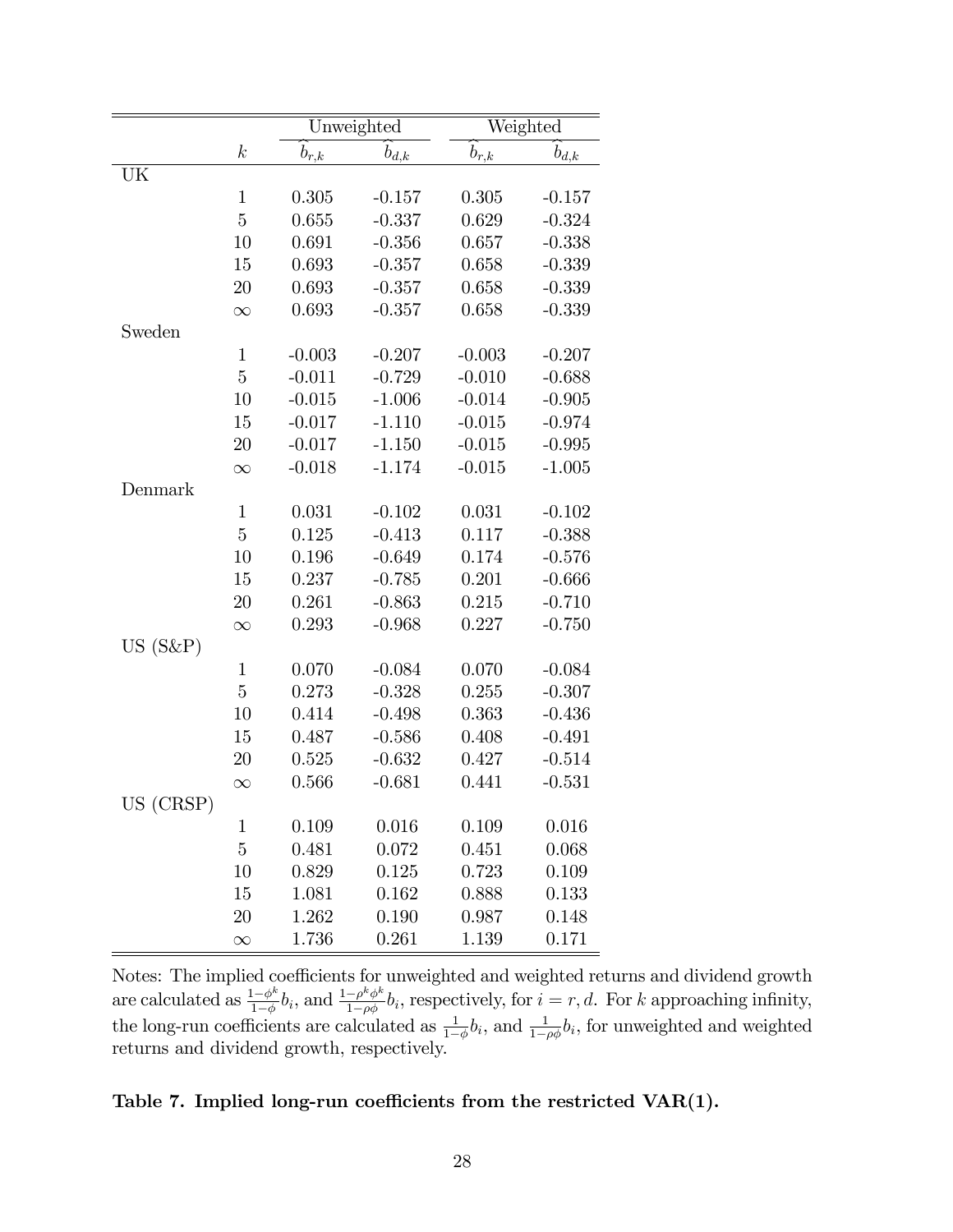|                                   |                  |                                         | Multiperiod regression coefficients                     |                                                   | Implied long-run coefficients           |
|-----------------------------------|------------------|-----------------------------------------|---------------------------------------------------------|---------------------------------------------------|-----------------------------------------|
|                                   | $\boldsymbol{k}$ | $\boldsymbol{P}$<br>$b_{r,k} > b_{r,k}$ | $\hat{b}_{d,k} > \widehat{b}_{d,k}$<br>$\boldsymbol{P}$ | $b_{r,k} > \widehat{b}_{r,k}$<br>$\boldsymbol{P}$ | $\boldsymbol{P}$<br>$b_{d,k} > b_{d,k}$ |
| $\ensuremath{\mathrm{UK}}\xspace$ |                  |                                         |                                                         |                                                   |                                         |
|                                   | $\mathbf{1}$     | 0.00                                    | 0.00                                                    | 0.00                                              | 0.00                                    |
|                                   | $\bf 5$          | 0.02                                    | 0.00                                                    | 0.00                                              | 0.00                                    |
|                                   | 10               | 0.13                                    | 0.03                                                    | 0.00                                              | 0.00                                    |
|                                   | 15               | 0.33                                    | 0.38                                                    | 0.00                                              | 0.00                                    |
|                                   | $20\,$           | 3.16                                    | 6.46                                                    | 0.00                                              | 0.00                                    |
|                                   | $\infty$         |                                         |                                                         | 0.00                                              | 0.00                                    |
| Sweden                            |                  |                                         |                                                         |                                                   |                                         |
|                                   | $\mathbf{1}$     | 66.60                                   | 44.99                                                   | 66.60                                             | 44.99                                   |
|                                   | $\bf 5$          | 70.55                                   | 15.54                                                   | 66.65                                             | 57.67                                   |
|                                   | 10               | 87.04                                   | 54.96                                                   | 66.67                                             | 64.67                                   |
|                                   | 15               | 88.49                                   | 79.16                                                   | 66.68                                             | 66.11                                   |
|                                   | $20\,$           | 89.16                                   | 86.10                                                   | 66.68                                             | 66.72                                   |
|                                   | $\infty$         |                                         |                                                         | 66.70                                             | 66.67                                   |
| Denmark                           |                  |                                         |                                                         |                                                   |                                         |
|                                   | $\mathbf{1}$     | 41.27                                   | 12.42                                                   | 41.27                                             | 12.42                                   |
|                                   | $\bf 5$          | 77.35                                   | 39.37                                                   | 39.12                                             | 15.48                                   |
|                                   | $10\,$           | 87.84                                   | 58.21                                                   | 36.47                                             | 21.34                                   |
|                                   | 15               | 91.24                                   | 76.93                                                   | 34.52                                             | 27.79                                   |
|                                   | $20\,$           | 75.09                                   | 72.13                                                   | 33.04                                             | 32.55                                   |
|                                   | $\infty$         |                                         |                                                         | 30.76                                             | 39.29                                   |
| $US(S\&P)$                        |                  |                                         |                                                         |                                                   |                                         |
|                                   | $\mathbf{1}$     | 11.40                                   | 0.03                                                    | 11.40                                             | 0.03                                    |
|                                   | $\bf 5$          | 8.16                                    | 0.00                                                    | 7.33                                              | 0.10                                    |
|                                   | 10               | 6.49                                    | 0.00                                                    | 3.49                                              | 0.35                                    |
|                                   | 15               | 0.92                                    | 0.21                                                    | 1.88                                              | 1.06                                    |
|                                   | 20               | 1.46                                    | 0.33                                                    | 1.23                                              | 1.86                                    |
|                                   | $\infty$         |                                         |                                                         | 0.65                                              | $3.29\,$                                |
| US (CRSP)                         |                  |                                         |                                                         |                                                   |                                         |
|                                   | $\mathbf{1}$     | 18.27                                   | 1.16                                                    | 18.27                                             | 1.16                                    |
|                                   | $\bf 5$          | 35.56                                   | 6.65                                                    | 12.02                                             | 0.97                                    |
|                                   | 10               | 23.39                                   | $5.24\,$                                                | 5.75                                              | 0.81                                    |
|                                   | 15               | 8.50                                    | 5.24                                                    | 2.37                                              | 0.75                                    |
|                                   | $20\,$           | 10.14                                   | 10.41                                                   | 0.99                                              | 0.73                                    |
|                                   | $\infty$         | -                                       |                                                         | 0.24                                              | 0.58                                    |

Notes: Each column gives the simulated probability  $(\%)$  based on 10,000 simulations that the coefficients are greater than their sample values. Unweighted returns are used.

### Table 8. Simulated p-values for joint tests on long-horizon return predictability.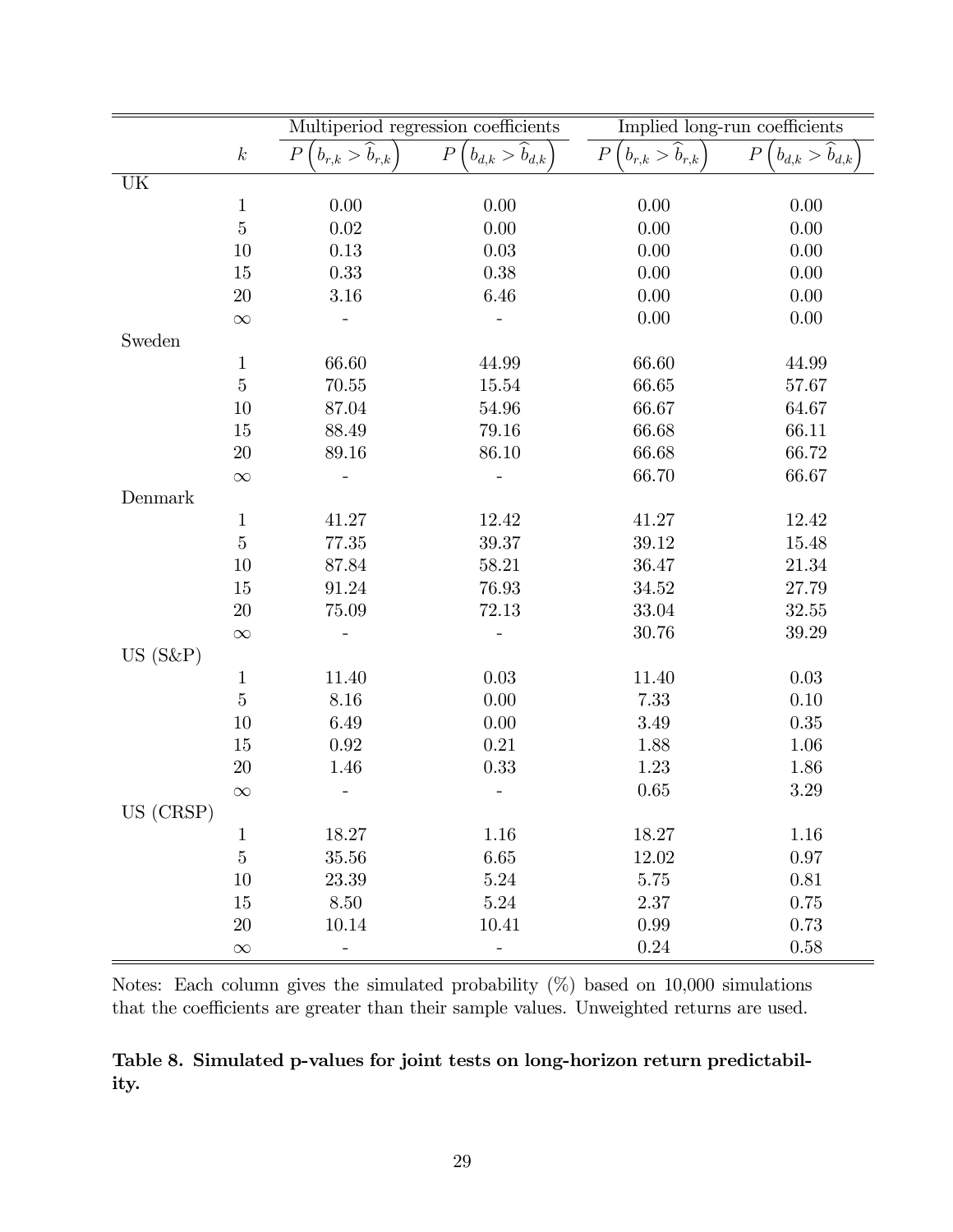|                                   |                  |                                         | Multiperiod regression coefficients       |                                         | Implied long-run coefficients   |
|-----------------------------------|------------------|-----------------------------------------|-------------------------------------------|-----------------------------------------|---------------------------------|
|                                   | $\boldsymbol{k}$ | $\boldsymbol{P}$<br>$b_{r,k} < b_{r,k}$ | $b_{d,k} < \widehat{b}_{d,k}$<br>$\cal P$ | $b_{r,k} < b_{r,k}$<br>$\boldsymbol{P}$ | $b_{d,k} < b_{d,k}$<br>$\cal P$ |
| $\ensuremath{\mathrm{UK}}\xspace$ |                  |                                         |                                           |                                         |                                 |
|                                   | $\mathbf{1}$     | 0.28                                    | 0.77                                      | 0.28                                    | 0.77                            |
|                                   | $\bf 5$          | 22.49                                   | 60.15                                     | 0.04                                    | 0.11                            |
|                                   | 10               | 52.22                                   | 67.58                                     | 0.11                                    | 0.06                            |
|                                   | 15               | 69.41                                   | 66.80                                     | 0.11                                    | 0.06                            |
|                                   | $20\,$           | 59.10                                   | 44.77                                     | 0.11                                    | 0.05                            |
|                                   | $\infty$         |                                         |                                           | 0.11                                    | 0.05                            |
| Sweden                            |                  |                                         |                                           |                                         |                                 |
|                                   | $\mathbf{1}$     | 0.00                                    | $0.05\,$                                  | 0.00                                    | 0.05                            |
|                                   | $\bf 5$          | 0.03                                    | 1.29                                      | 0.00                                    | 0.00                            |
|                                   | 10               | 0.03                                    | 0.75                                      | 0.00                                    | 0.00                            |
|                                   | 15               | 0.15                                    | 0.51                                      | 0.00                                    | 0.00                            |
|                                   | $20\,$           | 0.37                                    | 0.73                                      | 0.00                                    | 0.00                            |
|                                   | $\infty$         |                                         |                                           | 0.00                                    | 0.00                            |
| Denmark                           |                  |                                         |                                           |                                         |                                 |
|                                   | $\mathbf{1}$     | 0.09                                    | $6.34\,$                                  | 0.09                                    | $6.34\,$                        |
|                                   | $\bf 5$          | 0.04                                    | 2.82                                      | 0.08                                    | 2.50                            |
|                                   | 10               | $0.09\,$                                | 2.38                                      | 0.12                                    | 0.78                            |
|                                   | 15               | 0.18                                    | 1.40                                      | 0.17                                    | 0.33                            |
|                                   | 20               | 3.43                                    | 4.30                                      | 0.21                                    | 0.19                            |
|                                   | $\infty$         |                                         |                                           | 0.23                                    | 0.14                            |
| $US(S\&P)$                        |                  |                                         |                                           |                                         |                                 |
|                                   | $\mathbf{1}$     | 0.00                                    | $0.54\,$                                  | 0.00                                    | 0.54                            |
|                                   | $\bf 5$          | 0.19                                    | 18.95                                     | 0.00                                    | 0.08                            |
|                                   | 10               | 2.96                                    | 57.17                                     | 0.00                                    | 0.00                            |
|                                   | 15               | 44.13                                   | 57.57                                     | 0.00                                    | 0.00                            |
|                                   | $20\,$           | 55.82                                   | 74.19                                     | 0.00                                    | 0.00                            |
|                                   | $\infty$         |                                         |                                           | 0.00                                    | 0.00                            |
| US (CRSP)                         |                  |                                         |                                           |                                         |                                 |
|                                   | $\mathbf{1}$     | 34.69                                   | 65.35                                     | 34.69                                   | 65.35                           |
|                                   | $\bf 5$          | 15.14                                   | 42.93                                     | 39.32                                   | 66.36                           |
|                                   | 10               | 36.28                                   | 67.73                                     | 47.85                                   | 67.77                           |
|                                   | 15               | 74.61                                   | 77.96                                     | 57.56                                   | 68.91                           |
|                                   | $20\,$           | 74.25                                   | 72.56                                     | 65.08                                   | 70.09                           |
|                                   | $\infty$         |                                         |                                           | 79.01                                   | 73.00                           |

Notes: Each column gives the simulated probability  $(\%)$  based on 10,000 simulations that the coefficients are smaller than their sample values. Unweighted dividend growth is used.

Table 9. Simulated p-values for joint tests on long-horizon dividend growth predictability.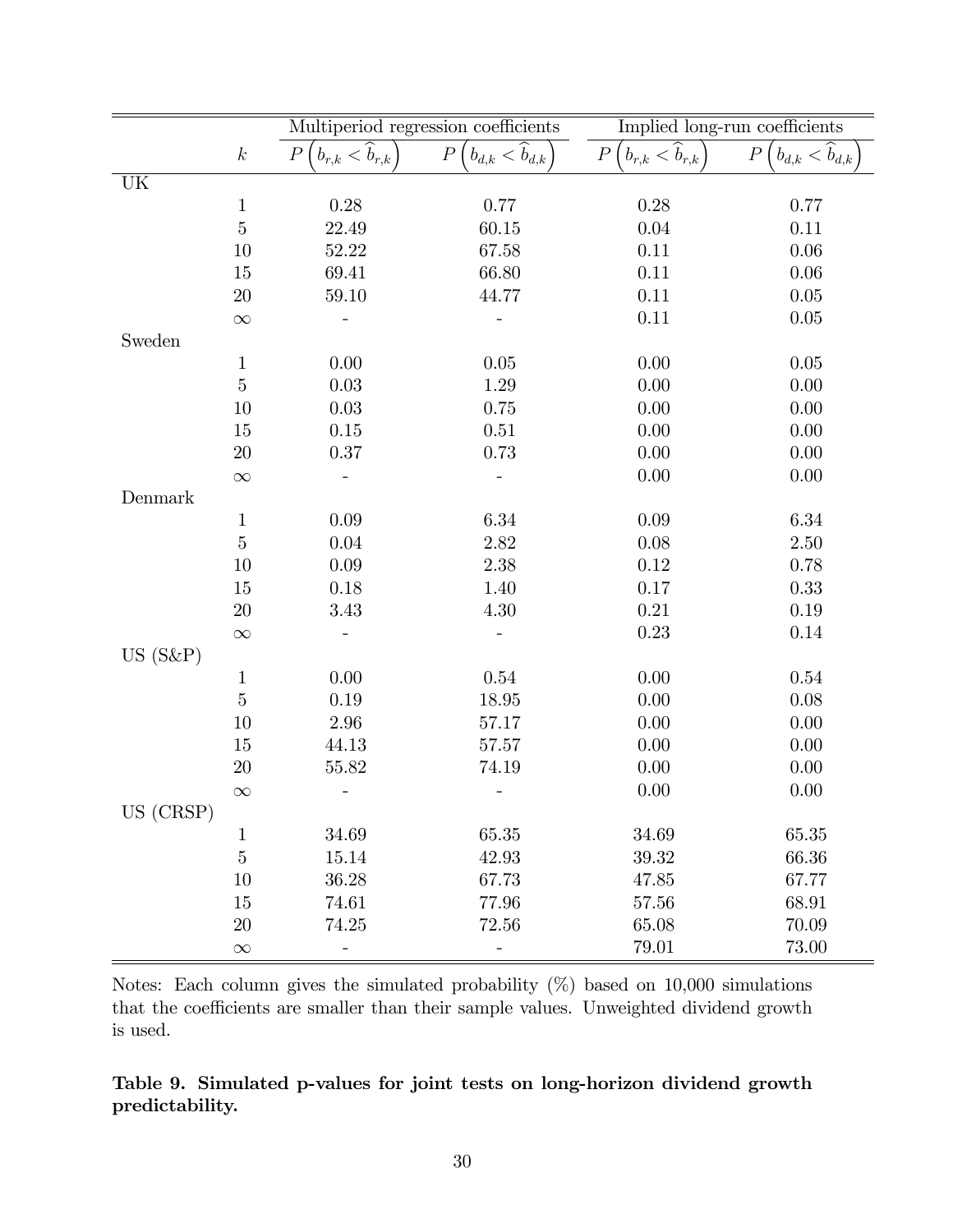|                 |                  |                       |                | Start sample $-1949$ |                      |                       | $1950 - 2008$ |              |           |  |
|-----------------|------------------|-----------------------|----------------|----------------------|----------------------|-----------------------|---------------|--------------|-----------|--|
|                 | $\boldsymbol{k}$ | $b_{r,\underline{k}}$ | $t_{NW}$       | $t_H$                | $\overline{R}^2$ (%) | $b_{r,\underline{k}}$ | $t_{NW}$      | $t_{\cal H}$ | $R^2(\%)$ |  |
| $\overline{UK}$ |                  |                       |                |                      |                      |                       |               |              |           |  |
|                 | $\mathbf{1}$     | 0.315                 | 3.06           | 1.69                 | 21.85                | 0.305                 | 3.35          | 2.14         | 16.09     |  |
|                 | $\bf 5$          | 0.879                 | 2.86           | 2.86                 | 28.20                | 0.828                 | 4.97          | 2.38         | 36.96     |  |
|                 | 10               | 0.302                 | 1.94           | $0.80\,$             | $2.23\,$             | 1.424                 | 9.98          | 2.69         | 42.84     |  |
|                 | $15\,$           | 0.258                 | 0.73           | $0.67\,$             | 1.11                 | 1.728                 | 6.93          | 2.87         | 39.93     |  |
|                 | $20\,$           | $-0.282$              | $-0.64$        | $-1.02$              | 1.68                 | 1.672                 | 8.19          | 2.66         | 38.26     |  |
| Sweden          |                  |                       |                |                      |                      |                       |               |              |           |  |
|                 | $1\,$            | $-0.028$              | $-0.21$        | $-0.21$              | $0.07\,$             | 0.039                 | 0.47          | 0.46         | 0.33      |  |
|                 | $\bf 5$          |                       |                |                      |                      | 0.031                 | 0.11          | 0.08         | $0.06\,$  |  |
|                 | 10               |                       |                |                      |                      | $-0.077$              | $-0.27$       | $-0.11$      | $0.25\,$  |  |
|                 | 15               |                       |                |                      |                      | $-0.064$              | $-0.26$       | $-0.07$      | $0.09\,$  |  |
|                 | 20               |                       |                |                      |                      | 0.180                 | $0.39\,$      | $0.16\,$     | 0.44      |  |
| Denmark         |                  |                       |                |                      |                      |                       |               |              |           |  |
|                 | $\,1$            | $\,0.024\,$           | $0.31\,$       | $0.30\,$             | $0.36\,$             | 0.045                 | 0.72          | 0.70         | 1.07      |  |
|                 | $\overline{5}$   |                       |                |                      |                      | $-0.102$              | $-0.70$       | $-0.36$      | 1.74      |  |
|                 | 10               | $\overline{a}$        |                |                      |                      | $-0.310$              | $-1.50$       | $-0.57$      | 9.32      |  |
|                 | $15\,$           |                       |                |                      |                      | $-0.478$              | $-2.07$       | $-0.63$      | 9.31      |  |
|                 | $20\,$           |                       |                |                      |                      | 0.172                 | $0.34\,$      | $0.19\,$     | $0.46\,$  |  |
| $US(S\&P)$      |                  |                       |                |                      |                      |                       |               |              |           |  |
|                 | $\mathbf{1}$     | 0.094                 | 1.23           | 1.23                 | 1.65                 | 0.115                 | 2.43          | 2.11         | 9.07      |  |
|                 | $\overline{5}$   | 0.643                 | 3.94           | $2.50\,$             | 20.59                | 0.452                 | 4.69          | 1.69         | 25.82     |  |
|                 | 10               | 0.694                 | 2.74           | 1.86                 | 17.97                | 0.996                 | $4.05\,$      | 2.24         | 31.02     |  |
|                 | 15               | 1.023                 | 4.70           | $1.95\,$             | $32.95\,$            | 1.923                 | $5.12\,$      | 3.63         | 57.00     |  |
|                 | $20\,$           | 1.203                 | 6.39           | 1.80                 | 44.20                | 1.998                 | 5.94          | 3.80         | 57.99     |  |
| US (CRSP)       |                  |                       |                |                      |                      |                       |               |              |           |  |
|                 | $\mathbf{1}$     | $0.501\,$             | 2.41           | 1.94                 | 14.44                | 0.126                 | 2.43          | 2.11         | 8.89      |  |
|                 | $\bf 5$          |                       |                |                      |                      | 0.410                 | 3.98          | 1.46         | 22.46     |  |
|                 | 10               |                       |                |                      |                      | 0.990                 | 3.41          | 2.13         | 38.28     |  |
|                 | 15               |                       |                |                      |                      | 1.813                 | 4.74          | 3.31         | 55.96     |  |
|                 | 20               |                       | $\overline{a}$ |                      |                      | 1.655                 | 5.61          | 3.09         | 44.09     |  |

Notes: For each country we estimate the forecasting regression  $r_{t,t+k} = a_{r,k} + b_{r,k} (d_t - p_t) +$  $\varepsilon_{t+k}^r$  for  $k = 1, 5, 10, 15$ , and 20. Unweighted returns are used and calculated as  $r_{t,t+k} =$  $\sum_{j=1}^{k} r_{t+j}$ .  $t_{NW}$  denotes the t-statistic calculated using Newey-West adjusted standard errors with  $k-1$  lags, and  $t_H$  denotes the t-statistic calculated using Hodrick standard errors. The sample starts in 1900 for the UK, 1919 for Sweden, 1922 for Denmark, 1871 for the US using S&P data, and 1926 for the US using CRSP data.

### Table 10. Multiperiod regressions for returns on sub-samples.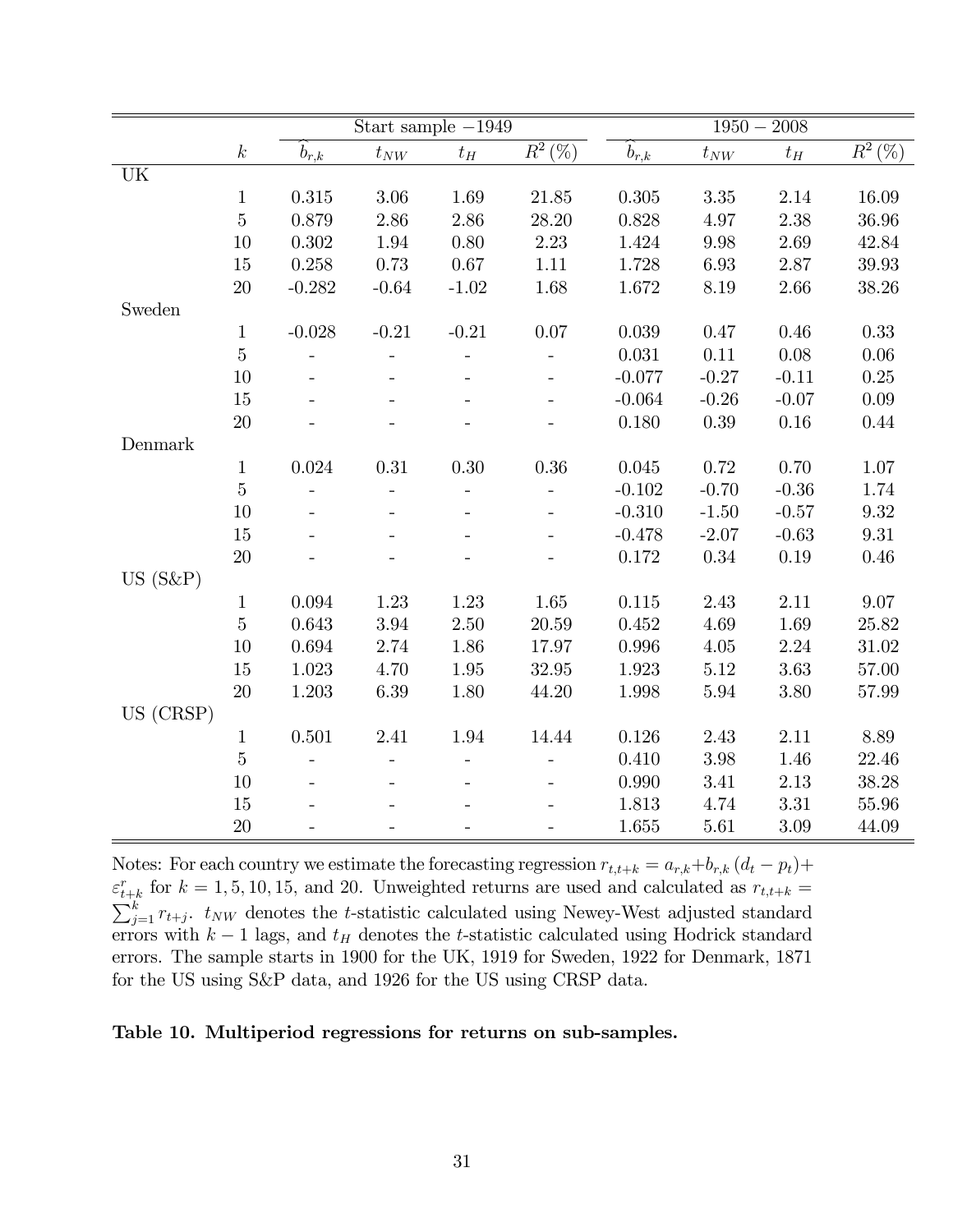|                 |                  |           |          | Start sample $-1949$ |           |           | $1950 - 2008$ |              |                        |  |
|-----------------|------------------|-----------|----------|----------------------|-----------|-----------|---------------|--------------|------------------------|--|
|                 | $\boldsymbol{k}$ | $b_{d,k}$ | $t_{NW}$ | $t_{\cal H}$         | $R^2(\%)$ | $b_{d,k}$ | $t_{NW}$      | $t_{\cal H}$ | $R^{2}\left(\%\right)$ |  |
| $\overline{UK}$ |                  |           |          |                      |           |           |               |              |                        |  |
|                 | $\mathbf{1}$     | $-0.476$  | $-3.21$  | $-1.76$              | 22.94     | $-0.016$  | $-0.51$       | $-0.49$      | 0.58                   |  |
|                 | $\bf 5$          | $-0.282$  | $-1.23$  | $-0.66$              | 3.16      | 0.149     | 1.47          | 1.58         | $5.29\,$               |  |
|                 | 10               | $-0.559$  | $-2.26$  | $-1.03$              | 6.88      | 0.450     | $3.59\,$      | 2.81         | 13.51                  |  |
|                 | 15               | $-0.808$  | $-2.46$  | $-1.48$              | 10.95     | 0.639     | 5.62          | 3.89         | 18.10                  |  |
|                 | $20\,$           | $-1.082$  | $-3.35$  | $-3.48$              | 24.64     | 0.305     | 3.17          | 1.70         | $5.45\,$               |  |
| Sweden          |                  |           |          |                      |           |           |               |              |                        |  |
|                 | $\mathbf{1}$     | $-0.438$  | $-3.62$  | $-2.58$              | 20.60     | $-0.241$  | $-4.04$       | $-3.18$      | 23.41                  |  |
|                 | $\overline{5}$   |           |          |                      |           | $-0.540$  | $-2.46$       | $-2.07$      | 25.61                  |  |
|                 | 10               |           |          |                      |           | $-0.873$  | $-3.76$       | $-1.49$      | 38.30                  |  |
|                 | $15\,$           |           |          |                      |           | $-1.179$  | $-8.54$       | $-1.46$      | $33.26\,$              |  |
|                 | 20               |           |          |                      |           | $-1.147$  | $-2.64$       | $-1.28$      | 18.22                  |  |
| Denmark         |                  |           |          |                      |           |           |               |              |                        |  |
|                 | $\mathbf{1}$     | $-0.281$  | $-2.93$  | $-2.26$              | 21.03     | $-0.072$  | $-1.12$       | $-1.05$      | $3.91\,$               |  |
|                 | $\bf 5$          |           |          |                      |           | $-0.488$  | $-4.86$       | $-1.55$      | 47.53                  |  |
|                 | $10\,$           |           |          |                      |           | $-0.862$  | $-4.65$       | $-1.43$      | 55.15                  |  |
|                 | 15               |           |          |                      |           | $-1.324$  | $-7.01$       | $-1.67$      | 59.52                  |  |
|                 | $20\,$           |           |          |                      |           | $-1.054$  | $-2.28$       | $-1.23$      | 17.85                  |  |
| $US(S\&P)$      |                  |           |          |                      |           |           |               |              |                        |  |
|                 | $\mathbf{1}$     | $-0.378$  | $-5.68$  | $-3.39$              | 39.00     | $-0.009$  | $-0.45$       | $-0.46$      | 0.66                   |  |
|                 | $\overline{5}$   | $-0.397$  | $-3.04$  | $-1.73$              | 11.02     | $-0.036$  | $-0.53$       | $-0.57$      | 1.31                   |  |
|                 | 10               | $-0.100$  | $-0.47$  | $-0.36$              | 0.64      | 0.061     | 0.49          | $0.59\,$     | 1.64                   |  |
|                 | 15               | $-0.332$  | $-1.62$  | $-0.84$              | 6.03      | 0.455     | 2.58          | 3.93         | 34.23                  |  |
|                 | $20\,$           | 0.047     | $0.23\,$ | $0.10\,$             | $0.16\,$  | 0.395     | 2.92          | $3.61\,$     | 28.71                  |  |
| US (CRSP)       |                  |           |          |                      |           |           |               |              |                        |  |
|                 | $\mathbf{1}$     | 0.018     | 0.10     | $0.10\,$             | $0.04\,$  | 0.024     | 0.50          | 0.50         | $0.65\,$               |  |
|                 | $\overline{5}$   |           |          |                      |           | $-0.049$  | $-0.46$       | $-0.21$      | 1.01                   |  |
|                 | $10\,$           |           |          |                      |           | $0.090\,$ | $0.67\,$      | 0.27         | 2.42                   |  |
|                 | 15               |           |          |                      |           | 0.389     | 2.28          | 0.97         | 22.93                  |  |
|                 | 20               |           |          | $\overline{a}$       |           | 0.164     | 1.11          | 0.43         | 3.96                   |  |

Notes: For each country we estimate the forecasting regression  $\Delta d_{t,t+k} = a_{d,k} + b_{d,k} (d_t - p_t) +$  $\varepsilon_{t+k}^d$  for  $k = 1, 5, 10, 15, \text{ and } 20$ . Unweighted dividend growth is used and calculated as  $\Delta d_{t,t+k} = \sum_{j=1}^{k} \Delta d_{t+j}$ .  $t_{NW}$  denotes the t-statistic calculated using Newey-West adjusted standard errors with  $k-1$  lags, and  $t_H$  denotes the t-statistic calculated using Hodrick standard errors. The sample starts in 1900 for the UK, 1919 for Sweden, 1922 for Denmark, 1871 for the US using S&P data, and 1926 for the US using CRSP data.

### Table 11. Multiperiod regressions for dividend growth on sub-samples.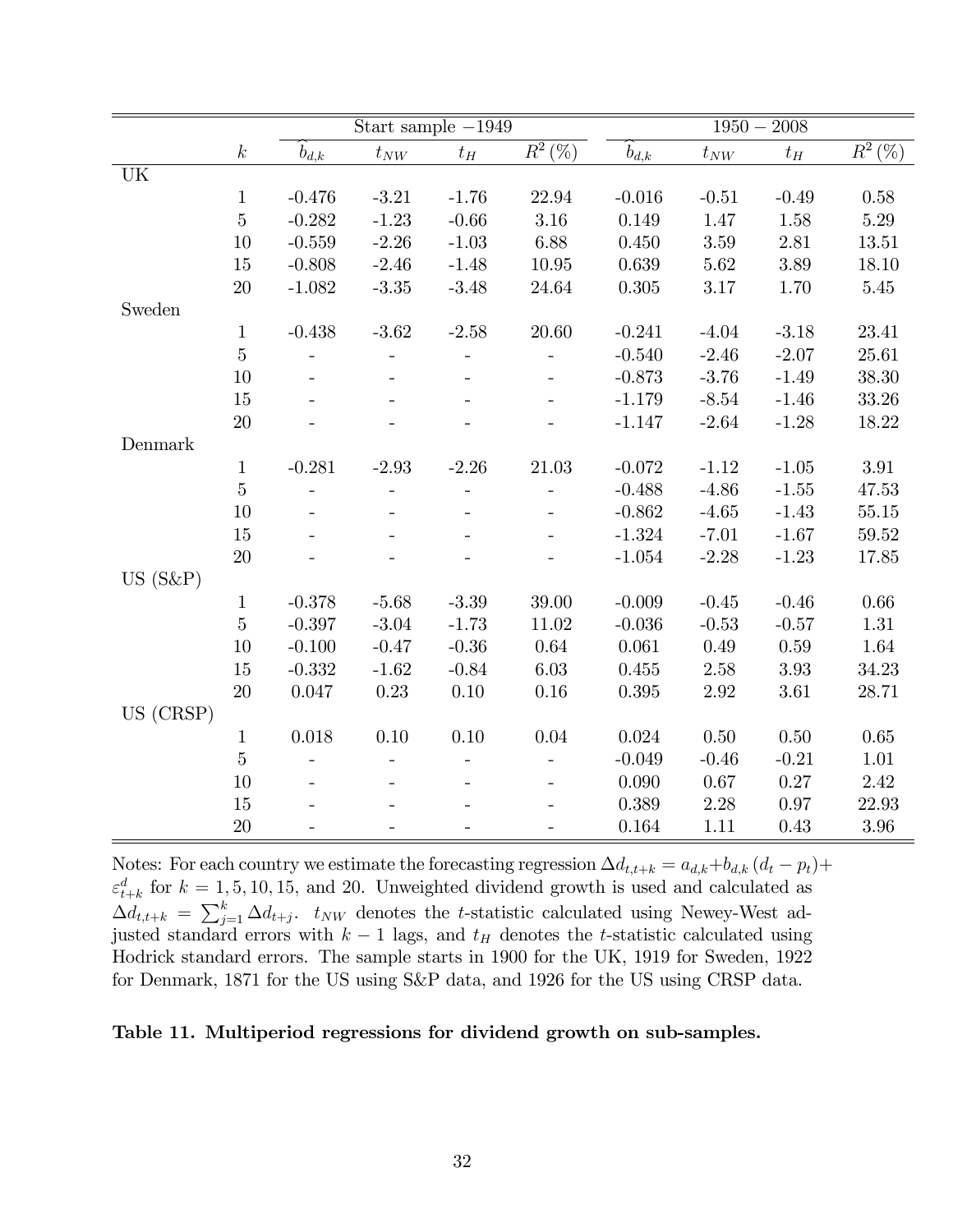|                                   |                  |                                                             | Start sample $-1949$                                        |                                                   | $\overline{1950} - 2008$                |
|-----------------------------------|------------------|-------------------------------------------------------------|-------------------------------------------------------------|---------------------------------------------------|-----------------------------------------|
|                                   | $\boldsymbol{k}$ | $\widehat{b_{r,k}} > \widehat{b}_{r,k}$<br>$\boldsymbol{P}$ | $\widehat{b_{d,k}} > \widehat{b}_{d,k}$<br>$\boldsymbol{P}$ | $\boxed{b_{r,k} > \widehat{b}_{r,k}}$<br>$\cal P$ | $\boldsymbol{P}$<br>$b_{d,k} > b_{d,k}$ |
| $\ensuremath{\mathrm{UK}}\xspace$ |                  |                                                             |                                                             |                                                   |                                         |
|                                   | $\mathbf{1}$     | $0.12\,$                                                    | 0.29                                                        | 1.47                                              | 0.00                                    |
|                                   | $\bf 5$          | $0.02\,$                                                    | 0.18                                                        | 3.08                                              | 0.00                                    |
|                                   | 10               | 22.95                                                       | 11.99                                                       | 0.57                                              | 0.02                                    |
|                                   | 15               | 33.93                                                       | 41.50                                                       | 0.73                                              | 0.36                                    |
|                                   | $20\,$           | 86.17                                                       | $71.07\,$                                                   | 4.30                                              | 10.03                                   |
| Sweden                            |                  |                                                             |                                                             |                                                   |                                         |
|                                   | $\mathbf{1}$     | 66.26                                                       | 52.32                                                       | 47.54                                             | 20.29                                   |
|                                   | $\bf 5$          |                                                             |                                                             | 65.69                                             | 17.52                                   |
|                                   | 10               |                                                             |                                                             | 76.98                                             | 57.14                                   |
|                                   | 15               |                                                             |                                                             | 79.49                                             | 79.20                                   |
|                                   | $20\,$           |                                                             |                                                             | 72.49                                             | 81.73                                   |
| Denmark                           |                  |                                                             |                                                             |                                                   |                                         |
|                                   | $\mathbf{1}$     | 52.01                                                       | 23.61                                                       | 44.27                                             | 10.74                                   |
|                                   | $\overline{5}$   |                                                             |                                                             | 83.15                                             | 45.99                                   |
|                                   | 10               |                                                             |                                                             | 89.75                                             | 63.88                                   |
|                                   | 15               |                                                             |                                                             | 92.05                                             | 84.39                                   |
|                                   | 20               |                                                             |                                                             | 70.53                                             | 71.85                                   |
| $US(S\&P)$                        |                  |                                                             |                                                             |                                                   |                                         |
|                                   | $\mathbf{1}$     | 20.34                                                       | 2.74                                                        | 23.73                                             | 0.00                                    |
|                                   | $\bf 5$          | 1.80                                                        | 0.56                                                        | 28.13                                             | 0.24                                    |
|                                   | 10               | 8.87                                                        | 0.94                                                        | 13.41                                             | 1.36                                    |
|                                   | 15               | 3.67                                                        | 16.42                                                       | 0.68                                              | 0.42                                    |
|                                   | $20\,$           | $3.96\,$                                                    | 6.68                                                        | 2.67                                              | 4.64                                    |
| US (CRSP)                         |                  |                                                             |                                                             |                                                   |                                         |
|                                   | $\mathbf{1}$     | $8.50\,$                                                    | $0.94\,$                                                    | 23.21                                             | $3.00\,$                                |
|                                   | $\bf 5$          |                                                             |                                                             | 35.13                                             | 13.61                                   |
|                                   | 10               |                                                             |                                                             | 22.96                                             | 14.00                                   |
|                                   | 15               |                                                             |                                                             | 8.89                                              | 11.83                                   |
|                                   | $20\,$           |                                                             |                                                             | 17.68                                             | 25.03                                   |

Notes: Each column gives the simulated probability  $(\%)$  based on 10,000 simulations that the coefficients are greater than their sample values. Unweighted returns are used. The sample starts in 1900 for the UK, 1919 for Sweden, 1922 for Denmark, 1871 for the US using S&P data, and 1926 for the US using CRSP data.

### Table 12. Simulated p-values for joint tests on long-horizon return predictability on sub-samples.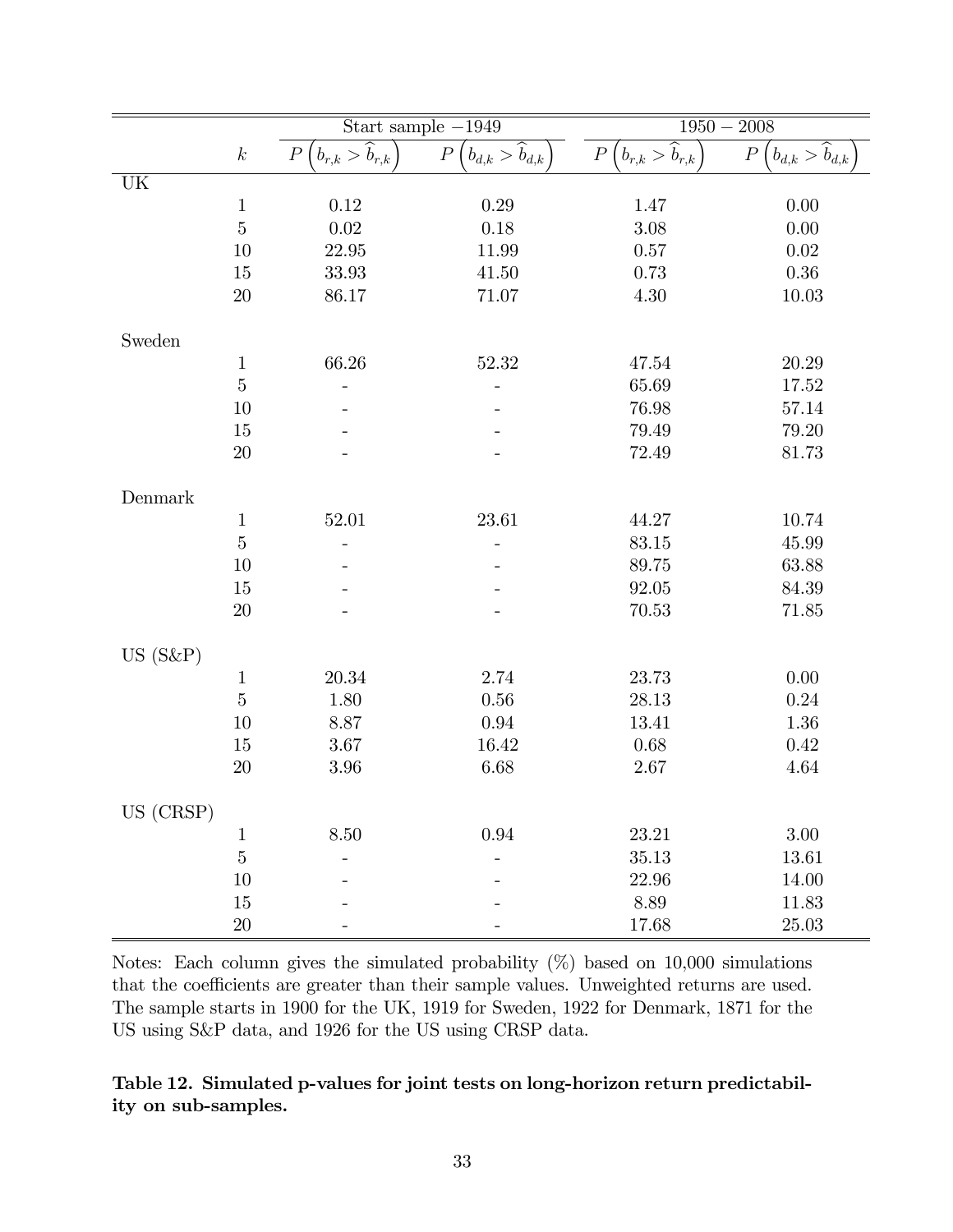|                                   |                  | Start sample $-1949$                                                              |                                                       | $1950-2008\,$                                             |                                         |
|-----------------------------------|------------------|-----------------------------------------------------------------------------------|-------------------------------------------------------|-----------------------------------------------------------|-----------------------------------------|
|                                   | $\boldsymbol{k}$ | $\left\langle \overline{b_{r,k}} \right. < \widehat{b}_{r,k}$<br>$\boldsymbol{P}$ | $\overbrace{b_{d,k}} < \widehat{b_{d,k}}$<br>$\cal P$ | $\boxed{b_{r,k} < \widehat{b}_{r,k}}$<br>$\boldsymbol{P}$ | $\boldsymbol{P}$<br>$b_{d,k} < b_{d,k}$ |
| $\ensuremath{\mathrm{UK}}\xspace$ |                  |                                                                                   |                                                       |                                                           |                                         |
|                                   | $\mathbf{1}$     | 0.00                                                                              | 0.05                                                  | 27.22                                                     | 29.26                                   |
|                                   | $\bf 5$          | 44.84                                                                             | 29.63                                                 | 20.69                                                     | 91.54                                   |
|                                   | 10               | 9.79                                                                              | 19.97                                                 | 88.05                                                     | 99.23                                   |
|                                   | 15               | 17.22                                                                             | 13.90                                                 | 97.29                                                     | 99.49                                   |
|                                   | 20               | 6.06                                                                              | 10.11                                                 | 94.76                                                     | 90.35                                   |
| Sweden                            |                  |                                                                                   |                                                       |                                                           |                                         |
|                                   | $\mathbf{1}$     | $0.56\,$                                                                          | 1.79                                                  | 0.01                                                      | 0.06                                    |
|                                   | $\bf 5$          |                                                                                   |                                                       | 0.07                                                      | 2.36                                    |
|                                   | 10               |                                                                                   |                                                       | 0.40                                                      | 2.06                                    |
|                                   | 15               |                                                                                   |                                                       | 1.52                                                      | 1.50                                    |
|                                   | 20               |                                                                                   |                                                       | 7.98                                                      | 3.48                                    |
| Denmark                           |                  |                                                                                   |                                                       |                                                           |                                         |
|                                   | $\mathbf{1}$     | 0.20                                                                              | 9.70                                                  | 2.91                                                      | 18.73                                   |
|                                   | $\overline{5}$   |                                                                                   |                                                       | 0.32                                                      | 6.86                                    |
|                                   | 10               |                                                                                   |                                                       | 0.39                                                      | 5.62                                    |
|                                   | 15               |                                                                                   |                                                       | 0.77                                                      | 2.88                                    |
|                                   | $20\,$           |                                                                                   |                                                       | 12.22                                                     | 11.44                                   |
| $US(S\&P)$                        |                  |                                                                                   |                                                       |                                                           |                                         |
|                                   | $\mathbf{1}$     | 0.00                                                                              | 0.00                                                  | 16.10                                                     | 34.70                                   |
|                                   | $\bf 5$          | 2.59                                                                              | 1.98                                                  | 11.60                                                     | 35.87                                   |
|                                   | 10               | 13.55                                                                             | 46.31                                                 | 41.42                                                     | 65.36                                   |
|                                   | 15               | 58.42                                                                             | 23.53                                                 | 98.54                                                     | 97.80                                   |
|                                   | 20               | 76.96                                                                             | 70.31                                                 | 97.02                                                     | 94.35                                   |
| US (CRSP)                         |                  |                                                                                   |                                                       |                                                           |                                         |
|                                   | $\mathbf{1}$     | $39.45\,$                                                                         | $53.95\,$                                             | 36.95                                                     | $61.01\,$                               |
|                                   | $\bf 5$          |                                                                                   |                                                       | 25.18                                                     | 45.96                                   |
|                                   | 10               |                                                                                   |                                                       | 50.24                                                     | 59.27                                   |
|                                   | 15               |                                                                                   |                                                       | 82.38                                                     | 73.90                                   |
|                                   | $20\,$           |                                                                                   |                                                       | 71.62                                                     | 60.87                                   |

Notes: Each column gives the simulated probability  $(\%)$  based on 10,000 simulations that the coefficients are smaller than their sample values. Unweighted dividend growth is used. The sample starts in 1900 for the UK, 1919 for Sweden, 1922 for Denmark, 1871 for the US using S&P data, and 1926 for the US using CRSP data.

Table 13. Simulated p-values for joint tests on long-horizon dividend growth predictability on sub-samples.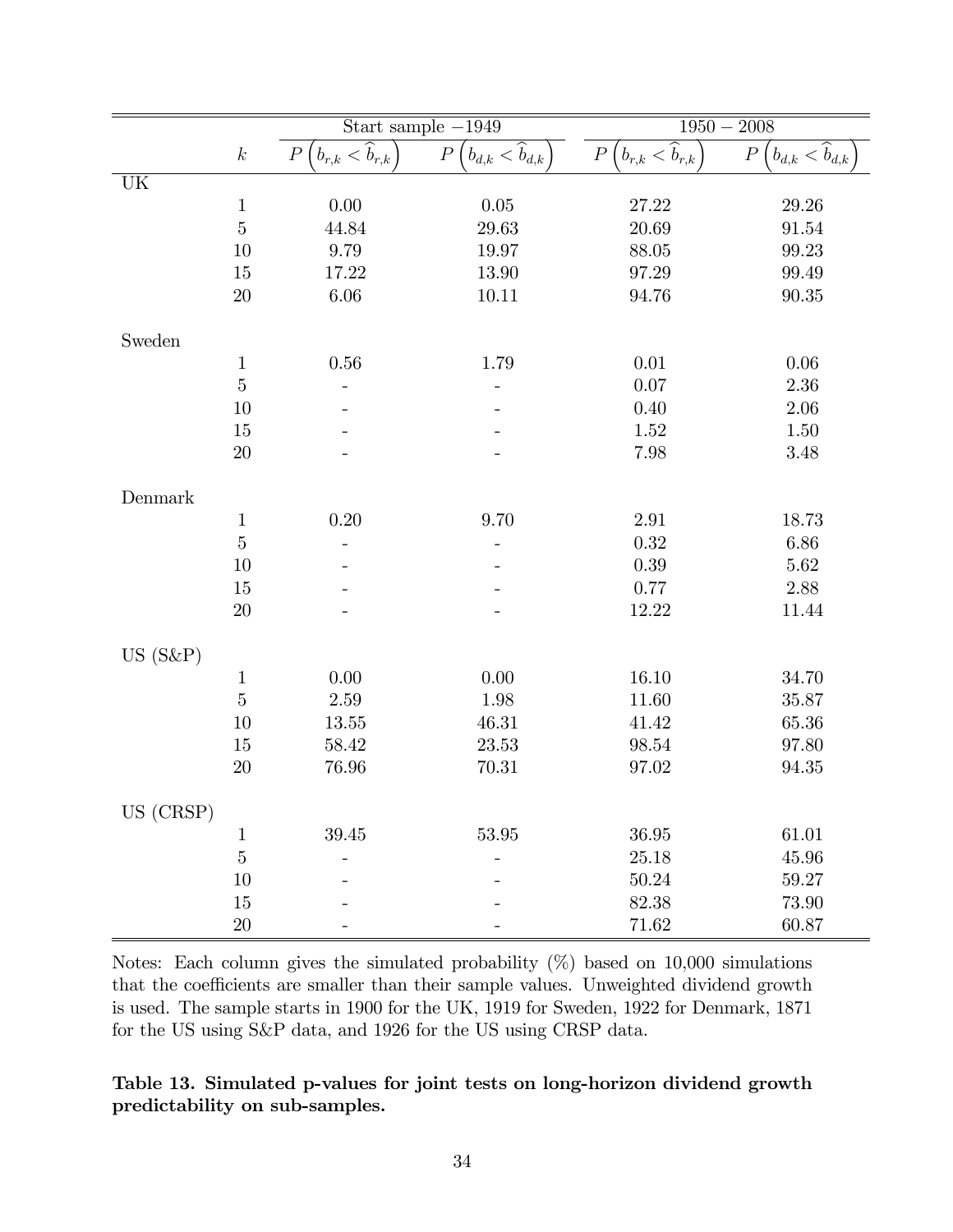

Figure 1. Time-series plot of the dividend-price ratio.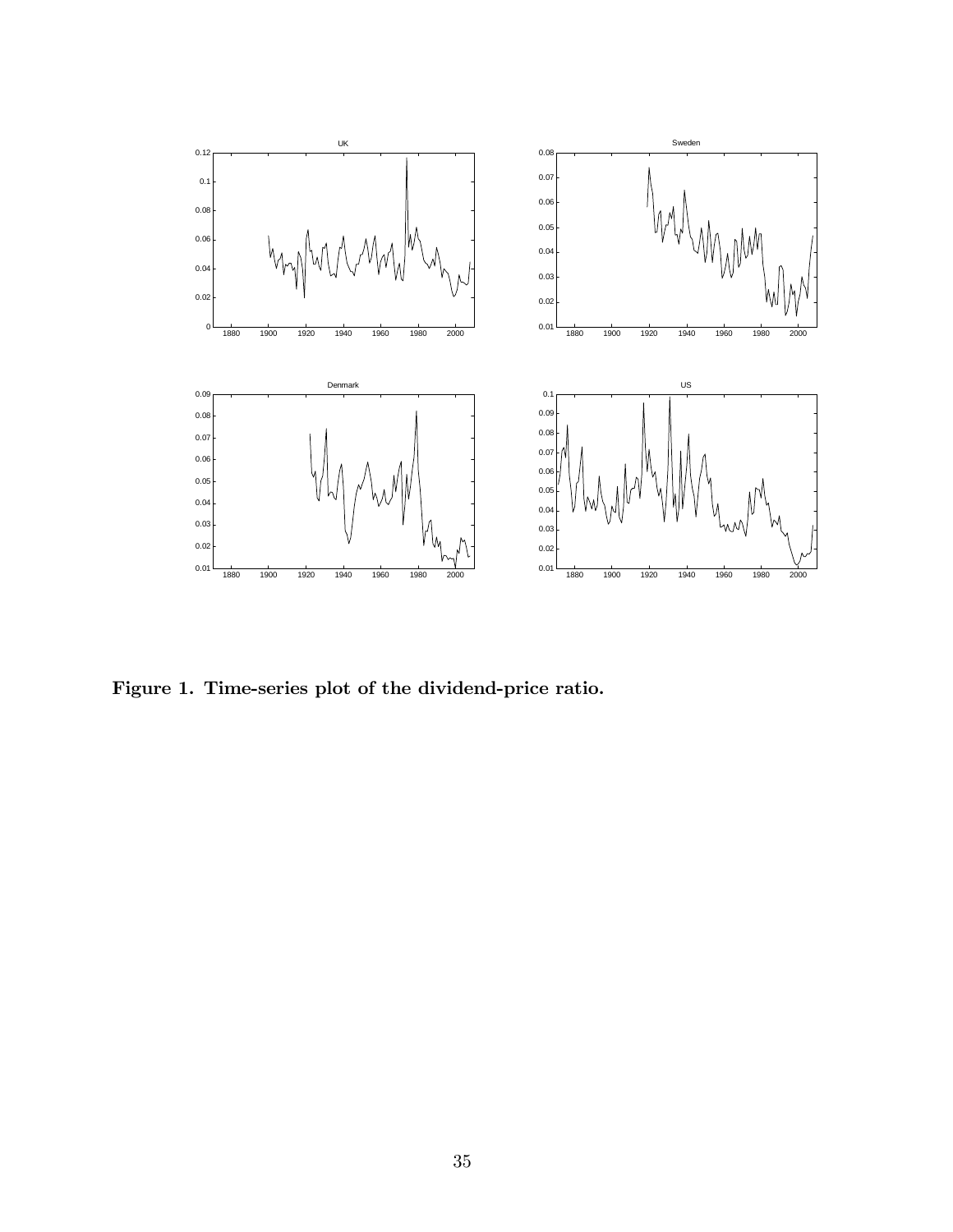

Notes: The lines and large dots give the sample estimates. The square gives the null. 1,000 simulations are plotted for clarity. The number in each quadrant is the fraction of 10,000 simulations that fall within the quadrant.

Figure 2. Joint distribution of the return and dividend growth coefficients under the null hypothesis of no return predictability,  $b_r = 0$ .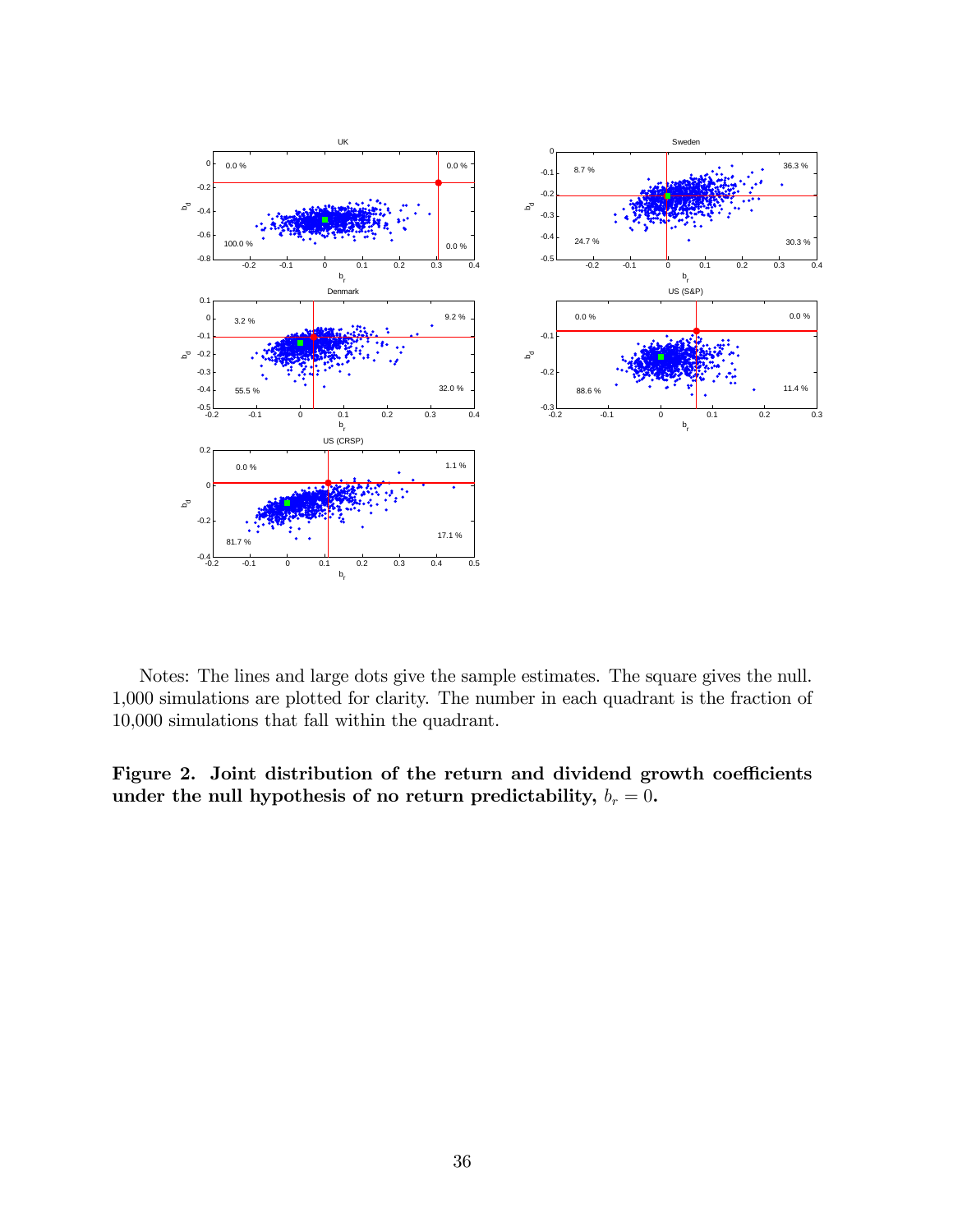

Notes: The lines and large dots give the sample estimates. The square gives the null. 1,000 simulations are plotted for clarity. The number in each quadrant is the fraction of 10,000 simulations that fall within the quadrant.

Figure 3. Joint distribution of the return and dividend growth coefficients under the null hypothesis of no dividend growth predictability,  $b_d = 0$ .